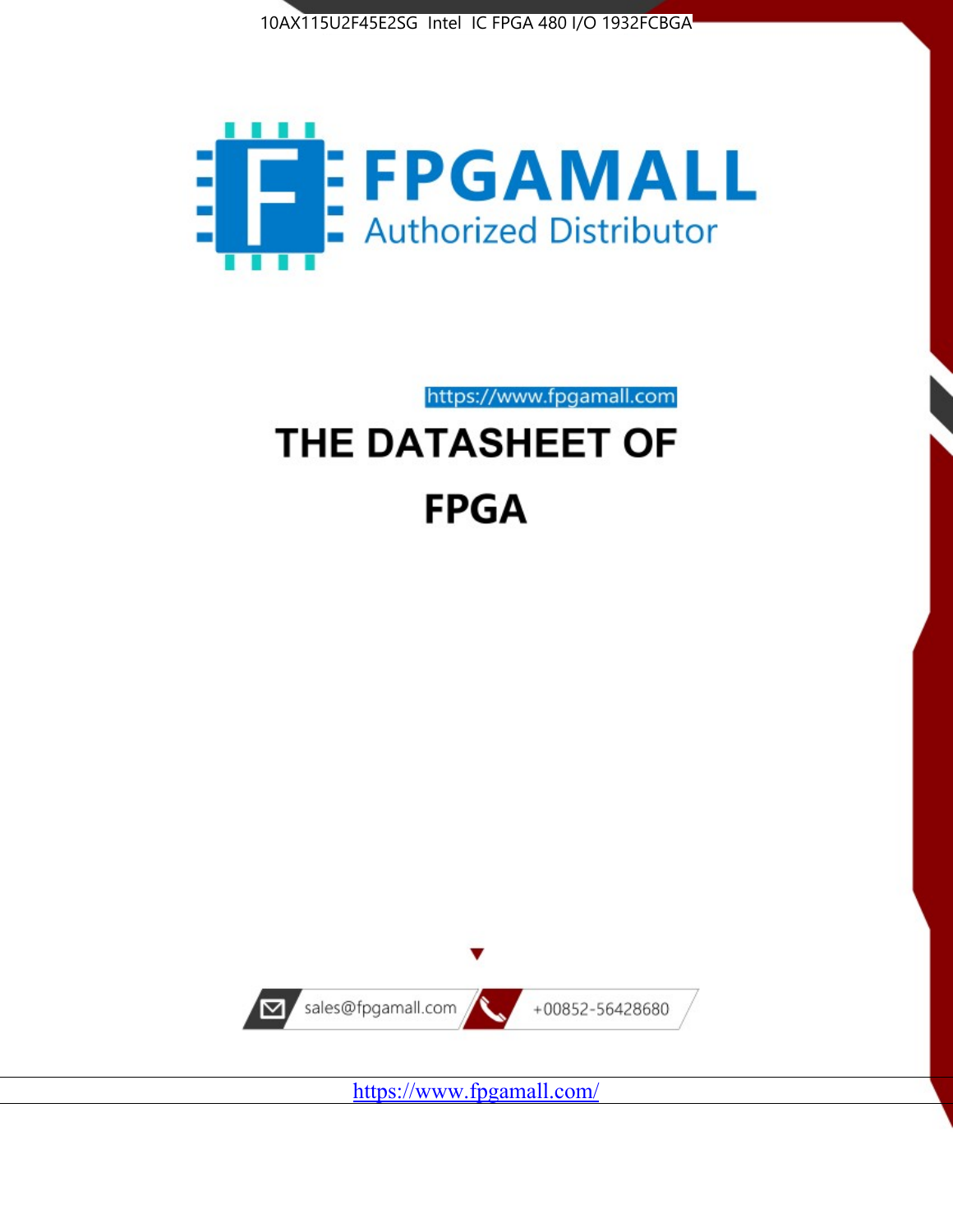10AX115U2F45E2SG Intel IC FPGA 480 I/O 1932FCBGA



# **Intel® Arria® 10 Device Overview**



**A10-OVERVIEW | 2018.12.06** Latest document on the web: **[PDF](https://www.intel.com/content/dam/www/programmable/us/en/pdfs/literature/hb/arria-10/a10_overview.pdf)** | **[HTML](https://www.intel.com/content/www/us/en/programmable/documentation/sam1403480274650.html)**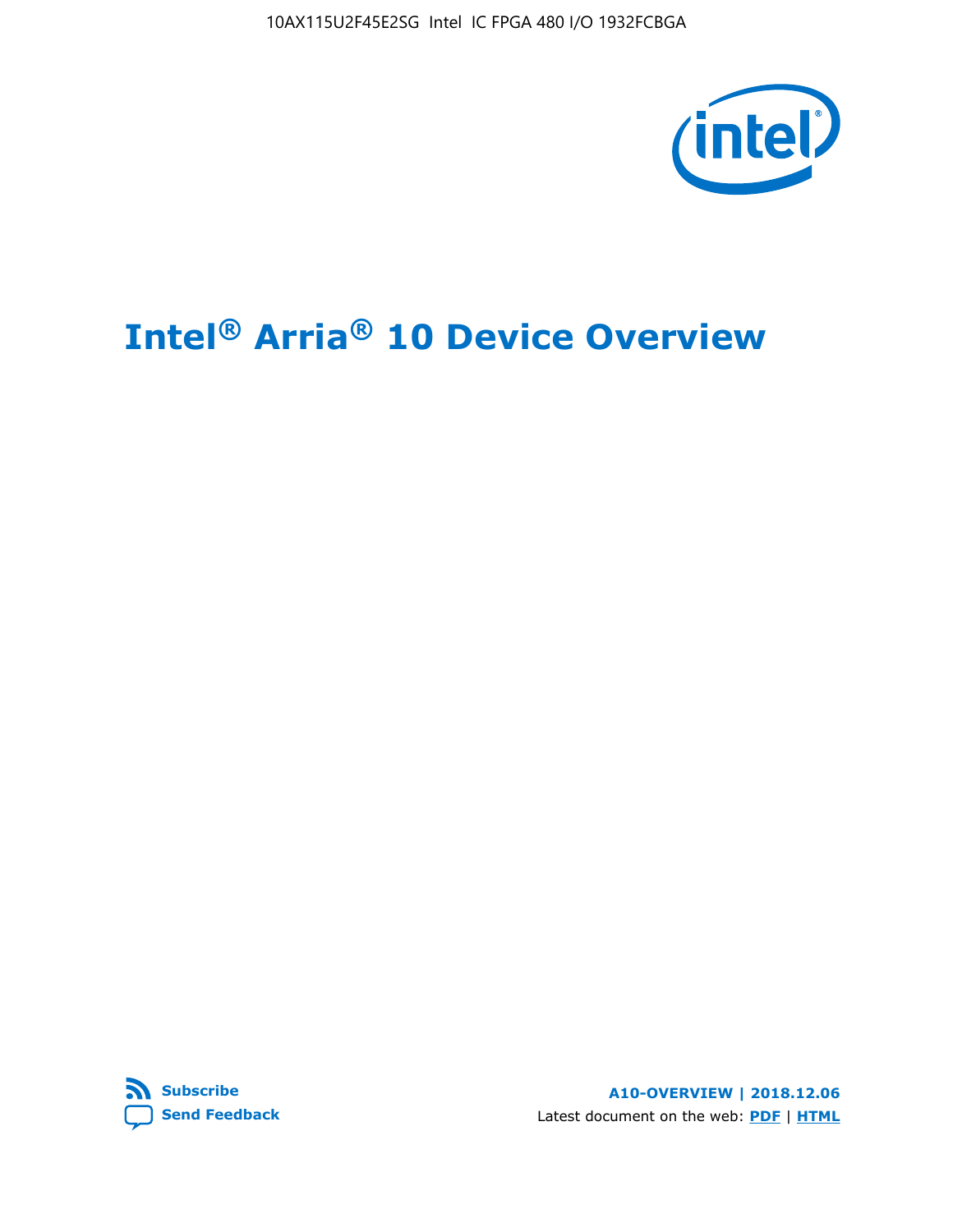

**Contents** 

# **Contents**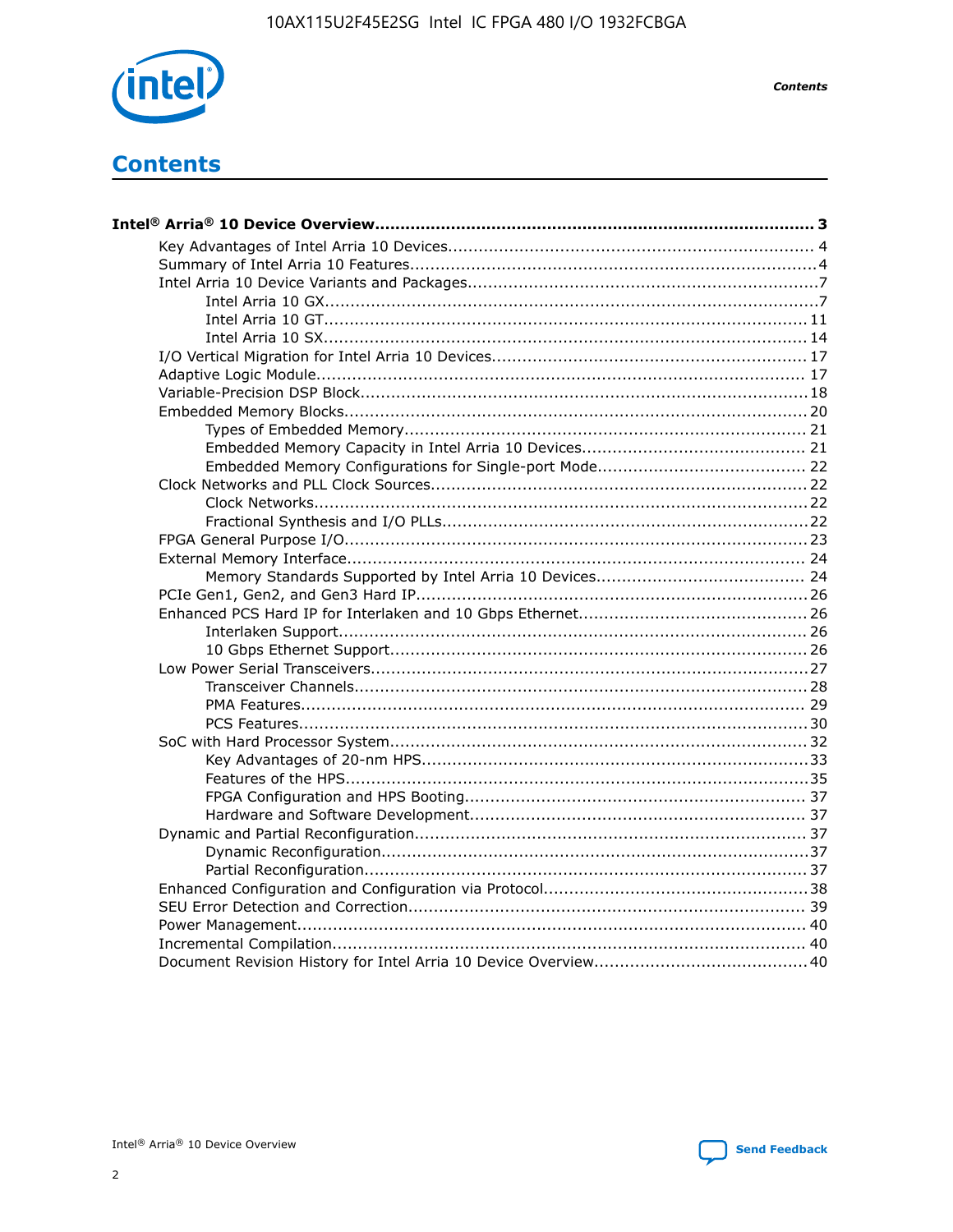**A10-OVERVIEW | 2018.12.06**

**[Send Feedback](mailto:FPGAtechdocfeedback@intel.com?subject=Feedback%20on%20Intel%20Arria%2010%20Device%20Overview%20(A10-OVERVIEW%202018.12.06)&body=We%20appreciate%20your%20feedback.%20In%20your%20comments,%20also%20specify%20the%20page%20number%20or%20paragraph.%20Thank%20you.)**



# **Intel® Arria® 10 Device Overview**

The Intel<sup>®</sup> Arria<sup>®</sup> 10 device family consists of high-performance and power-efficient 20 nm mid-range FPGAs and SoCs.

Intel Arria 10 device family delivers:

- Higher performance than the previous generation of mid-range and high-end FPGAs.
- Power efficiency attained through a comprehensive set of power-saving technologies.

The Intel Arria 10 devices are ideal for high performance, power-sensitive, midrange applications in diverse markets.

| <b>Market</b>         | <b>Applications</b>                                                                                               |
|-----------------------|-------------------------------------------------------------------------------------------------------------------|
| Wireless              | Channel and switch cards in remote radio heads<br>٠<br>Mobile backhaul<br>٠                                       |
| Wireline              | 40G/100G muxponders and transponders<br>٠<br>100G line cards<br>٠<br><b>Bridging</b><br>٠<br>Aggregation<br>٠     |
| <b>Broadcast</b>      | Studio switches<br>٠<br>Servers and transport<br>٠<br>Videoconferencing<br>٠<br>Professional audio and video<br>٠ |
| Computing and Storage | Flash cache<br>٠<br>Cloud computing servers<br>٠<br>Server acceleration<br>٠                                      |
| Medical               | Diagnostic scanners<br>٠<br>Diagnostic imaging<br>٠                                                               |
| Military              | Missile guidance and control<br>٠<br>Radar<br>٠<br>Electronic warfare<br>٠<br>Secure communications<br>٠          |

#### **Table 1. Sample Markets and Ideal Applications for Intel Arria 10 Devices**

#### **Related Information**

- [Intel Arria 10 Device Handbook: Known Issues](http://www.altera.com/support/kdb/solutions/rd07302013_646.html) Lists the planned updates to the *Intel Arria 10 Device Handbook* chapters.
- [Intel Arria 10 GX/GT Device Errata and Design Recommendations](https://www.intel.com/content/www/us/en/programmable/documentation/agz1493851706374.html#yqz1494433888646)
- [Intel Arria 10 SX Device Errata and Design Recommendations](https://www.intel.com/content/www/us/en/programmable/documentation/cru1462832385668.html#cru1462832558642)

Intel Corporation. All rights reserved. Intel, the Intel logo, Altera, Arria, Cyclone, Enpirion, MAX, Nios, Quartus and Stratix words and logos are trademarks of Intel Corporation or its subsidiaries in the U.S. and/or other countries. Intel warrants performance of its FPGA and semiconductor products to current specifications in accordance with Intel's standard warranty, but reserves the right to make changes to any products and services at any time without notice. Intel assumes no responsibility or liability arising out of the application or use of any information, product, or service described herein except as expressly agreed to in writing by Intel. Intel customers are advised to obtain the latest version of device specifications before relying on any published information and before placing orders for products or services. \*Other names and brands may be claimed as the property of others.

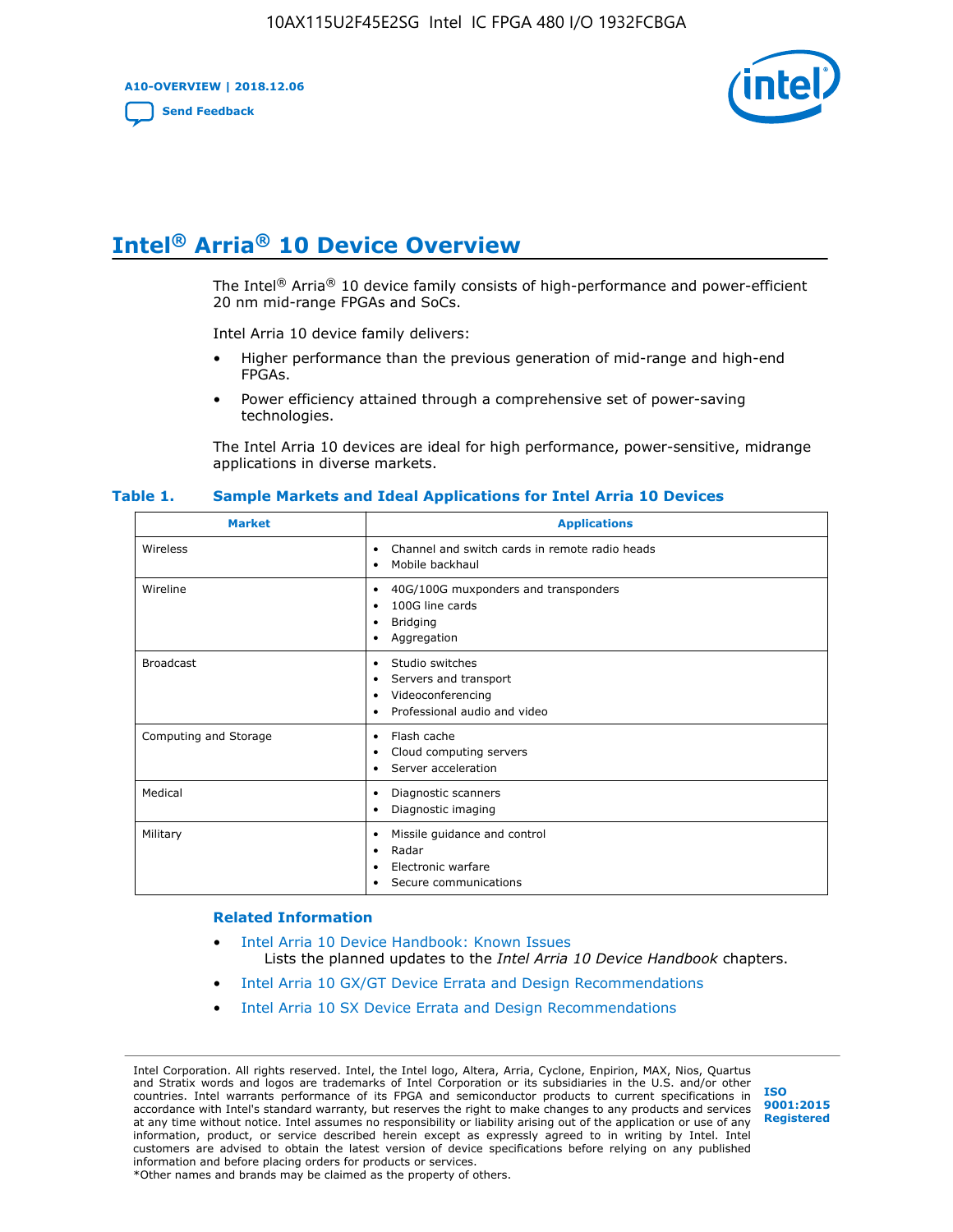

# **Key Advantages of Intel Arria 10 Devices**

## **Table 2. Key Advantages of the Intel Arria 10 Device Family**

| <b>Advantage</b>                                                                                          | <b>Supporting Feature</b>                                                                                                                                                                                                                                                                                                |  |  |  |  |  |
|-----------------------------------------------------------------------------------------------------------|--------------------------------------------------------------------------------------------------------------------------------------------------------------------------------------------------------------------------------------------------------------------------------------------------------------------------|--|--|--|--|--|
| Enhanced core architecture                                                                                | Built on TSMC's 20 nm process technology<br>٠<br>60% higher performance than the previous generation of mid-range FPGAs<br>٠<br>15% higher performance than the fastest previous-generation FPGA<br>٠                                                                                                                    |  |  |  |  |  |
| High-bandwidth integrated<br>transceivers                                                                 | Short-reach rates up to 25.8 Gigabits per second (Gbps)<br>٠<br>Backplane capability up to 12.5 Gbps<br>٠<br>Integrated 10GBASE-KR and 40GBASE-KR4 Forward Error Correction (FEC)<br>٠                                                                                                                                   |  |  |  |  |  |
| Improved logic integration and<br>hard IP blocks                                                          | 8-input adaptive logic module (ALM)<br>٠<br>Up to 65.6 megabits (Mb) of embedded memory<br>٠<br>Variable-precision digital signal processing (DSP) blocks<br>Fractional synthesis phase-locked loops (PLLs)<br>Hard PCI Express Gen3 IP blocks<br>Hard memory controllers and PHY up to 2,400 Megabits per second (Mbps) |  |  |  |  |  |
| Second generation hard<br>processor system (HPS) with<br>integrated ARM* Cortex*-A9*<br>MPCore* processor | Tight integration of a dual-core ARM Cortex-A9 MPCore processor, hard IP, and an<br>٠<br>FPGA in a single Intel Arria 10 system-on-a-chip (SoC)<br>Supports over 128 Gbps peak bandwidth with integrated data coherency between<br>$\bullet$<br>the processor and the FPGA fabric                                        |  |  |  |  |  |
| Advanced power savings                                                                                    | Comprehensive set of advanced power saving features<br>٠<br>Power-optimized MultiTrack routing and core architecture<br>٠<br>Up to 40% lower power compared to previous generation of mid-range FPGAs<br>Up to 60% lower power compared to previous generation of high-end FPGAs                                         |  |  |  |  |  |

# **Summary of Intel Arria 10 Features**

## **Table 3. Summary of Features for Intel Arria 10 Devices**

| <b>Feature</b>                  | <b>Description</b>                                                                                                                                                                                                                                                                                                                                                                                           |
|---------------------------------|--------------------------------------------------------------------------------------------------------------------------------------------------------------------------------------------------------------------------------------------------------------------------------------------------------------------------------------------------------------------------------------------------------------|
| Technology                      | TSMC's 20-nm SoC process technology<br>Allows operation at a lower $V_{\text{CC}}$ level of 0.82 V instead of the 0.9 V standard $V_{\text{CC}}$ core voltage                                                                                                                                                                                                                                                |
| Packaging                       | 1.0 mm ball-pitch Fineline BGA packaging<br>٠<br>0.8 mm ball-pitch Ultra Fineline BGA packaging<br>Multiple devices with identical package footprints for seamless migration between different<br><b>FPGA</b> densities<br>Devices with compatible package footprints allow migration to next generation high-end<br>Stratix <sup>®</sup> 10 devices<br>RoHS, leaded $(1)$ , and lead-free (Pb-free) options |
| High-performance<br>FPGA fabric | Enhanced 8-input ALM with four registers<br>Improved multi-track routing architecture to reduce congestion and improve compilation time<br>Hierarchical core clocking architecture<br>Fine-grained partial reconfiguration                                                                                                                                                                                   |
| Internal memory<br>blocks       | M20K-20-Kb memory blocks with hard error correction code (ECC)<br>Memory logic array block (MLAB)-640-bit memory                                                                                                                                                                                                                                                                                             |
|                                 | continued                                                                                                                                                                                                                                                                                                                                                                                                    |



<sup>(1)</sup> Contact Intel for availability.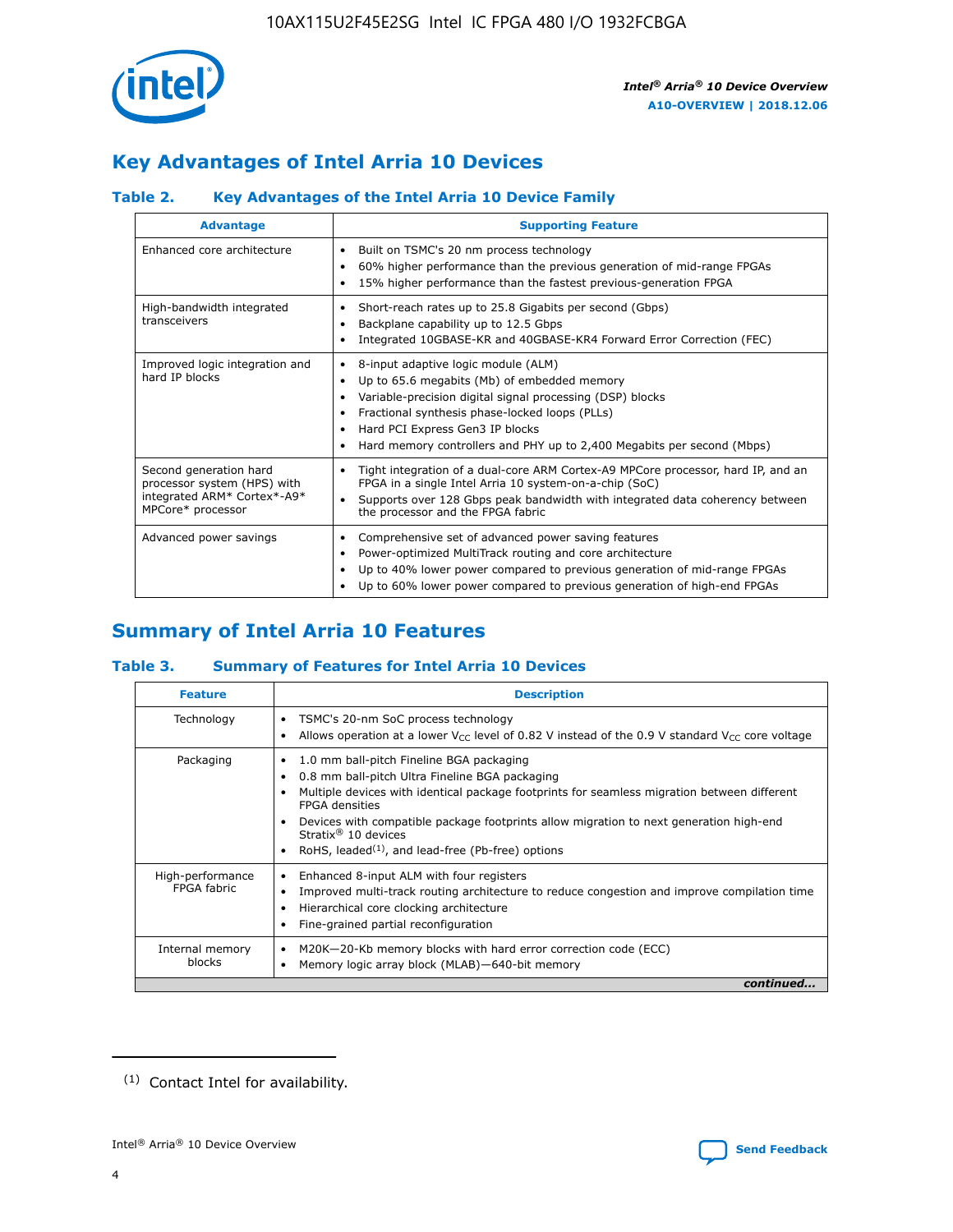r



| <b>Feature</b>                         |                                                                                                                                                                                                                                                                                                                          | <b>Description</b>                                                                                                                                                                                                                                                                                                                                                                                                                                                                                                                                                                                                                                                                                                                                                                                                                     |  |  |  |  |
|----------------------------------------|--------------------------------------------------------------------------------------------------------------------------------------------------------------------------------------------------------------------------------------------------------------------------------------------------------------------------|----------------------------------------------------------------------------------------------------------------------------------------------------------------------------------------------------------------------------------------------------------------------------------------------------------------------------------------------------------------------------------------------------------------------------------------------------------------------------------------------------------------------------------------------------------------------------------------------------------------------------------------------------------------------------------------------------------------------------------------------------------------------------------------------------------------------------------------|--|--|--|--|
| Embedded Hard IP<br>blocks             | Variable-precision DSP                                                                                                                                                                                                                                                                                                   | Native support for signal processing precision levels from $18 \times 19$ to<br>54 x 54<br>Native support for 27 x 27 multiplier mode<br>64-bit accumulator and cascade for systolic finite impulse responses<br>(FIRs)<br>Internal coefficient memory banks<br>$\bullet$<br>Preadder/subtractor for improved efficiency<br>Additional pipeline register to increase performance and reduce<br>power<br>Supports floating point arithmetic:<br>- Perform multiplication, addition, subtraction, multiply-add,<br>multiply-subtract, and complex multiplication.<br>- Supports multiplication with accumulation capability, cascade<br>summation, and cascade subtraction capability.<br>- Dynamic accumulator reset control.<br>- Support direct vector dot and complex multiplication chaining<br>multiply floating point DSP blocks. |  |  |  |  |
|                                        | Memory controller                                                                                                                                                                                                                                                                                                        | DDR4, DDR3, and DDR3L                                                                                                                                                                                                                                                                                                                                                                                                                                                                                                                                                                                                                                                                                                                                                                                                                  |  |  |  |  |
|                                        | PCI Express*                                                                                                                                                                                                                                                                                                             | PCI Express (PCIe*) Gen3 (x1, x2, x4, or x8), Gen2 (x1, x2, x4, or x8)<br>and Gen1 (x1, x2, x4, or x8) hard IP with complete protocol stack,<br>endpoint, and root port                                                                                                                                                                                                                                                                                                                                                                                                                                                                                                                                                                                                                                                                |  |  |  |  |
|                                        | Transceiver I/O                                                                                                                                                                                                                                                                                                          | 10GBASE-KR/40GBASE-KR4 Forward Error Correction (FEC)<br>PCS hard IPs that support:<br>$\bullet$<br>- 10-Gbps Ethernet (10GbE)<br>- PCIe PIPE interface<br>$-$ Interlaken<br>- Gbps Ethernet (GbE)<br>- Common Public Radio Interface (CPRI) with deterministic latency<br>support<br>- Gigabit-capable passive optical network (GPON) with fast lock-<br>time support<br>13.5G JESD204b<br>$\bullet$<br>8B/10B, 64B/66B, 64B/67B encoders and decoders<br>Custom mode support for proprietary protocols                                                                                                                                                                                                                                                                                                                               |  |  |  |  |
| Core clock networks                    | $\bullet$<br>$\bullet$                                                                                                                                                                                                                                                                                                   | Up to 800 MHz fabric clocking, depending on the application:<br>- 667 MHz external memory interface clocking with 2,400 Mbps DDR4 interface<br>- 800 MHz LVDS interface clocking with 1,600 Mbps LVDS interface<br>Global, regional, and peripheral clock networks<br>Clock networks that are not used can be gated to reduce dynamic power                                                                                                                                                                                                                                                                                                                                                                                                                                                                                            |  |  |  |  |
| Phase-locked loops<br>(PLLs)           | High-resolution fractional synthesis PLLs:<br>$\bullet$<br>Integer PLLs:<br>- Adjacent to general purpose I/Os                                                                                                                                                                                                           | - Precision clock synthesis, clock delay compensation, and zero delay buffering (ZDB)<br>- Support integer mode and fractional mode<br>- Fractional mode support with third-order delta-sigma modulation<br>- Support external memory and LVDS interfaces                                                                                                                                                                                                                                                                                                                                                                                                                                                                                                                                                                              |  |  |  |  |
| FPGA General-purpose<br>$I/Os$ (GPIOs) | On-chip termination (OCT)                                                                                                                                                                                                                                                                                                | 1.6 Gbps LVDS-every pair can be configured as receiver or transmitter                                                                                                                                                                                                                                                                                                                                                                                                                                                                                                                                                                                                                                                                                                                                                                  |  |  |  |  |
| <b>External Memory</b><br>Interface    | 1.2 V to 3.0 V single-ended LVTTL/LVCMOS interfacing<br>Hard memory controller- DDR4, DDR3, and DDR3L support<br>$-$ DDR4 $-$ speeds up to 1,200 MHz/2,400 Mbps<br>- DDR3-speeds up to 1,067 MHz/2,133 Mbps<br>Soft memory controller—provides support for RLDRAM $3^{(2)}$ , QDR IV $^{(2)}$ , and QDR II+<br>continued |                                                                                                                                                                                                                                                                                                                                                                                                                                                                                                                                                                                                                                                                                                                                                                                                                                        |  |  |  |  |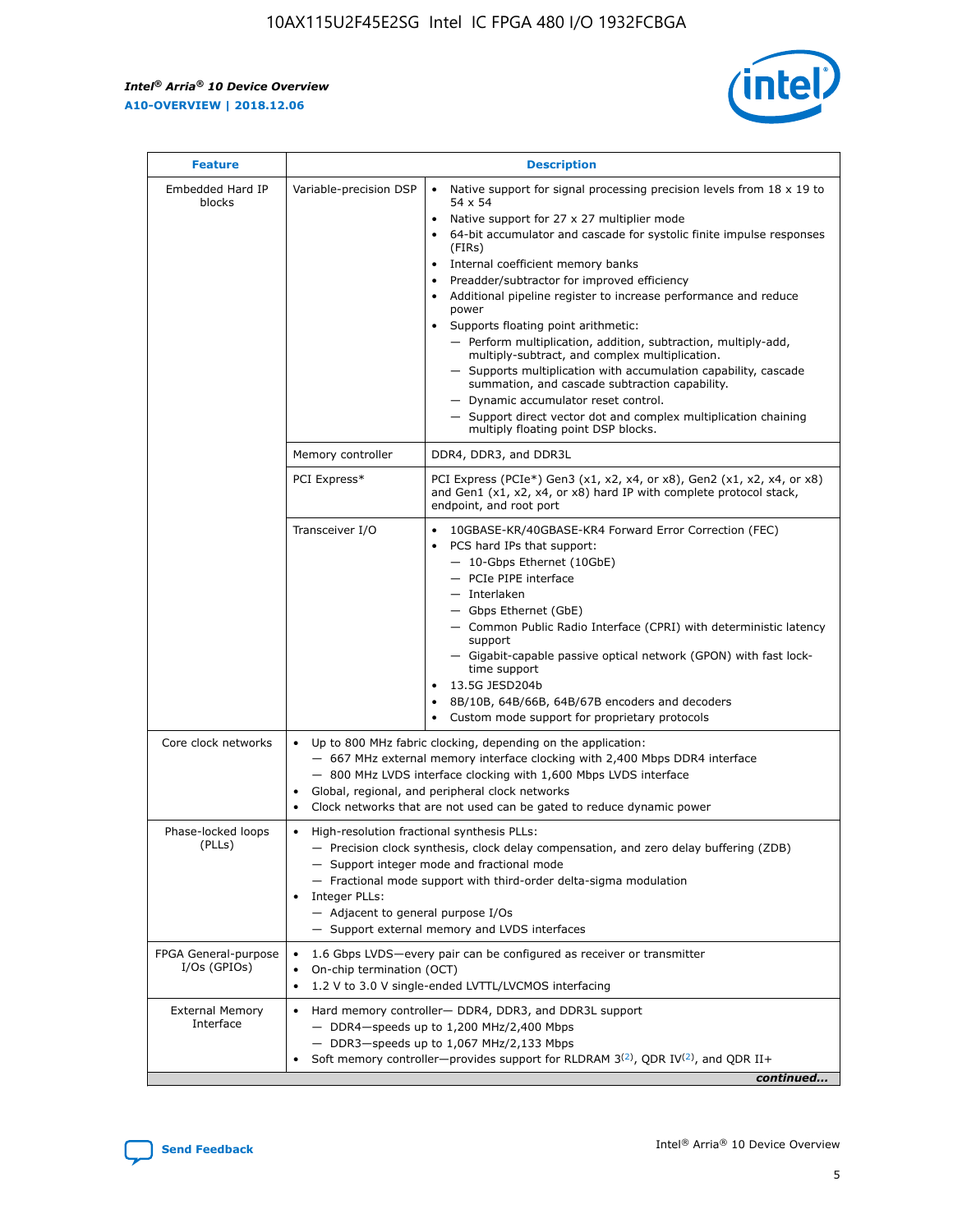

| <b>Feature</b>                                    | <b>Description</b>                                                                                                                                                                                                                                                                                                                                                                                                                                                                                                                                                                                                                         |  |  |  |  |  |  |  |
|---------------------------------------------------|--------------------------------------------------------------------------------------------------------------------------------------------------------------------------------------------------------------------------------------------------------------------------------------------------------------------------------------------------------------------------------------------------------------------------------------------------------------------------------------------------------------------------------------------------------------------------------------------------------------------------------------------|--|--|--|--|--|--|--|
| Low-power serial<br>transceivers                  | • Continuous operating range:<br>- Intel Arria 10 GX-1 Gbps to 17.4 Gbps<br>- Intel Arria 10 GT-1 Gbps to 25.8 Gbps<br>Backplane support:<br>$-$ Intel Arria 10 GX-up to 12.5<br>- Intel Arria 10 GT-up to 12.5<br>Extended range down to 125 Mbps with oversampling<br>ATX transmit PLLs with user-configurable fractional synthesis capability<br>Electronic Dispersion Compensation (EDC) support for XFP, SFP+, QSFP, and CFP optical<br>module<br>• Adaptive linear and decision feedback equalization<br>Transmitter pre-emphasis and de-emphasis<br>$\bullet$<br>Dynamic partial reconfiguration of individual transceiver channels |  |  |  |  |  |  |  |
| <b>HPS</b><br>(Intel Arria 10 SX<br>devices only) | Dual-core ARM Cortex-A9 MPCore processor-1.2 GHz CPU with<br>Processor and system<br>$\bullet$<br>1.5 GHz overdrive capability<br>256 KB on-chip RAM and 64 KB on-chip ROM<br>System peripherals-general-purpose timers, watchdog timers, direct<br>memory access (DMA) controller, FPGA configuration manager, and<br>clock and reset managers<br>Security features-anti-tamper, secure boot, Advanced Encryption<br>$\bullet$<br>Standard (AES) and authentication (SHA)<br>ARM CoreSight* JTAG debug access port, trace port, and on-chip<br>trace storage                                                                              |  |  |  |  |  |  |  |
|                                                   | <b>External interfaces</b><br>Hard memory interface-Hard memory controller (2,400 Mbps DDR4,<br>$\bullet$<br>and 2,133 Mbps DDR3), Quad serial peripheral interface (QSPI) flash<br>controller, NAND flash controller, direct memory access (DMA)<br>controller, Secure Digital/MultiMediaCard (SD/MMC) controller<br>Communication interface-10/100/1000 Ethernet media access<br>$\bullet$<br>control (MAC), USB On-The-GO (OTG) controllers, I <sup>2</sup> C controllers,<br>UART 16550, serial peripheral interface (SPI), and up to 62<br>HPS GPIO interfaces (48 direct-share I/Os)                                                 |  |  |  |  |  |  |  |
|                                                   | High-performance ARM AMBA* AXI bus bridges that support<br>Interconnects to core<br>$\bullet$<br>simultaneous read and write<br>HPS-FPGA bridges-include the FPGA-to-HPS, HPS-to-FPGA, and<br>$\bullet$<br>lightweight HPS-to-FPGA bridges that allow the FPGA fabric to issue<br>transactions to slaves in the HPS, and vice versa<br>Configuration bridge that allows HPS configuration manager to<br>configure the core logic via dedicated 32-bit configuration port<br>FPGA-to-HPS SDRAM controller bridge-provides configuration<br>interfaces for the multiport front end (MPFE) of the HPS SDRAM<br>controller                     |  |  |  |  |  |  |  |
| Configuration                                     | Tamper protection—comprehensive design protection to protect your valuable IP investments<br>Enhanced 256-bit advanced encryption standard (AES) design security with authentication<br>٠<br>Configuration via protocol (CvP) using PCIe Gen1, Gen2, or Gen3<br>continued                                                                                                                                                                                                                                                                                                                                                                  |  |  |  |  |  |  |  |

<sup>(2)</sup> Intel Arria 10 devices support this external memory interface using hard PHY with soft memory controller.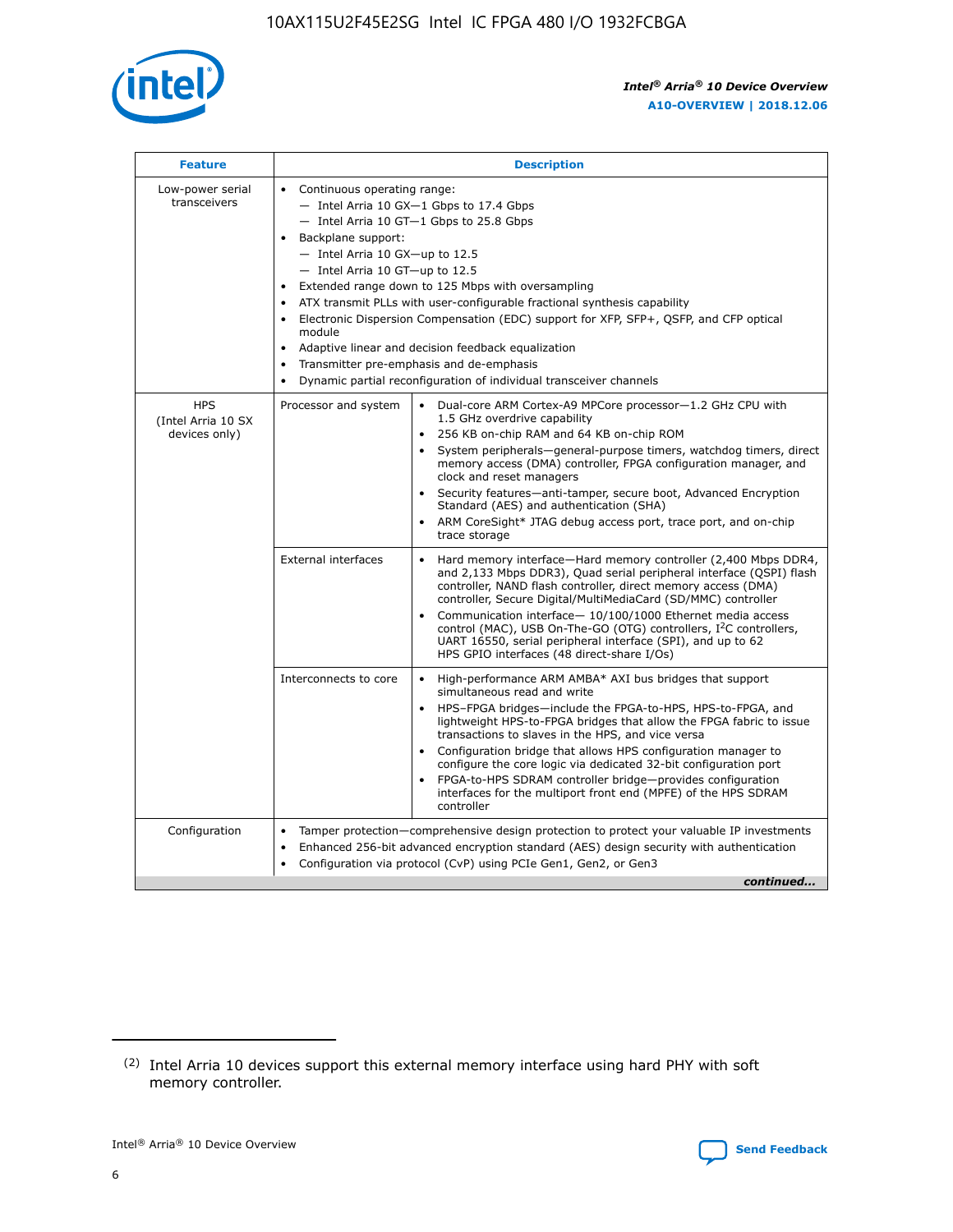

| <b>Feature</b>     | <b>Description</b>                                                                                                                                                                                                            |
|--------------------|-------------------------------------------------------------------------------------------------------------------------------------------------------------------------------------------------------------------------------|
|                    | Dynamic reconfiguration of the transceivers and PLLs<br>Fine-grained partial reconfiguration of the core fabric<br>Active Serial x4 Interface<br>$\bullet$                                                                    |
| Power management   | SmartVID<br>Low static power device options<br>Programmable Power Technology<br>Intel Quartus <sup>®</sup> Prime integrated power analysis                                                                                    |
| Software and tools | Intel Quartus Prime design suite<br>Transceiver toolkit<br>$\bullet$<br>Platform Designer system integration tool<br>DSP Builder for Intel FPGAs<br>OpenCL <sup>™</sup> support<br>Intel SoC FPGA Embedded Design Suite (EDS) |

## **Related Information**

#### [Intel Arria 10 Transceiver PHY Overview](https://www.intel.com/content/www/us/en/programmable/documentation/nik1398707230472.html#nik1398706768037) Provides details on Intel Arria 10 transceivers.

# **Intel Arria 10 Device Variants and Packages**

## **Table 4. Device Variants for the Intel Arria 10 Device Family**

| <b>Variant</b>    | <b>Description</b>                                                                                                                                                                                                     |
|-------------------|------------------------------------------------------------------------------------------------------------------------------------------------------------------------------------------------------------------------|
| Intel Arria 10 GX | FPGA featuring 17.4 Gbps transceivers for short reach applications with 12.5 backplane driving<br>capability.                                                                                                          |
| Intel Arria 10 GT | FPGA featuring:<br>17.4 Gbps transceivers for short reach applications with 12.5 backplane driving capability.<br>25.8 Gbps transceivers for supporting CAUI-4 and CEI-25G applications with CFP2 and CFP4<br>modules. |
| Intel Arria 10 SX | SoC integrating ARM-based HPS and FPGA featuring 17.4 Gbps transceivers for short reach<br>applications with 12.5 backplane driving capability.                                                                        |

## **Intel Arria 10 GX**

This section provides the available options, maximum resource counts, and package plan for the Intel Arria 10 GX devices.

The information in this section is correct at the time of publication. For the latest information and to get more details, refer to the Intel FPGA Product Selector.

## **Related Information**

#### [Intel FPGA Product Selector](http://www.altera.com/products/selector/psg-selector.html) Provides the latest information on Intel products.

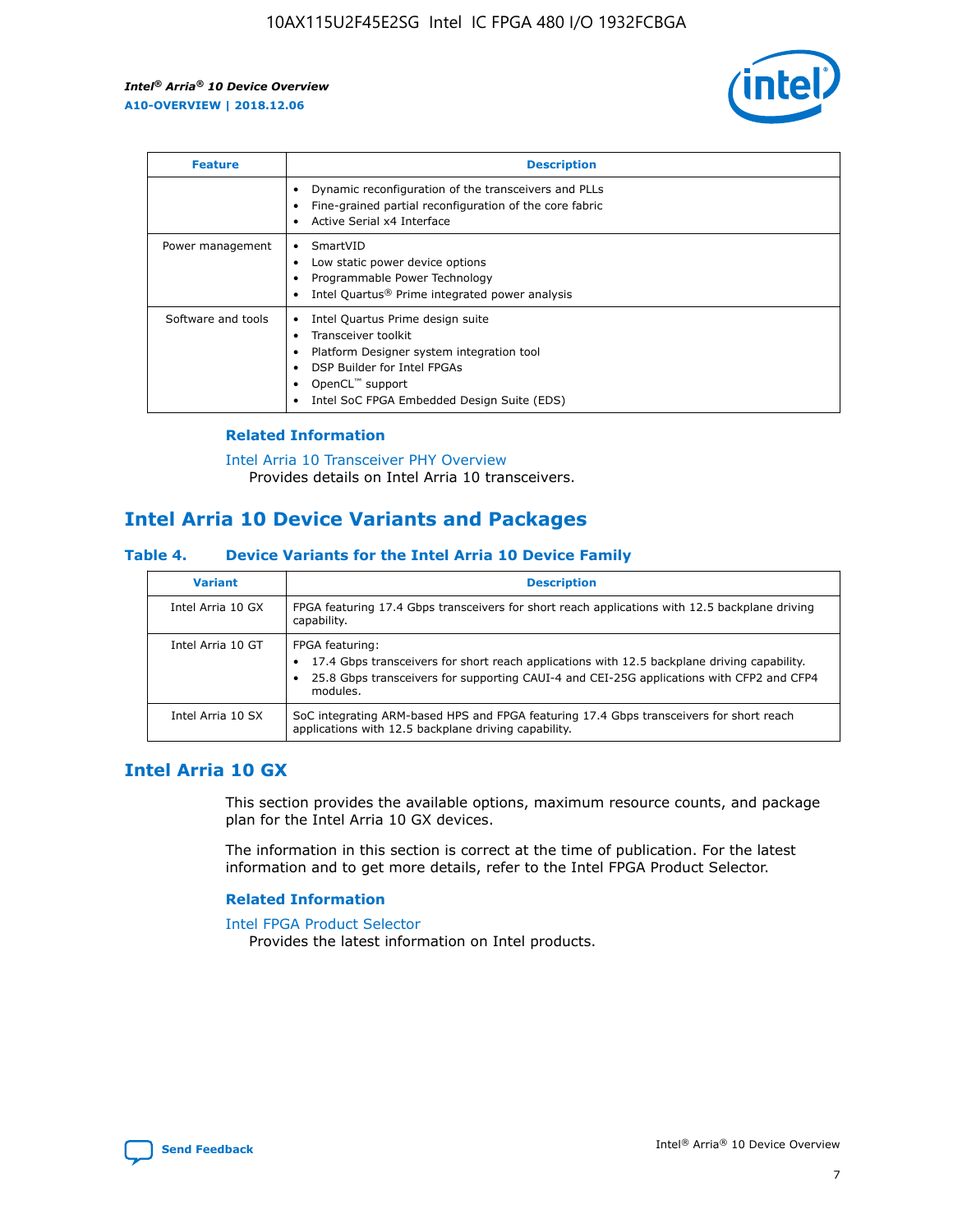

## **Available Options**





#### **Related Information**

[Transceiver Performance for Intel Arria 10 GX/SX Devices](https://www.intel.com/content/www/us/en/programmable/documentation/mcn1413182292568.html#mcn1413213965502) Provides more information about the transceiver speed grade.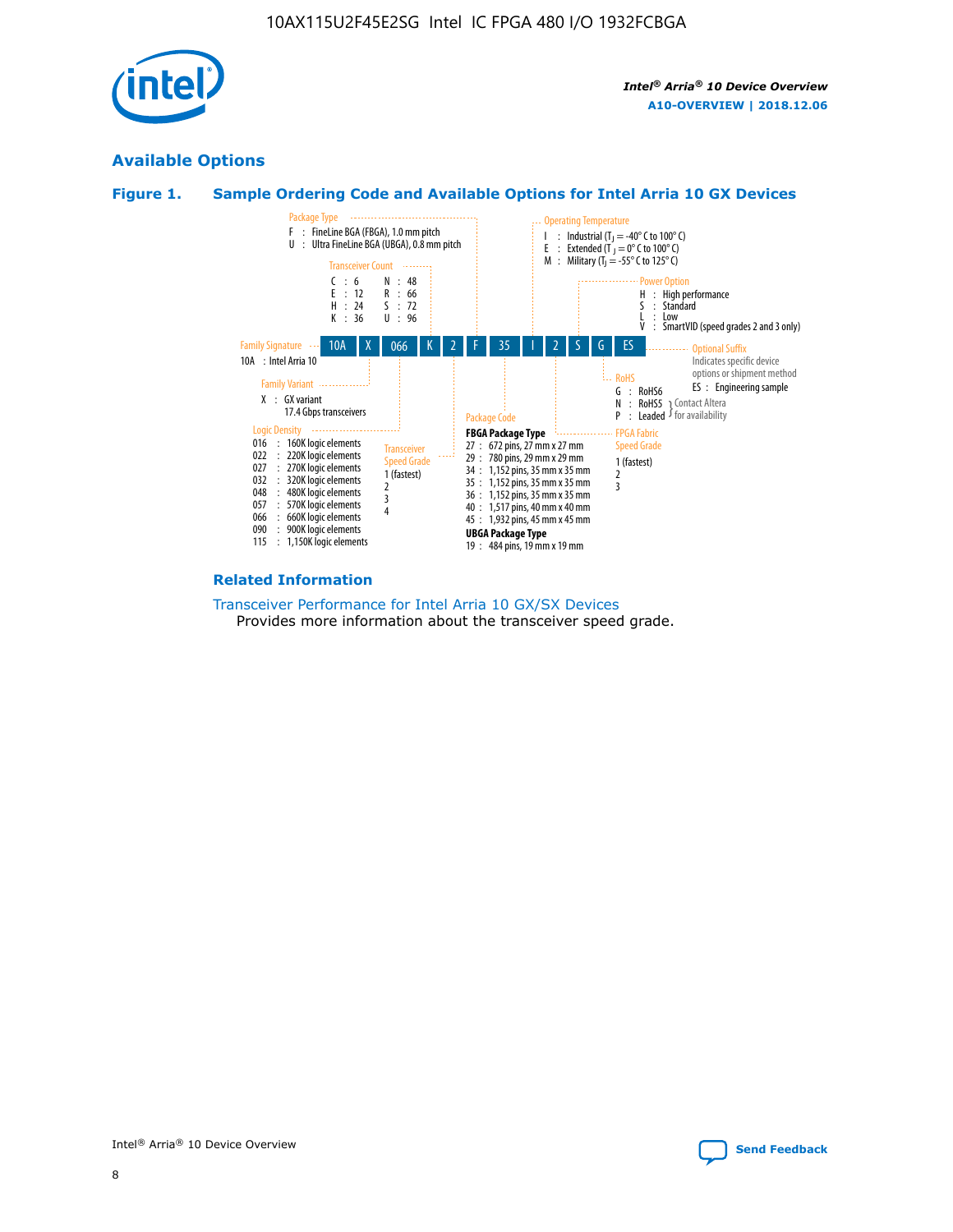

## **Maximum Resources**

#### **Table 5. Maximum Resource Counts for Intel Arria 10 GX Devices (GX 160, GX 220, GX 270, GX 320, and GX 480)**

| <b>Resource</b>              |                         | <b>Product Line</b> |                                |                    |                |                |  |  |  |
|------------------------------|-------------------------|---------------------|--------------------------------|--------------------|----------------|----------------|--|--|--|
|                              |                         | <b>GX 160</b>       | <b>GX 220</b><br><b>GX 270</b> |                    | <b>GX 320</b>  | <b>GX 480</b>  |  |  |  |
| Logic Elements (LE) (K)      |                         | 160                 | 320<br>220<br>270              |                    |                | 480            |  |  |  |
| <b>ALM</b>                   |                         | 61,510              | 80,330                         | 101,620            | 119,900        | 183,590        |  |  |  |
| Register                     |                         | 246,040             | 321,320                        | 479,600<br>406,480 |                | 734,360        |  |  |  |
| Memory (Kb)                  | M <sub>20</sub> K       | 8,800               | 11,740                         | 15,000             | 17,820         | 28,620         |  |  |  |
|                              | <b>MLAB</b>             | 1,050               | 1,690                          | 2,452              | 2,727          | 4,164          |  |  |  |
| Variable-precision DSP Block |                         | 156                 | 192                            | 830                | 985            | 1,368          |  |  |  |
| 18 x 19 Multiplier           |                         | 312                 | 384                            | 1,970<br>1,660     |                | 2,736          |  |  |  |
| PLL                          | Fractional<br>Synthesis | 6                   | 6                              | 8                  | 8              | 12             |  |  |  |
|                              | I/O                     | 6                   | 6                              | 8                  | 8              | 12             |  |  |  |
| 17.4 Gbps Transceiver        |                         | 12                  | 12                             | 24                 | 24             | 36             |  |  |  |
| GPIO <sup>(3)</sup>          |                         | 288                 | 288                            | 384                | 384            |                |  |  |  |
| LVDS Pair $(4)$              |                         | 120                 | 120                            | 168                | 168            | 222            |  |  |  |
| PCIe Hard IP Block           |                         | $\mathbf{1}$        | 1                              | $\overline{2}$     | $\overline{2}$ | $\overline{2}$ |  |  |  |
| Hard Memory Controller       |                         | 6                   | 6                              | 8                  | 8              |                |  |  |  |

<sup>(4)</sup> Each LVDS I/O pair can be used as differential input or output.



<sup>(3)</sup> The number of GPIOs does not include transceiver I/Os. In the Intel Quartus Prime software, the number of user I/Os includes transceiver I/Os.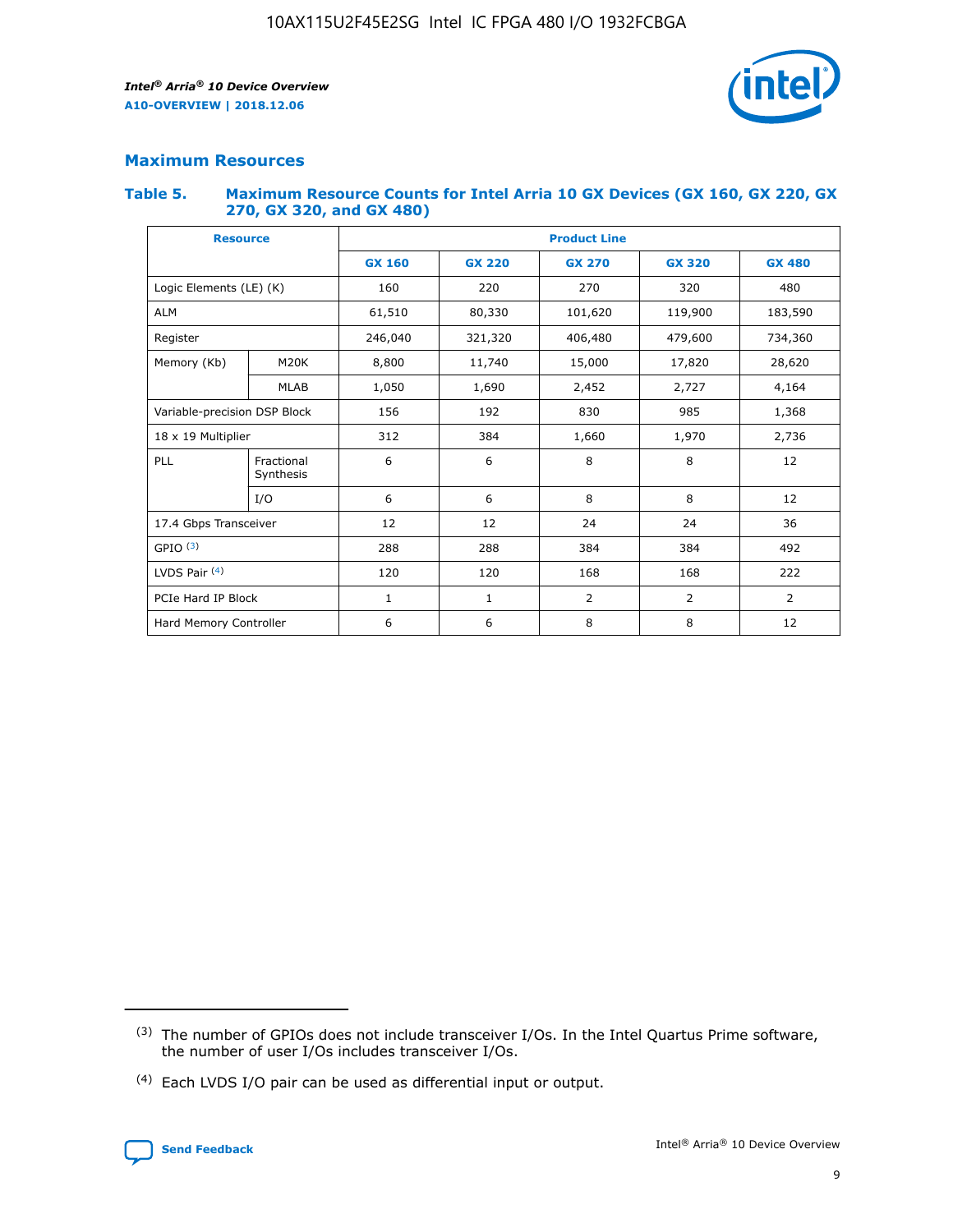

## **Table 6. Maximum Resource Counts for Intel Arria 10 GX Devices (GX 570, GX 660, GX 900, and GX 1150)**

|                              | <b>Resource</b>         | <b>Product Line</b> |                        |                |                |  |  |  |
|------------------------------|-------------------------|---------------------|------------------------|----------------|----------------|--|--|--|
|                              |                         | <b>GX 570</b>       | <b>GX 660</b>          | <b>GX 900</b>  | <b>GX 1150</b> |  |  |  |
| Logic Elements (LE) (K)      |                         | 570                 | 660                    | 900            | 1,150          |  |  |  |
| <b>ALM</b>                   |                         | 217,080             | 251,680                | 339,620        | 427,200        |  |  |  |
| Register                     |                         | 868,320             | 1,006,720<br>1,358,480 |                | 1,708,800      |  |  |  |
| Memory (Kb)                  | <b>M20K</b>             | 36,000              | 42,620                 | 48,460         | 54,260         |  |  |  |
|                              | <b>MLAB</b>             | 5,096               | 5,788                  | 9,386          | 12,984         |  |  |  |
| Variable-precision DSP Block |                         | 1,523               | 1,687                  | 1,518          | 1,518          |  |  |  |
| $18 \times 19$ Multiplier    |                         | 3,046               | 3,374<br>3,036         |                | 3,036          |  |  |  |
| PLL                          | Fractional<br>Synthesis | 16                  | 16                     | 32             | 32             |  |  |  |
|                              | I/O                     | 16                  | 16                     | 16             | 16             |  |  |  |
| 17.4 Gbps Transceiver        |                         | 48                  | 48                     | 96             |                |  |  |  |
| GPIO <sup>(3)</sup>          |                         | 696                 | 696                    | 768            | 768            |  |  |  |
| LVDS Pair $(4)$              |                         | 324                 | 324                    | 384            | 384            |  |  |  |
| PCIe Hard IP Block           |                         | 2                   | $\overline{2}$         | $\overline{4}$ | 4              |  |  |  |
| Hard Memory Controller       |                         | 16                  | 16                     | 16             | 16             |  |  |  |

## **Package Plan**

## **Table 7. Package Plan for Intel Arria 10 GX Devices (U19, F27, and F29)**

Refer to I/O and High Speed I/O in Intel Arria 10 Devices chapter for the number of 3 V I/O, LVDS I/O, and LVDS channels in each device package.

| <b>Product Line</b> | U <sub>19</sub><br>$(19 \text{ mm} \times 19 \text{ mm})$<br>484-pin UBGA) |          |             |         | <b>F27</b><br>(27 mm × 27 mm,<br>672-pin FBGA) |             | <b>F29</b><br>$(29 \text{ mm} \times 29 \text{ mm})$<br>780-pin FBGA) |          |             |  |
|---------------------|----------------------------------------------------------------------------|----------|-------------|---------|------------------------------------------------|-------------|-----------------------------------------------------------------------|----------|-------------|--|
|                     | 3 V I/O                                                                    | LVDS I/O | <b>XCVR</b> | 3 V I/O | <b>LVDS I/O</b>                                | <b>XCVR</b> | 3 V I/O                                                               | LVDS I/O | <b>XCVR</b> |  |
| GX 160              | 48                                                                         | 192      | 6           | 48      | 192                                            | 12          | 48                                                                    | 240      | 12          |  |
| GX 220              | 48                                                                         | 192      | 6           | 48      | 192                                            | 12          | 48                                                                    | 240      | 12          |  |
| GX 270              |                                                                            |          |             | 48      | 192                                            | 12          | 48                                                                    | 312      | 12          |  |
| GX 320              |                                                                            |          |             | 48      | 192                                            | 12          | 48                                                                    | 312      | 12          |  |
| GX 480              |                                                                            |          |             |         |                                                |             | 48                                                                    | 312      | 12          |  |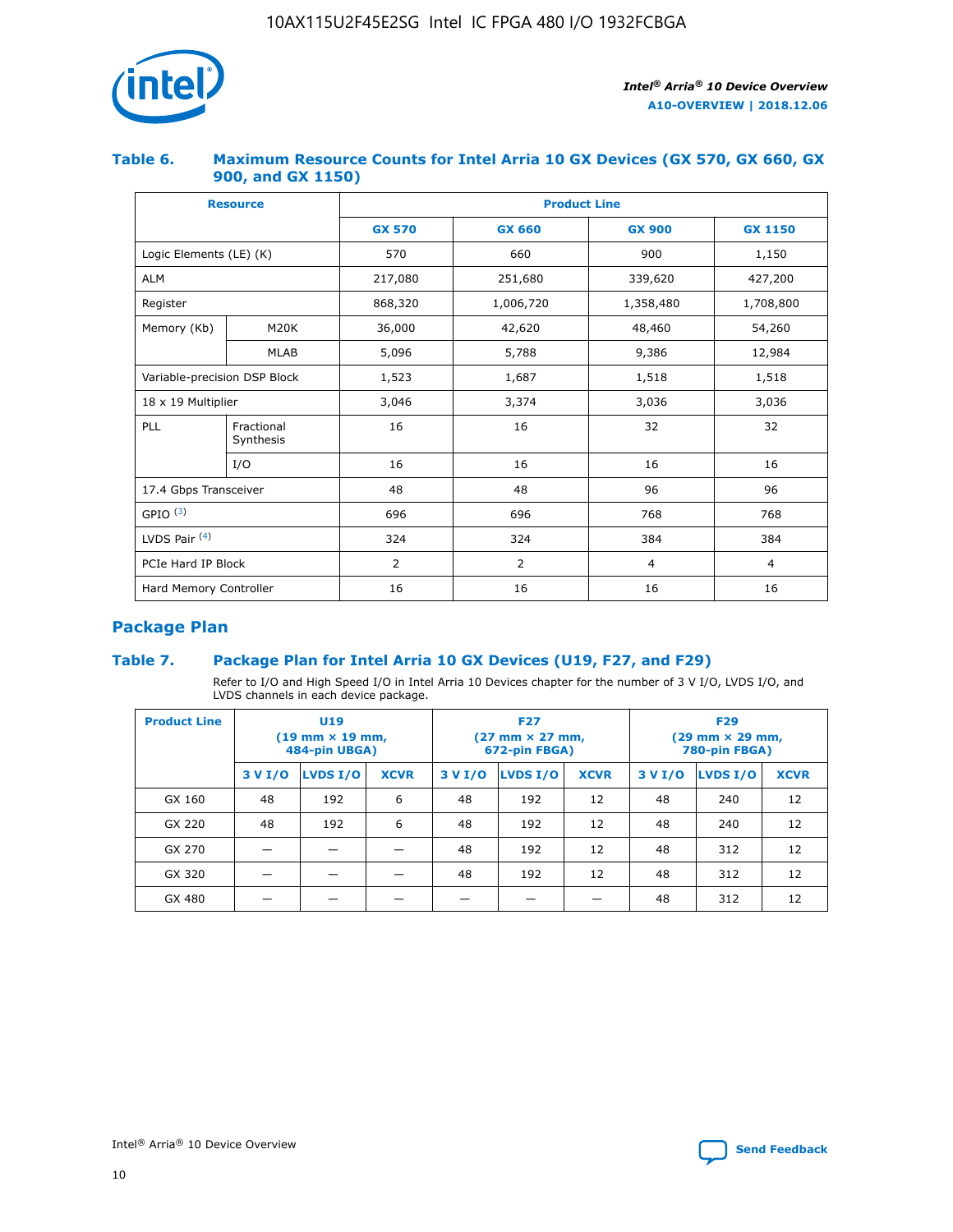

#### **Table 8. Package Plan for Intel Arria 10 GX Devices (F34, F35, NF40, and KF40)**

Refer to I/O and High Speed I/O in Intel Arria 10 Devices chapter for the number of 3 V I/O, LVDS I/O, and LVDS channels in each device package.

| <b>Product Line</b> | <b>F34</b><br>$(35 \text{ mm} \times 35 \text{ mm})$<br><b>1152-pin FBGA)</b> |                    | <b>F35</b><br>$(35 \text{ mm} \times 35 \text{ mm})$<br><b>1152-pin FBGA)</b> |           | <b>KF40</b><br>$(40$ mm $\times$ 40 mm,<br><b>1517-pin FBGA)</b> |             |           | <b>NF40</b><br>$(40 \text{ mm} \times 40 \text{ mm})$<br>1517-pin FBGA) |             |           |                    |             |
|---------------------|-------------------------------------------------------------------------------|--------------------|-------------------------------------------------------------------------------|-----------|------------------------------------------------------------------|-------------|-----------|-------------------------------------------------------------------------|-------------|-----------|--------------------|-------------|
|                     | 3V<br>I/O                                                                     | <b>LVDS</b><br>I/O | <b>XCVR</b>                                                                   | 3V<br>I/O | <b>LVDS</b><br>I/O                                               | <b>XCVR</b> | 3V<br>I/O | <b>LVDS</b><br>I/O                                                      | <b>XCVR</b> | 3V<br>I/O | <b>LVDS</b><br>I/O | <b>XCVR</b> |
| GX 270              | 48                                                                            | 336                | 24                                                                            | 48        | 336                                                              | 24          |           |                                                                         |             |           |                    |             |
| GX 320              | 48                                                                            | 336                | 24                                                                            | 48        | 336                                                              | 24          |           |                                                                         |             |           |                    |             |
| GX 480              | 48                                                                            | 444                | 24                                                                            | 48        | 348                                                              | 36          |           |                                                                         |             |           |                    |             |
| GX 570              | 48                                                                            | 444                | 24                                                                            | 48        | 348                                                              | 36          | 96        | 600                                                                     | 36          | 48        | 540                | 48          |
| GX 660              | 48                                                                            | 444                | 24                                                                            | 48        | 348                                                              | 36          | 96        | 600                                                                     | 36          | 48        | 540                | 48          |
| GX 900              |                                                                               | 504                | 24                                                                            | —         |                                                                  | -           |           |                                                                         |             |           | 600                | 48          |
| GX 1150             |                                                                               | 504                | 24                                                                            |           |                                                                  |             |           |                                                                         |             |           | 600                | 48          |

#### **Table 9. Package Plan for Intel Arria 10 GX Devices (RF40, NF45, SF45, and UF45)**

Refer to I/O and High Speed I/O in Intel Arria 10 Devices chapter for the number of 3 V I/O, LVDS I/O, and LVDS channels in each device package.

| <b>Product Line</b> | <b>RF40</b><br>$(40 \text{ mm} \times 40 \text{ mm})$<br>1517-pin FBGA) |                    |             | <b>NF45</b><br>$(45 \text{ mm} \times 45 \text{ mm})$<br><b>1932-pin FBGA)</b> |                    |             | <b>SF45</b><br>$(45 \text{ mm} \times 45 \text{ mm})$<br><b>1932-pin FBGA)</b> |                    |             | <b>UF45</b><br>$(45 \text{ mm} \times 45 \text{ mm})$<br><b>1932-pin FBGA)</b> |                    |             |
|---------------------|-------------------------------------------------------------------------|--------------------|-------------|--------------------------------------------------------------------------------|--------------------|-------------|--------------------------------------------------------------------------------|--------------------|-------------|--------------------------------------------------------------------------------|--------------------|-------------|
|                     | 3V<br>I/O                                                               | <b>LVDS</b><br>I/O | <b>XCVR</b> | 3V<br>I/O                                                                      | <b>LVDS</b><br>I/O | <b>XCVR</b> | 3V<br>I/O                                                                      | <b>LVDS</b><br>I/O | <b>XCVR</b> | 3V<br>I/O                                                                      | <b>LVDS</b><br>I/O | <b>XCVR</b> |
| GX 900              |                                                                         | 342                | 66          | -                                                                              | 768                | 48          | _                                                                              | 624                | 72          |                                                                                | 480                | 96          |
| GX 1150             |                                                                         | 342                | 66          | -                                                                              | 768                | 48          | -                                                                              | 624                | 72          |                                                                                | 480                | 96          |

## **Related Information**

[I/O and High-Speed Differential I/O Interfaces in Intel Arria 10 Devices chapter, Intel](https://www.intel.com/content/www/us/en/programmable/documentation/sam1403482614086.html#sam1403482030321) [Arria 10 Device Handbook](https://www.intel.com/content/www/us/en/programmable/documentation/sam1403482614086.html#sam1403482030321)

Provides the number of 3 V and LVDS I/Os, and LVDS channels for each Intel Arria 10 device package.

## **Intel Arria 10 GT**

This section provides the available options, maximum resource counts, and package plan for the Intel Arria 10 GT devices.

The information in this section is correct at the time of publication. For the latest information and to get more details, refer to the Intel FPGA Product Selector.

#### **Related Information**

#### [Intel FPGA Product Selector](http://www.altera.com/products/selector/psg-selector.html)

Provides the latest information on Intel products.

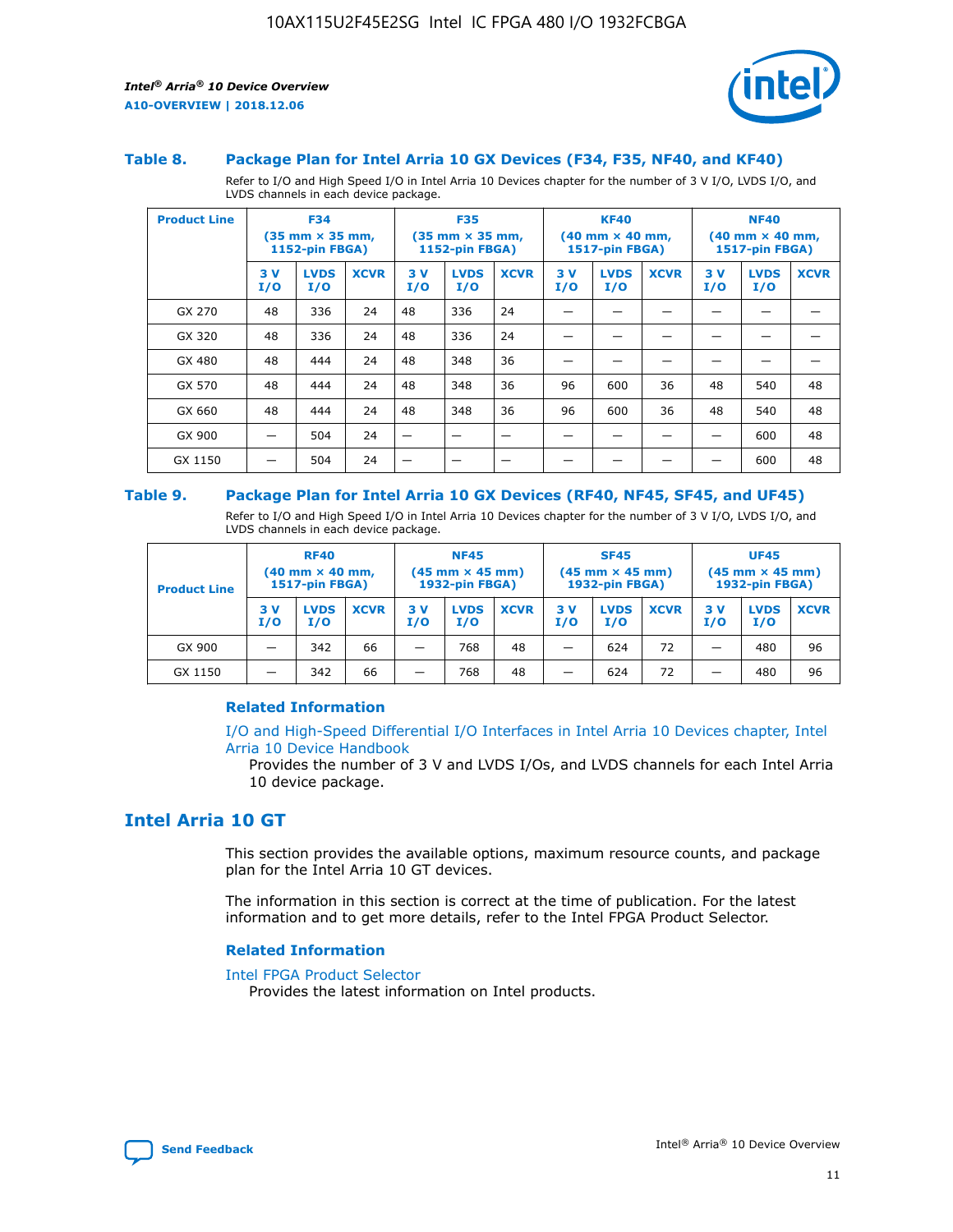

## **Available Options**

## **Figure 2. Sample Ordering Code and Available Options for Intel Arria 10 GT Devices**

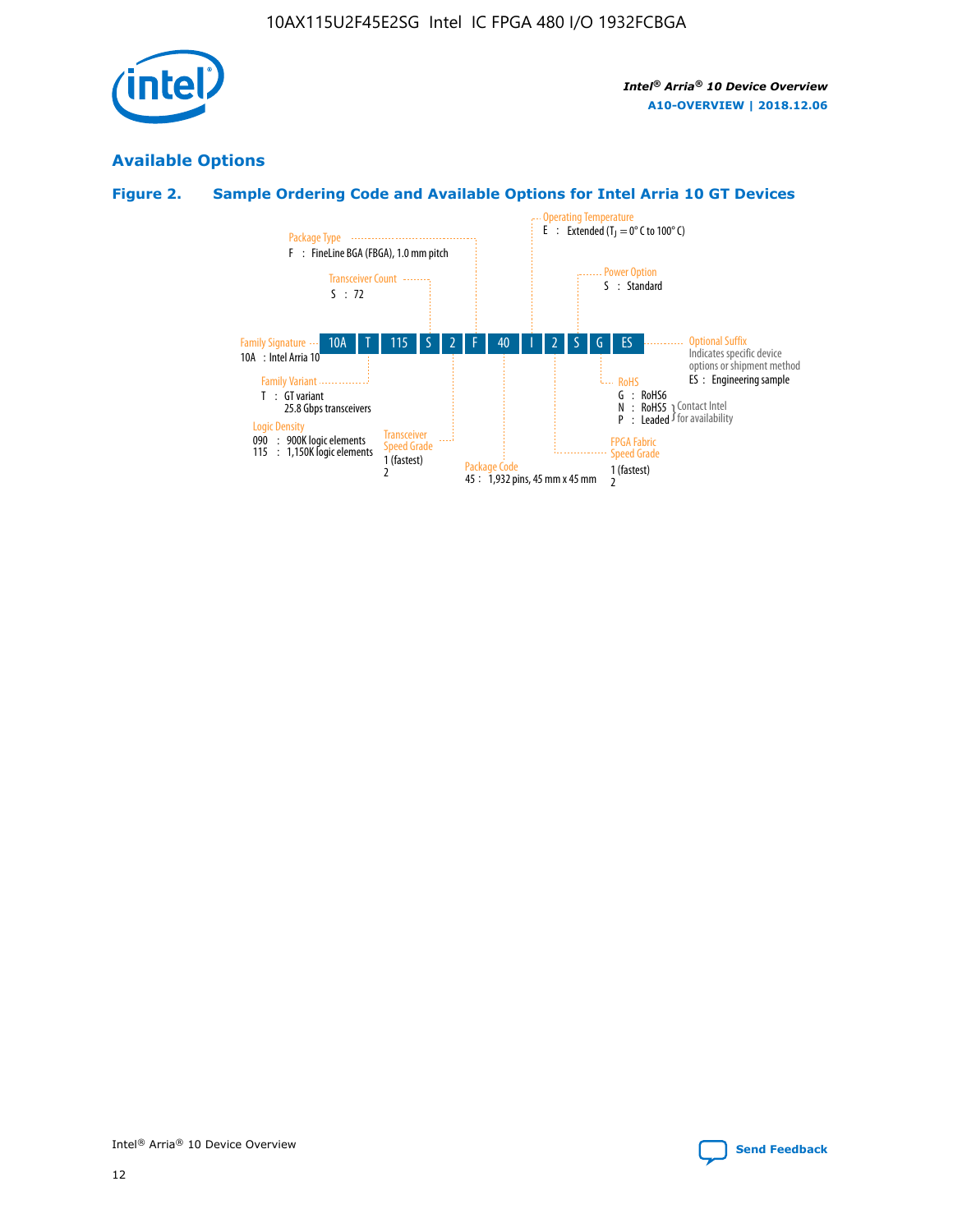

## **Maximum Resources**

#### **Table 10. Maximum Resource Counts for Intel Arria 10 GT Devices**

| <b>Resource</b>              |                      |                | <b>Product Line</b> |  |
|------------------------------|----------------------|----------------|---------------------|--|
|                              |                      | <b>GT 900</b>  | <b>GT 1150</b>      |  |
| Logic Elements (LE) (K)      |                      | 900            | 1,150               |  |
| <b>ALM</b>                   |                      | 339,620        | 427,200             |  |
| Register                     |                      | 1,358,480      | 1,708,800           |  |
| Memory (Kb)                  | M <sub>20</sub> K    | 48,460         | 54,260              |  |
|                              | <b>MLAB</b>          | 9,386          | 12,984              |  |
| Variable-precision DSP Block |                      | 1,518          | 1,518               |  |
| 18 x 19 Multiplier           |                      | 3,036          | 3,036               |  |
| PLL                          | Fractional Synthesis | 32             | 32                  |  |
|                              | I/O                  | 16             | 16                  |  |
| Transceiver                  | 17.4 Gbps            | 72(5)          | 72(5)               |  |
|                              | 25.8 Gbps            | 6              | 6                   |  |
| GPIO <sup>(6)</sup>          |                      | 624            | 624                 |  |
| LVDS Pair $(7)$              |                      | 312            | 312                 |  |
| PCIe Hard IP Block           |                      | $\overline{4}$ | $\overline{4}$      |  |
| Hard Memory Controller       |                      | 16             | 16                  |  |

#### **Related Information**

#### [Intel Arria 10 GT Channel Usage](https://www.intel.com/content/www/us/en/programmable/documentation/nik1398707230472.html#nik1398707008178)

Configuring GT/GX channels in Intel Arria 10 GT devices.

## **Package Plan**

## **Table 11. Package Plan for Intel Arria 10 GT Devices**

Refer to I/O and High Speed I/O in Intel Arria 10 Devices chapter for the number of 3 V I/O, LVDS I/O, and LVDS channels in each device package.

| <b>Product Line</b> | <b>SF45</b><br>(45 mm × 45 mm, 1932-pin FBGA) |                 |             |  |  |  |
|---------------------|-----------------------------------------------|-----------------|-------------|--|--|--|
|                     | 3 V I/O                                       | <b>LVDS I/O</b> | <b>XCVR</b> |  |  |  |
| GT 900              |                                               | 624             | 72          |  |  |  |
| GT 1150             |                                               | 624             |             |  |  |  |

<sup>(7)</sup> Each LVDS I/O pair can be used as differential input or output.



 $(5)$  If all 6 GT channels are in use, 12 of the GX channels are not usable.

<sup>(6)</sup> The number of GPIOs does not include transceiver I/Os. In the Intel Quartus Prime software, the number of user I/Os includes transceiver I/Os.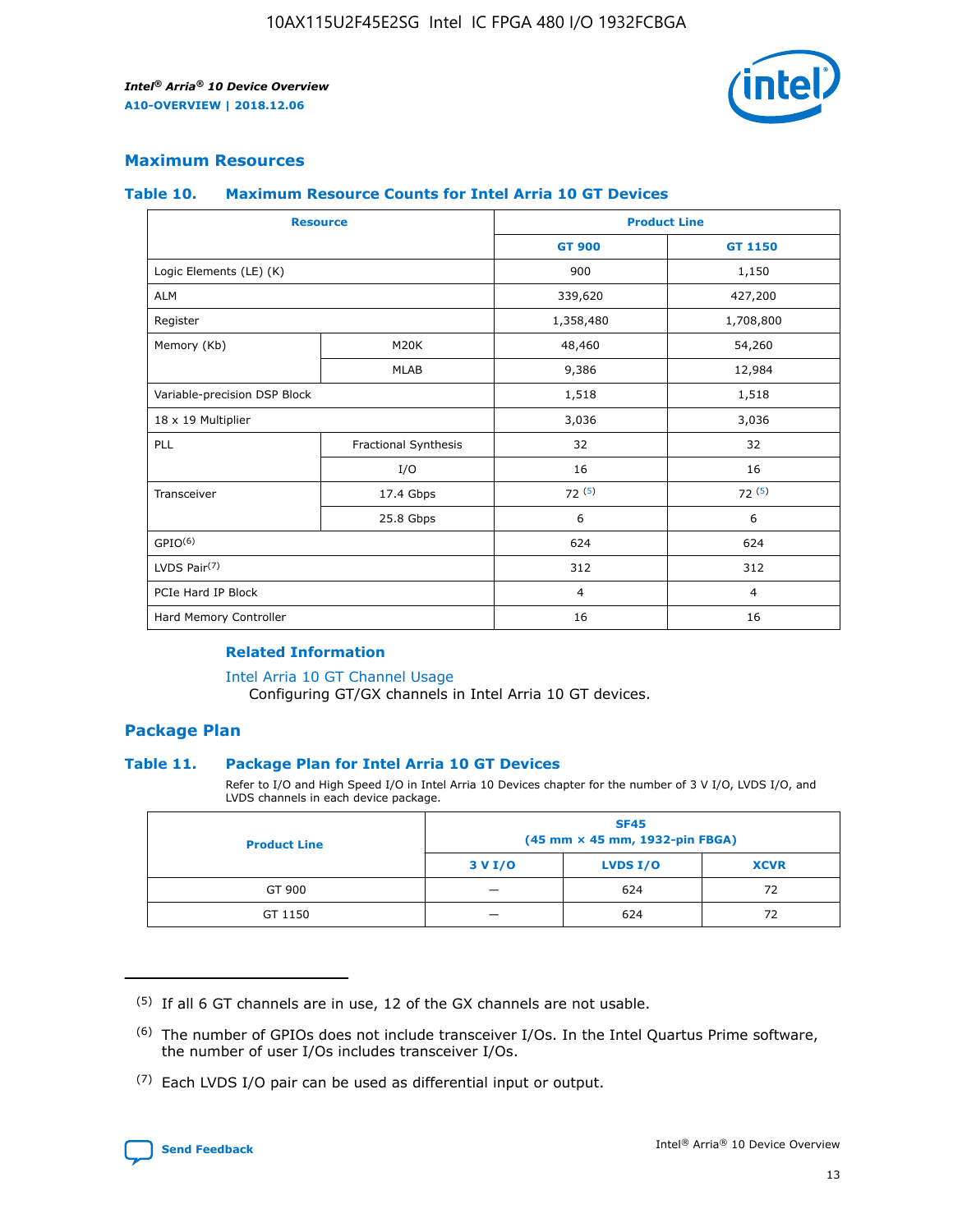

#### **Related Information**

[I/O and High-Speed Differential I/O Interfaces in Intel Arria 10 Devices chapter, Intel](https://www.intel.com/content/www/us/en/programmable/documentation/sam1403482614086.html#sam1403482030321) [Arria 10 Device Handbook](https://www.intel.com/content/www/us/en/programmable/documentation/sam1403482614086.html#sam1403482030321)

Provides the number of 3 V and LVDS I/Os, and LVDS channels for each Intel Arria 10 device package.

## **Intel Arria 10 SX**

This section provides the available options, maximum resource counts, and package plan for the Intel Arria 10 SX devices.

The information in this section is correct at the time of publication. For the latest information and to get more details, refer to the Intel FPGA Product Selector.

#### **Related Information**

[Intel FPGA Product Selector](http://www.altera.com/products/selector/psg-selector.html) Provides the latest information on Intel products.

## **Available Options**

#### **Figure 3. Sample Ordering Code and Available Options for Intel Arria 10 SX Devices**



#### **Related Information**

[Transceiver Performance for Intel Arria 10 GX/SX Devices](https://www.intel.com/content/www/us/en/programmable/documentation/mcn1413182292568.html#mcn1413213965502) Provides more information about the transceiver speed grade.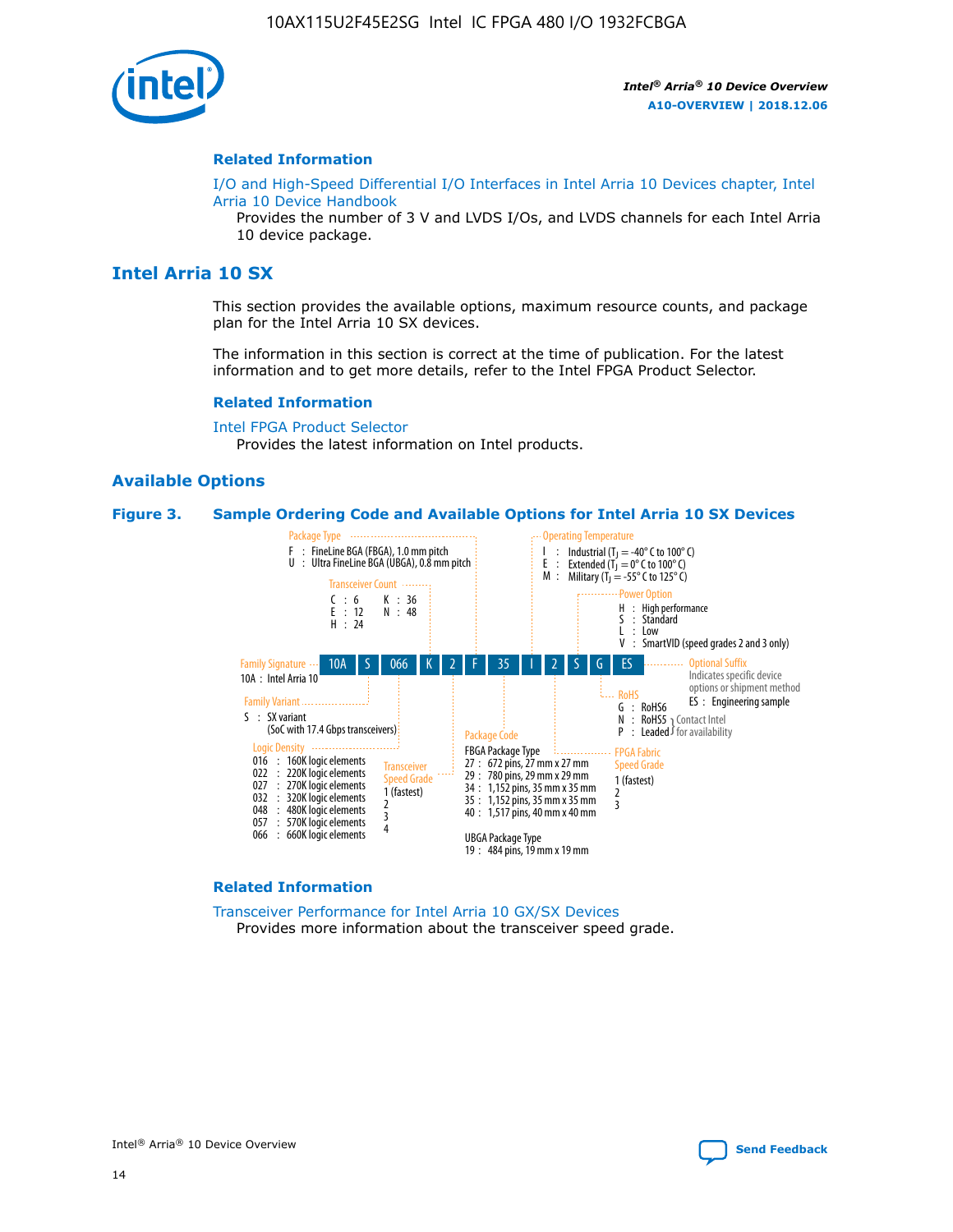

## **Maximum Resources**

## **Table 12. Maximum Resource Counts for Intel Arria 10 SX Devices**

| <b>Resource</b>                   |                         | <b>Product Line</b> |               |                |                |                |                |                |  |  |  |
|-----------------------------------|-------------------------|---------------------|---------------|----------------|----------------|----------------|----------------|----------------|--|--|--|
|                                   |                         | <b>SX 160</b>       | <b>SX 220</b> | <b>SX 270</b>  | <b>SX 320</b>  | <b>SX 480</b>  | <b>SX 570</b>  | <b>SX 660</b>  |  |  |  |
| Logic Elements (LE) (K)           |                         | 160                 | 220           | 270            | 320            | 480            | 570            | 660            |  |  |  |
| <b>ALM</b>                        |                         | 61,510              | 80,330        | 101,620        | 119,900        | 183,590        | 217,080        | 251,680        |  |  |  |
| Register                          |                         | 246,040             | 321,320       | 406,480        | 479,600        | 734,360        | 868,320        | 1,006,720      |  |  |  |
| Memory (Kb)                       | M <sub>20</sub> K       | 8,800               | 11,740        | 15,000         | 17,820         | 28,620         | 36,000         | 42,620         |  |  |  |
|                                   | <b>MLAB</b>             | 1,050               | 1,690         | 2,452          | 2,727          | 4,164          | 5,096          | 5,788          |  |  |  |
| Variable-precision DSP Block      |                         | 156                 | 192           | 830            | 985            | 1,368          | 1,523          | 1,687          |  |  |  |
| 18 x 19 Multiplier                |                         | 312                 | 384           | 1,660          | 1,970          | 2,736          | 3,046          | 3,374          |  |  |  |
| PLL                               | Fractional<br>Synthesis | 6                   | 6             | 8              | 8              | 12             | 16             | 16             |  |  |  |
|                                   | I/O                     | 6                   | 6             | 8              | 8              | 12             | 16             | 16             |  |  |  |
| 17.4 Gbps Transceiver             |                         | 12                  | 12            | 24             | 24             | 36             | 48             | 48             |  |  |  |
| GPIO <sup>(8)</sup>               |                         | 288                 | 288           | 384            | 384            | 492            | 696            | 696            |  |  |  |
| LVDS Pair $(9)$                   |                         | 120                 | 120           | 168            | 168            | 174            | 324            | 324            |  |  |  |
|                                   | PCIe Hard IP Block      |                     | $\mathbf{1}$  | $\overline{2}$ | $\overline{2}$ | $\overline{2}$ | $\overline{2}$ | $\overline{2}$ |  |  |  |
| Hard Memory Controller            |                         | 6                   | 6             | 8              | 8              | 12             | 16             | 16             |  |  |  |
| ARM Cortex-A9 MPCore<br>Processor |                         | Yes                 | Yes           | Yes            | Yes            | Yes            | Yes            | <b>Yes</b>     |  |  |  |

## **Package Plan**

## **Table 13. Package Plan for Intel Arria 10 SX Devices (U19, F27, F29, and F34)**

Refer to I/O and High Speed I/O in Intel Arria 10 Devices chapter for the number of 3 V I/O, LVDS I/O, and LVDS channels in each device package.

| <b>Product Line</b> | U19<br>$(19 \text{ mm} \times 19 \text{ mm})$<br>484-pin UBGA) |                    |             | <b>F27</b><br>$(27 \text{ mm} \times 27 \text{ mm})$<br>672-pin FBGA) |                    | <b>F29</b><br>$(29 \text{ mm} \times 29 \text{ mm})$<br>780-pin FBGA) |           |                    | <b>F34</b><br>$(35 \text{ mm} \times 35 \text{ mm})$<br><b>1152-pin FBGA)</b> |           |                    |             |
|---------------------|----------------------------------------------------------------|--------------------|-------------|-----------------------------------------------------------------------|--------------------|-----------------------------------------------------------------------|-----------|--------------------|-------------------------------------------------------------------------------|-----------|--------------------|-------------|
|                     | 3V<br>I/O                                                      | <b>LVDS</b><br>I/O | <b>XCVR</b> | 3V<br>I/O                                                             | <b>LVDS</b><br>I/O | <b>XCVR</b>                                                           | 3V<br>I/O | <b>LVDS</b><br>I/O | <b>XCVR</b>                                                                   | 3V<br>I/O | <b>LVDS</b><br>I/O | <b>XCVR</b> |
| SX 160              | 48                                                             | 144                | 6           | 48                                                                    | 192                | 12                                                                    | 48        | 240                | 12                                                                            |           |                    |             |
| SX 220              | 48                                                             | 144                | 6           | 48                                                                    | 192                | 12                                                                    | 48        | 240                | 12                                                                            |           |                    |             |
| SX 270              |                                                                |                    |             | 48                                                                    | 192                | 12                                                                    | 48        | 312                | 12                                                                            | 48        | 336                | 24          |
| SX 320              |                                                                |                    |             | 48                                                                    | 192                | 12                                                                    | 48        | 312                | 12                                                                            | 48        | 336                | 24          |
|                     | continued                                                      |                    |             |                                                                       |                    |                                                                       |           |                    |                                                                               |           |                    |             |

 $(8)$  The number of GPIOs does not include transceiver I/Os. In the Intel Quartus Prime software, the number of user I/Os includes transceiver I/Os.

 $(9)$  Each LVDS I/O pair can be used as differential input or output.

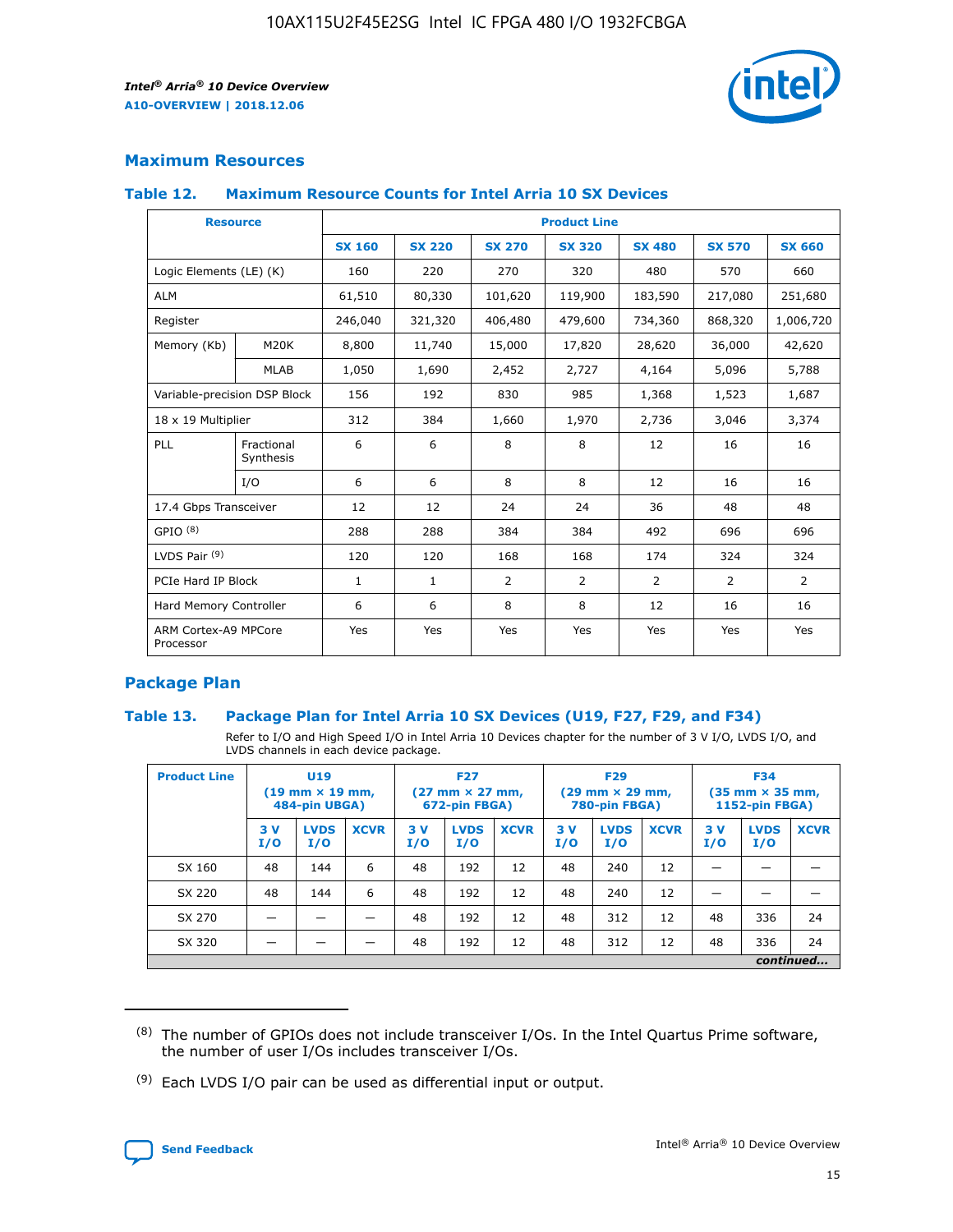

| <b>Product Line</b> | U <sub>19</sub><br>$(19 \text{ mm} \times 19 \text{ mm})$<br>484-pin UBGA) |                    | <b>F27</b><br>$(27 \text{ mm} \times 27 \text{ mm})$<br>672-pin FBGA) |           | <b>F29</b><br>$(29 \text{ mm} \times 29 \text{ mm})$<br>780-pin FBGA) |             |           | <b>F34</b><br>$(35 \text{ mm} \times 35 \text{ mm})$<br><b>1152-pin FBGA)</b> |             |           |                    |             |
|---------------------|----------------------------------------------------------------------------|--------------------|-----------------------------------------------------------------------|-----------|-----------------------------------------------------------------------|-------------|-----------|-------------------------------------------------------------------------------|-------------|-----------|--------------------|-------------|
|                     | 3 V<br>I/O                                                                 | <b>LVDS</b><br>I/O | <b>XCVR</b>                                                           | 3V<br>I/O | <b>LVDS</b><br>I/O                                                    | <b>XCVR</b> | 3V<br>I/O | <b>LVDS</b><br>I/O                                                            | <b>XCVR</b> | 3V<br>I/O | <b>LVDS</b><br>I/O | <b>XCVR</b> |
| SX 480              |                                                                            |                    |                                                                       |           |                                                                       |             | 48        | 312                                                                           | 12          | 48        | 444                | 24          |
| SX 570              |                                                                            |                    |                                                                       |           |                                                                       |             |           |                                                                               |             | 48        | 444                | 24          |
| SX 660              |                                                                            |                    |                                                                       |           |                                                                       |             |           |                                                                               |             | 48        | 444                | 24          |

## **Table 14. Package Plan for Intel Arria 10 SX Devices (F35, KF40, and NF40)**

Refer to I/O and High Speed I/O in Intel Arria 10 Devices chapter for the number of 3 V I/O, LVDS I/O, and LVDS channels in each device package.

| <b>Product Line</b> | <b>F35</b><br>$(35 \text{ mm} \times 35 \text{ mm})$<br><b>1152-pin FBGA)</b> |          |             |                                           | <b>KF40</b><br>(40 mm × 40 mm,<br>1517-pin FBGA) |    | <b>NF40</b><br>$(40 \text{ mm} \times 40 \text{ mm})$<br>1517-pin FBGA) |          |             |  |
|---------------------|-------------------------------------------------------------------------------|----------|-------------|-------------------------------------------|--------------------------------------------------|----|-------------------------------------------------------------------------|----------|-------------|--|
|                     | 3 V I/O                                                                       | LVDS I/O | <b>XCVR</b> | <b>LVDS I/O</b><br><b>XCVR</b><br>3 V I/O |                                                  |    | 3 V I/O                                                                 | LVDS I/O | <b>XCVR</b> |  |
| SX 270              | 48                                                                            | 336      | 24          |                                           |                                                  |    |                                                                         |          |             |  |
| SX 320              | 48                                                                            | 336      | 24          |                                           |                                                  |    |                                                                         |          |             |  |
| SX 480              | 48                                                                            | 348      | 36          |                                           |                                                  |    |                                                                         |          |             |  |
| SX 570              | 48                                                                            | 348      | 36          | 96                                        | 600                                              | 36 | 48                                                                      | 540      | 48          |  |
| SX 660              | 48                                                                            | 348      | 36          | 96                                        | 600                                              | 36 | 48                                                                      | 540      | 48          |  |

## **Related Information**

[I/O and High-Speed Differential I/O Interfaces in Intel Arria 10 Devices chapter, Intel](https://www.intel.com/content/www/us/en/programmable/documentation/sam1403482614086.html#sam1403482030321) [Arria 10 Device Handbook](https://www.intel.com/content/www/us/en/programmable/documentation/sam1403482614086.html#sam1403482030321)

Provides the number of 3 V and LVDS I/Os, and LVDS channels for each Intel Arria 10 device package.

Intel<sup>®</sup> Arria<sup>®</sup> 10 Device Overview **[Send Feedback](mailto:FPGAtechdocfeedback@intel.com?subject=Feedback%20on%20Intel%20Arria%2010%20Device%20Overview%20(A10-OVERVIEW%202018.12.06)&body=We%20appreciate%20your%20feedback.%20In%20your%20comments,%20also%20specify%20the%20page%20number%20or%20paragraph.%20Thank%20you.)** Send Feedback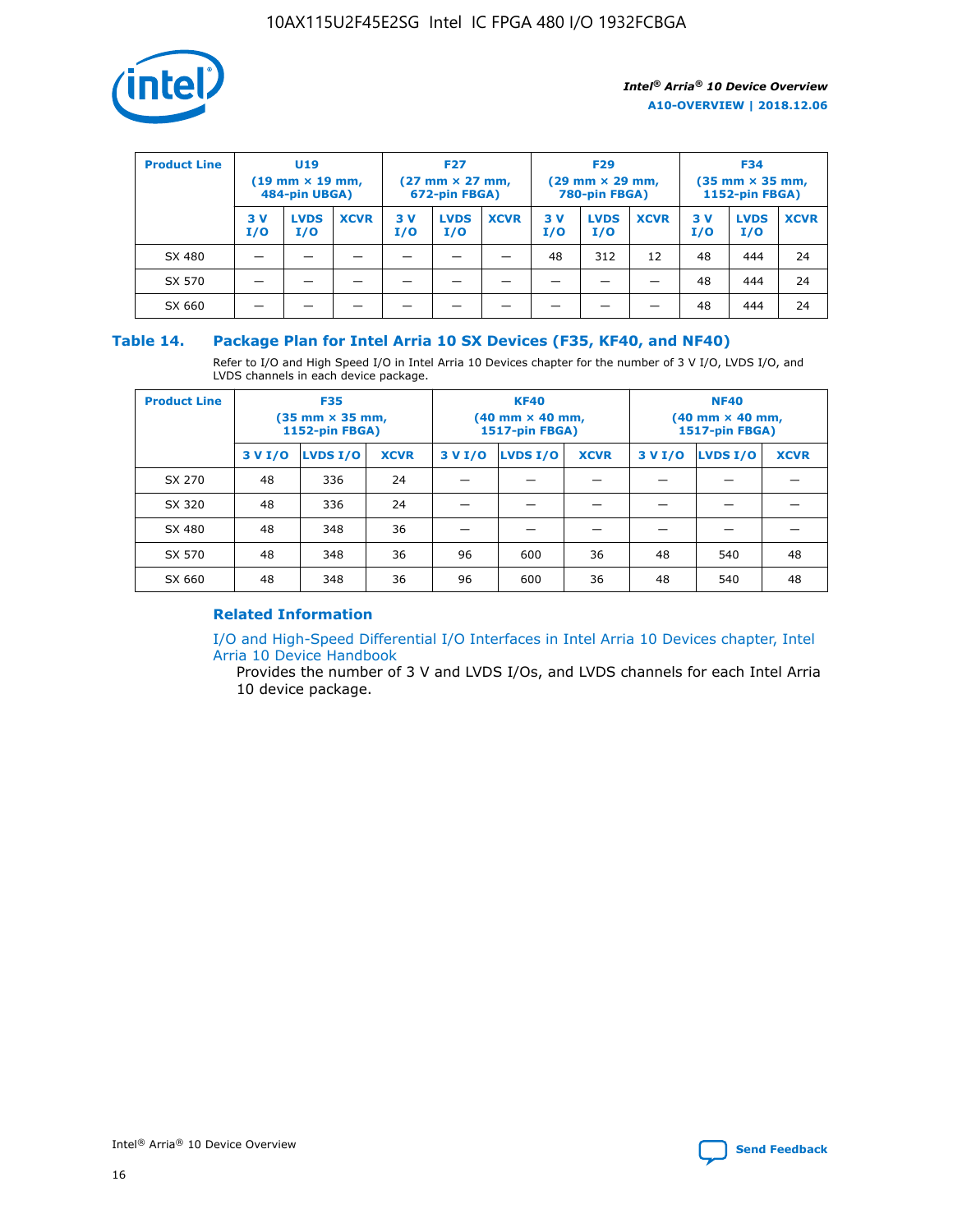

# **I/O Vertical Migration for Intel Arria 10 Devices**

#### **Figure 4. Migration Capability Across Intel Arria 10 Product Lines**

- The arrows indicate the migration paths. The devices included in each vertical migration path are shaded. Devices with fewer resources in the same path have lighter shades.
- To achieve the full I/O migration across product lines in the same migration path, restrict I/Os and transceivers usage to match the product line with the lowest I/O and transceiver counts.
- An LVDS I/O bank in the source device may be mapped to a 3 V I/O bank in the target device. To use memory interface clock frequency higher than 533 MHz, assign external memory interface pins only to banks that are LVDS I/O in both devices.
- There may be nominal 0.15 mm package height difference between some product lines in the same package type.
	- **Variant Product Line Package U19 F27 F29 F34 F35 KF40 NF40 RF40 NF45 SF45 UF45** Intel® Arria® 10 GX GX 160 GX 220 GX 270 GX 320 GX 480 GX 570 GX 660 GX 900 GX 1150 Intel Arria 10 GT GT 900 GT 1150 Intel Arria 10 SX SX 160 SX 220 SX 270 SX 320 SX 480 SX 570 SX 660
- Some migration paths are not shown in the Intel Quartus Prime software **Pin Migration View**.

*Note:* To verify the pin migration compatibility, use the **Pin Migration View** window in the Intel Quartus Prime software Pin Planner.

# **Adaptive Logic Module**

Intel Arria 10 devices use a 20 nm ALM as the basic building block of the logic fabric.

The ALM architecture is the same as the previous generation FPGAs, allowing for efficient implementation of logic functions and easy conversion of IP between the device generations.

The ALM, as shown in following figure, uses an 8-input fracturable look-up table (LUT) with four dedicated registers to help improve timing closure in register-rich designs and achieve an even higher design packing capability than the traditional two-register per LUT architecture.

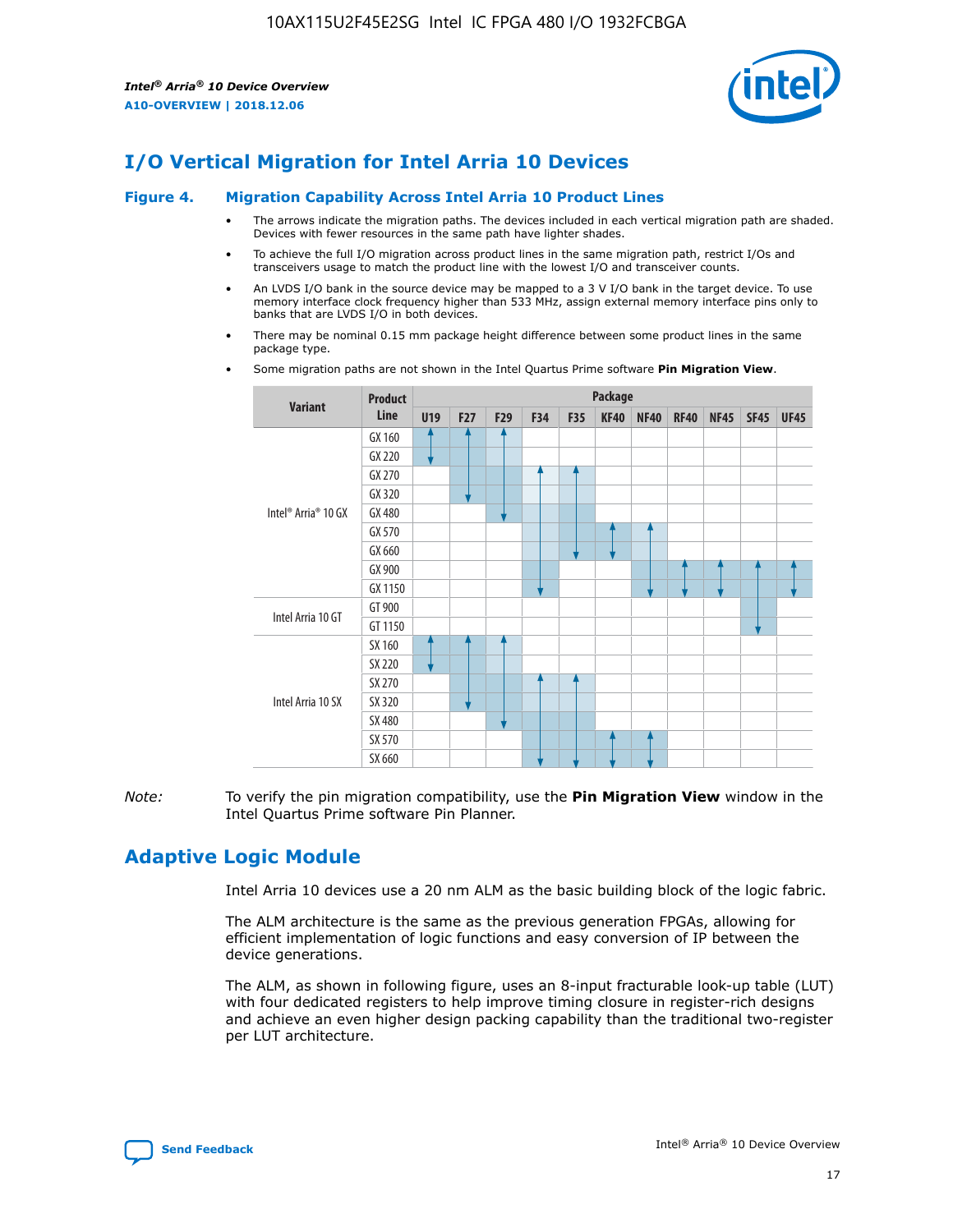

**Figure 5. ALM for Intel Arria 10 Devices**



The Intel Quartus Prime software optimizes your design according to the ALM logic structure and automatically maps legacy designs into the Intel Arria 10 ALM architecture.

## **Variable-Precision DSP Block**

The Intel Arria 10 variable precision DSP blocks support fixed-point arithmetic and floating-point arithmetic.

Features for fixed-point arithmetic:

- High-performance, power-optimized, and fully registered multiplication operations
- 18-bit and 27-bit word lengths
- Two 18 x 19 multipliers or one 27 x 27 multiplier per DSP block
- Built-in addition, subtraction, and 64-bit double accumulation register to combine multiplication results
- Cascading 19-bit or 27-bit when pre-adder is disabled and cascading 18-bit when pre-adder is used to form the tap-delay line for filtering applications
- Cascading 64-bit output bus to propagate output results from one block to the next block without external logic support
- Hard pre-adder supported in 19-bit and 27-bit modes for symmetric filters
- Internal coefficient register bank in both 18-bit and 27-bit modes for filter implementation
- 18-bit and 27-bit systolic finite impulse response (FIR) filters with distributed output adder
- Biased rounding support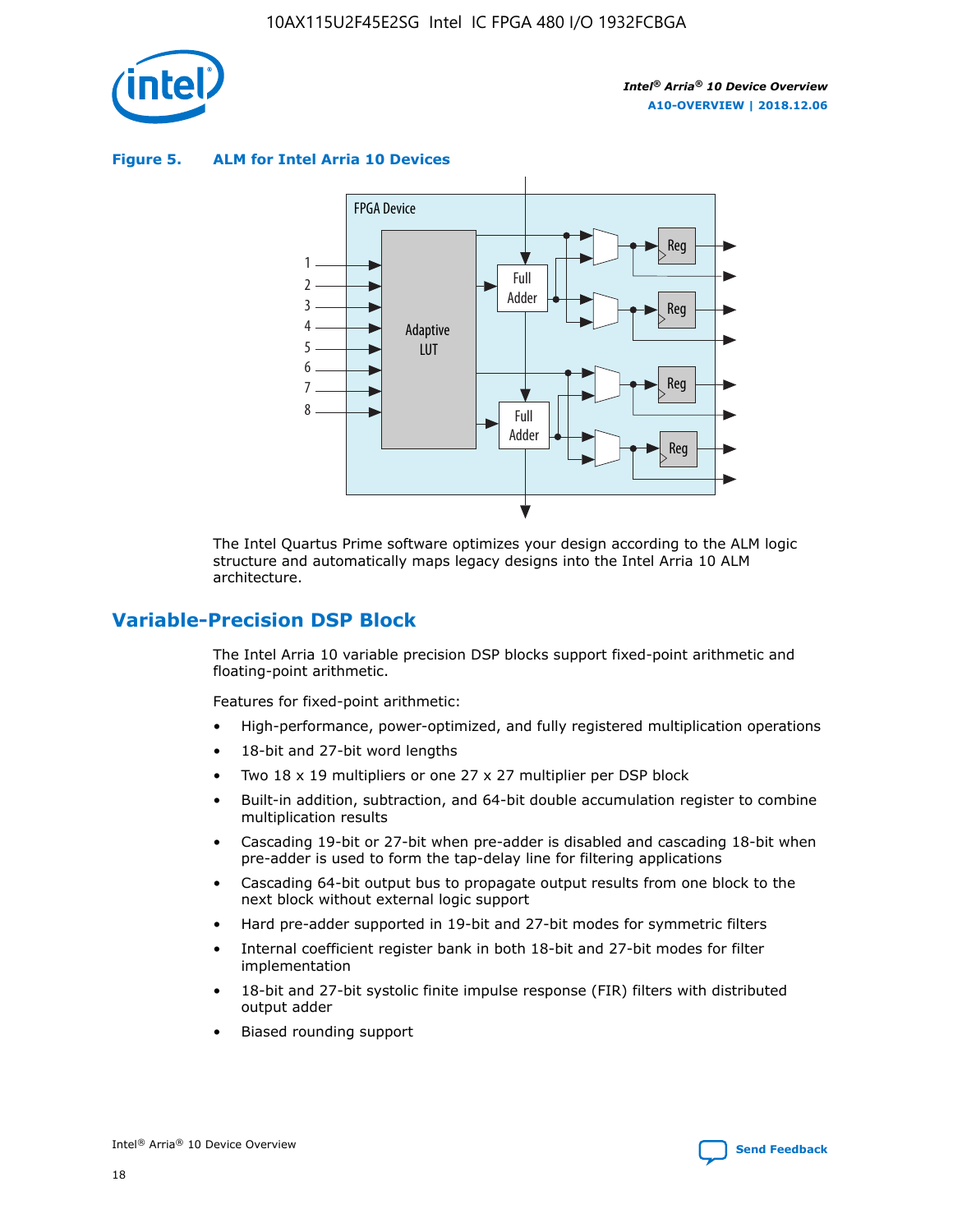

Features for floating-point arithmetic:

- A completely hardened architecture that supports multiplication, addition, subtraction, multiply-add, and multiply-subtract
- Multiplication with accumulation capability and a dynamic accumulator reset control
- Multiplication with cascade summation capability
- Multiplication with cascade subtraction capability
- Complex multiplication
- Direct vector dot product
- Systolic FIR filter

## **Table 15. Variable-Precision DSP Block Configurations for Intel Arria 10 Devices**

| <b>Usage Example</b>                                       | <b>Multiplier Size (Bit)</b>    | <b>DSP Block Resources</b> |
|------------------------------------------------------------|---------------------------------|----------------------------|
| Medium precision fixed point                               | Two 18 x 19                     |                            |
| High precision fixed or Single precision<br>floating point | One 27 x 27                     |                            |
| Fixed point FFTs                                           | One 19 x 36 with external adder |                            |
| Very high precision fixed point                            | One 36 x 36 with external adder |                            |
| Double precision floating point                            | One 54 x 54 with external adder | 4                          |

#### **Table 16. Resources for Fixed-Point Arithmetic in Intel Arria 10 Devices**

The table lists the variable-precision DSP resources by bit precision for each Intel Arria 10 device.

| <b>Variant</b>  | <b>Product Line</b> | <b>Variable-</b><br>precision<br><b>DSP Block</b> | <b>Independent Input and Output</b><br><b>Multiplications Operator</b> |                                     | 18 x 19<br><b>Multiplier</b><br><b>Adder Sum</b> | $18 \times 18$<br><b>Multiplier</b><br><b>Adder</b> |
|-----------------|---------------------|---------------------------------------------------|------------------------------------------------------------------------|-------------------------------------|--------------------------------------------------|-----------------------------------------------------|
|                 |                     |                                                   | 18 x 19<br><b>Multiplier</b>                                           | $27 \times 27$<br><b>Multiplier</b> | <b>Mode</b>                                      | <b>Summed with</b><br>36 bit Input                  |
| AIntel Arria 10 | GX 160              | 156                                               | 312                                                                    | 156                                 | 156                                              | 156                                                 |
| GX              | GX 220              | 192                                               | 384                                                                    | 192                                 | 192                                              | 192                                                 |
|                 | GX 270              | 830                                               | 1,660                                                                  | 830                                 | 830                                              | 830                                                 |
|                 | GX 320              | 984                                               | 1,968                                                                  | 984                                 | 984                                              | 984                                                 |
|                 | GX 480              | 1,368                                             | 2,736                                                                  | 1,368                               | 1,368                                            | 1,368                                               |
|                 | GX 570              | 1,523                                             | 3,046                                                                  | 1,523                               | 1,523                                            | 1,523                                               |
|                 | GX 660              | 1,687                                             | 3,374                                                                  | 1,687                               | 1,687                                            | 1,687                                               |
|                 | GX 900              | 1,518                                             | 3,036                                                                  | 1,518                               | 1,518                                            | 1,518                                               |
|                 | GX 1150             | 1,518                                             | 3,036                                                                  | 1,518                               | 1,518                                            | 1,518                                               |
| Intel Arria 10  | GT 900              | 1,518                                             | 3,036                                                                  | 1,518                               | 1,518                                            | 1,518                                               |
| GT              | GT 1150             | 1,518                                             | 3,036                                                                  | 1,518                               | 1,518                                            | 1,518                                               |
| Intel Arria 10  | SX 160              | 156                                               | 312                                                                    | 156                                 | 156                                              | 156                                                 |
| <b>SX</b>       | SX 220              | 192                                               | 384                                                                    | 192                                 | 192                                              | 192                                                 |
|                 | SX 270              | 830                                               | 1,660                                                                  | 830                                 | 830                                              | 830                                                 |
|                 |                     |                                                   |                                                                        |                                     |                                                  | continued                                           |

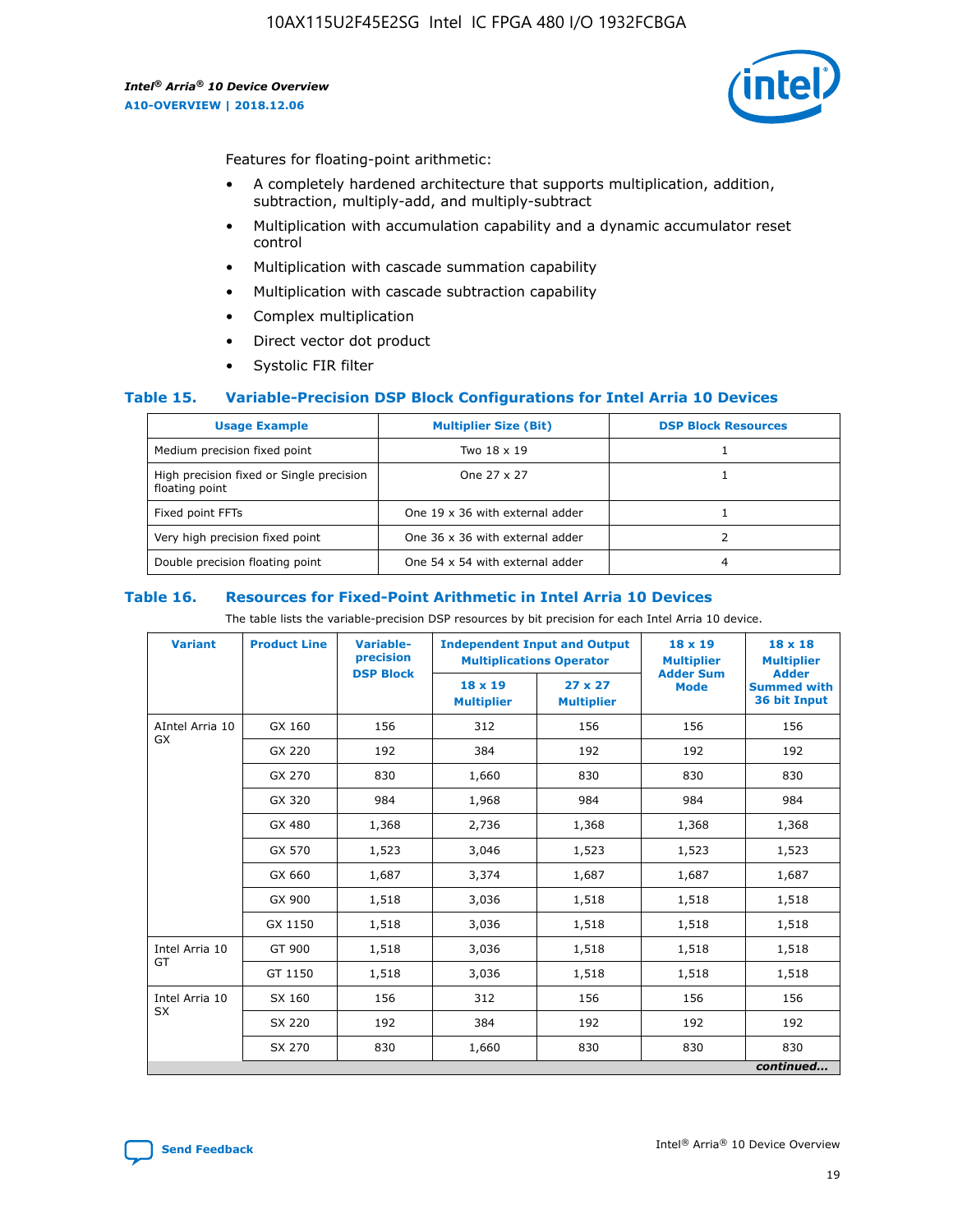

| <b>Variant</b> | <b>Product Line</b> | Variable-<br>precision | <b>Independent Input and Output</b><br><b>Multiplications Operator</b> |                                     | $18 \times 19$<br><b>Multiplier</b> | $18 \times 18$<br><b>Multiplier</b><br><b>Adder</b> |  |
|----------------|---------------------|------------------------|------------------------------------------------------------------------|-------------------------------------|-------------------------------------|-----------------------------------------------------|--|
|                |                     | <b>DSP Block</b>       | $18 \times 19$<br><b>Multiplier</b>                                    | $27 \times 27$<br><b>Multiplier</b> | <b>Adder Sum</b><br><b>Mode</b>     | <b>Summed with</b><br>36 bit Input                  |  |
|                | SX 320              | 984                    | 1,968                                                                  | 984                                 | 984                                 | 984                                                 |  |
|                | SX 480              | 1,368                  | 2,736                                                                  | 1,368                               | 1,368                               | 1,368                                               |  |
|                | SX 570              | 1,523                  | 3,046                                                                  | 1,523                               | 1,523                               | 1,523                                               |  |
|                | SX 660              | 1,687                  | 3,374                                                                  | 1,687                               | 1,687                               | 1,687                                               |  |

## **Table 17. Resources for Floating-Point Arithmetic in Intel Arria 10 Devices**

The table lists the variable-precision DSP resources by bit precision for each Intel Arria 10 device.

| <b>Variant</b> | <b>Product Line</b> | <b>Variable-</b><br>precision<br><b>DSP Block</b> | <b>Single</b><br><b>Precision</b><br><b>Floating-Point</b><br><b>Multiplication</b><br><b>Mode</b> | <b>Single-Precision</b><br><b>Floating-Point</b><br><b>Adder Mode</b> | Single-<br><b>Precision</b><br><b>Floating-Point</b><br><b>Multiply</b><br><b>Accumulate</b><br><b>Mode</b> | <b>Peak</b><br><b>Giga Floating-</b><br><b>Point</b><br><b>Operations</b><br>per Second<br>(GFLOPs) |
|----------------|---------------------|---------------------------------------------------|----------------------------------------------------------------------------------------------------|-----------------------------------------------------------------------|-------------------------------------------------------------------------------------------------------------|-----------------------------------------------------------------------------------------------------|
| Intel Arria 10 | GX 160              | 156                                               | 156                                                                                                | 156                                                                   | 156                                                                                                         | 140                                                                                                 |
| <b>GX</b>      | GX 220              | 192                                               | 192                                                                                                | 192                                                                   | 192                                                                                                         | 173                                                                                                 |
|                | GX 270              | 830                                               | 830                                                                                                | 830                                                                   | 830                                                                                                         | 747                                                                                                 |
|                | GX 320              | 984                                               | 984                                                                                                | 984                                                                   | 984                                                                                                         | 886                                                                                                 |
|                | GX 480              | 1,369                                             | 1,368                                                                                              | 1,368                                                                 | 1,368                                                                                                       | 1,231                                                                                               |
|                | GX 570              | 1,523                                             | 1,523                                                                                              | 1,523                                                                 | 1,523                                                                                                       | 1,371                                                                                               |
|                | GX 660              | 1,687                                             | 1,687                                                                                              | 1,687                                                                 | 1,687                                                                                                       | 1,518                                                                                               |
|                | GX 900              | 1,518                                             | 1,518                                                                                              | 1,518                                                                 | 1,518                                                                                                       | 1,366                                                                                               |
|                | GX 1150             | 1,518                                             | 1,518                                                                                              | 1,518                                                                 | 1,518                                                                                                       | 1,366                                                                                               |
| Intel Arria 10 | GT 900              | 1,518                                             | 1,518                                                                                              | 1,518                                                                 | 1,518                                                                                                       | 1,366                                                                                               |
| GT             | GT 1150             | 1,518                                             | 1,518                                                                                              | 1,518                                                                 | 1,518                                                                                                       | 1,366                                                                                               |
| Intel Arria 10 | SX 160              | 156                                               | 156                                                                                                | 156                                                                   | 156                                                                                                         | 140                                                                                                 |
| SX             | SX 220              | 192                                               | 192                                                                                                | 192                                                                   | 192                                                                                                         | 173                                                                                                 |
|                | SX 270              | 830                                               | 830                                                                                                | 830                                                                   | 830                                                                                                         | 747                                                                                                 |
|                | SX 320              | 984                                               | 984                                                                                                | 984                                                                   | 984                                                                                                         | 886                                                                                                 |
|                | SX 480              | 1,369                                             | 1,368                                                                                              | 1,368                                                                 | 1,368                                                                                                       | 1,231                                                                                               |
|                | SX 570              | 1,523                                             | 1,523                                                                                              | 1,523                                                                 | 1,523                                                                                                       | 1,371                                                                                               |
|                | SX 660              | 1,687                                             | 1,687                                                                                              | 1,687                                                                 | 1,687                                                                                                       | 1,518                                                                                               |

# **Embedded Memory Blocks**

The embedded memory blocks in the devices are flexible and designed to provide an optimal amount of small- and large-sized memory arrays to fit your design requirements.

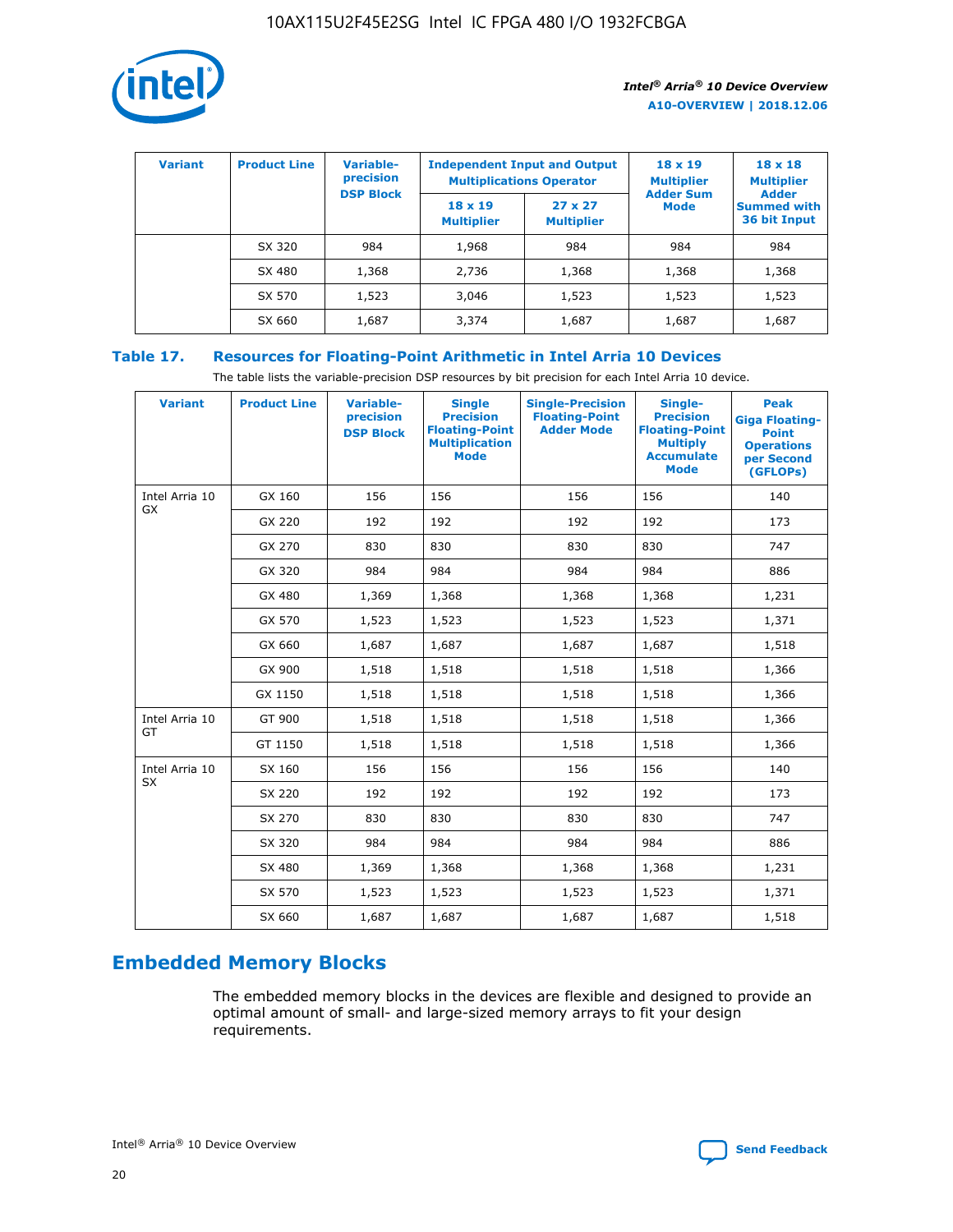

# **Types of Embedded Memory**

The Intel Arria 10 devices contain two types of memory blocks:

- 20 Kb M20K blocks—blocks of dedicated memory resources. The M20K blocks are ideal for larger memory arrays while still providing a large number of independent ports.
- 640 bit memory logic array blocks (MLABs)—enhanced memory blocks that are configured from dual-purpose logic array blocks (LABs). The MLABs are ideal for wide and shallow memory arrays. The MLABs are optimized for implementation of shift registers for digital signal processing (DSP) applications, wide and shallow FIFO buffers, and filter delay lines. Each MLAB is made up of ten adaptive logic modules (ALMs). In the Intel Arria 10 devices, you can configure these ALMs as ten 32 x 2 blocks, giving you one 32 x 20 simple dual-port SRAM block per MLAB.

# **Embedded Memory Capacity in Intel Arria 10 Devices**

|                   | <b>Product</b> | <b>M20K</b>  |                     | <b>MLAB</b>  |                     | <b>Total RAM Bit</b> |
|-------------------|----------------|--------------|---------------------|--------------|---------------------|----------------------|
| <b>Variant</b>    | <b>Line</b>    | <b>Block</b> | <b>RAM Bit (Kb)</b> | <b>Block</b> | <b>RAM Bit (Kb)</b> | (Kb)                 |
| Intel Arria 10 GX | GX 160         | 440          | 8,800               | 1,680        | 1,050               | 9,850                |
|                   | GX 220         | 587          | 11,740              | 2,703        | 1,690               | 13,430               |
|                   | GX 270         | 750          | 15,000              | 3,922        | 2,452               | 17,452               |
|                   | GX 320         | 891          | 17,820              | 4,363        | 2,727               | 20,547               |
|                   | GX 480         | 1,431        | 28,620              | 6,662        | 4,164               | 32,784               |
|                   | GX 570         | 1,800        | 36,000              | 8,153        | 5,096               | 41,096               |
|                   | GX 660         | 2,131        | 42,620              | 9,260        | 5,788               | 48,408               |
|                   | GX 900         | 2,423        | 48,460              | 15,017       | 9,386               | 57,846               |
|                   | GX 1150        | 2,713        | 54,260              | 20,774       | 12,984              | 67,244               |
| Intel Arria 10 GT | GT 900         | 2,423        | 48,460              | 15,017       | 9,386               | 57,846               |
|                   | GT 1150        | 2,713        | 54,260              | 20,774       | 12,984              | 67,244               |
| Intel Arria 10 SX | SX 160         | 440          | 8,800               | 1,680        | 1,050               | 9,850                |
|                   | SX 220         | 587          | 11,740              | 2,703        | 1,690               | 13,430               |
|                   | SX 270         | 750          | 15,000              | 3,922        | 2,452               | 17,452               |
|                   | SX 320         | 891          | 17,820              | 4,363        | 2,727               | 20,547               |
|                   | SX 480         | 1,431        | 28,620              | 6,662        | 4,164               | 32,784               |
|                   | SX 570         | 1,800        | 36,000              | 8,153        | 5,096               | 41,096               |
|                   | SX 660         | 2,131        | 42,620              | 9,260        | 5,788               | 48,408               |

#### **Table 18. Embedded Memory Capacity and Distribution in Intel Arria 10 Devices**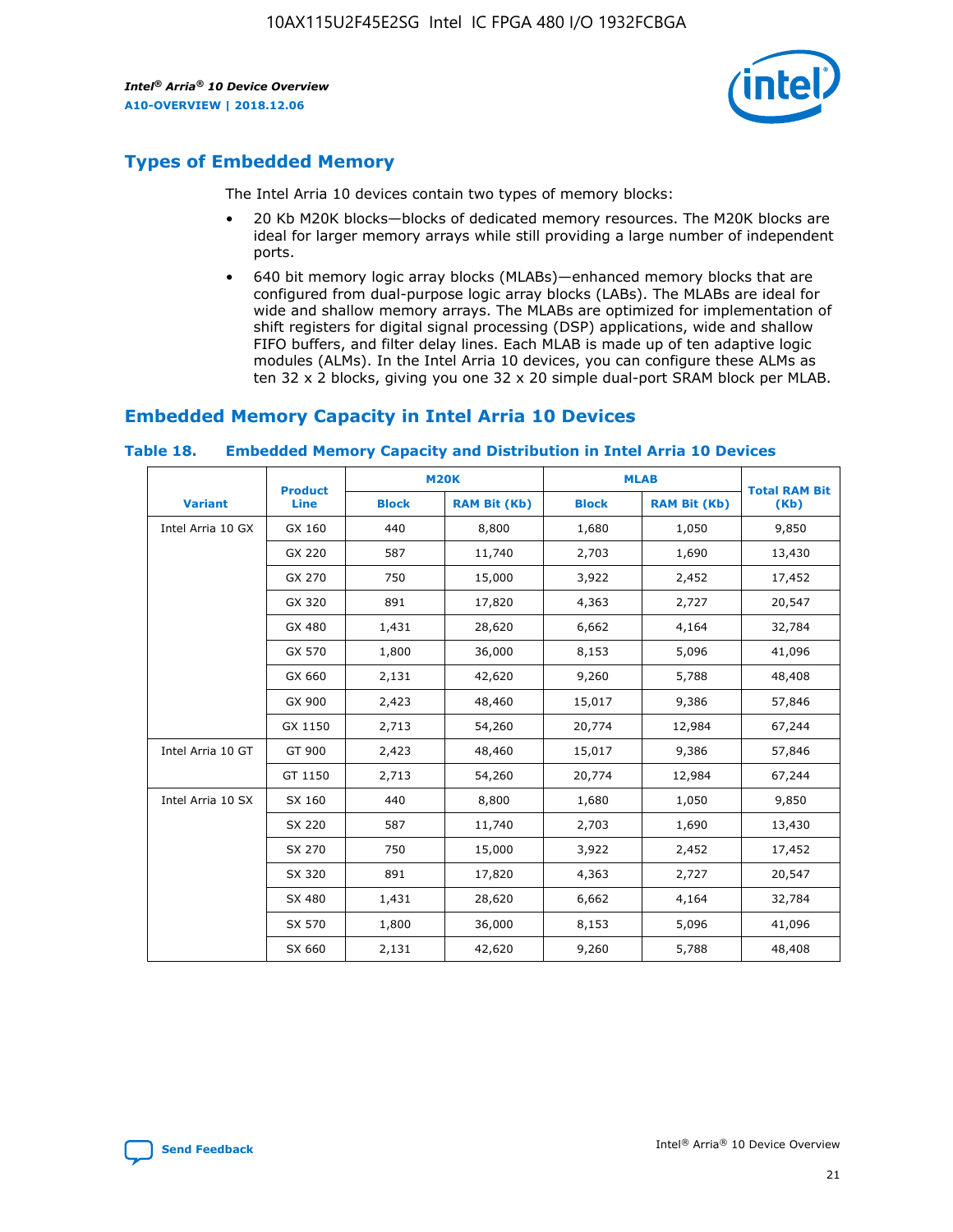

## **Embedded Memory Configurations for Single-port Mode**

#### **Table 19. Single-port Embedded Memory Configurations for Intel Arria 10 Devices**

This table lists the maximum configurations supported for single-port RAM and ROM modes.

| <b>Memory Block</b> | Depth (bits) | <b>Programmable Width</b> |
|---------------------|--------------|---------------------------|
| MLAB                | 32           | x16, x18, or x20          |
|                     | 64(10)       | x8, x9, x10               |
| M20K                | 512          | x40, x32                  |
|                     | 1K           | x20, x16                  |
|                     | 2K           | x10, x8                   |
|                     | 4K           | x5, x4                    |
|                     | 8K           | x2                        |
|                     | 16K          | x1                        |

## **Clock Networks and PLL Clock Sources**

The clock network architecture is based on Intel's global, regional, and peripheral clock structure. This clock structure is supported by dedicated clock input pins, fractional clock synthesis PLLs, and integer I/O PLLs.

## **Clock Networks**

The Intel Arria 10 core clock networks are capable of up to 800 MHz fabric operation across the full industrial temperature range. For the external memory interface, the clock network supports the hard memory controller with speeds up to 2,400 Mbps in a quarter-rate transfer.

To reduce power consumption, the Intel Quartus Prime software identifies all unused sections of the clock network and powers them down.

## **Fractional Synthesis and I/O PLLs**

Intel Arria 10 devices contain up to 32 fractional synthesis PLLs and up to 16 I/O PLLs that are available for both specific and general purpose uses in the core:

- Fractional synthesis PLLs—located in the column adjacent to the transceiver blocks
- I/O PLLs—located in each bank of the 48 I/Os

## **Fractional Synthesis PLLs**

You can use the fractional synthesis PLLs to:

- Reduce the number of oscillators that are required on your board
- Reduce the number of clock pins that are used in the device by synthesizing multiple clock frequencies from a single reference clock source

<sup>(10)</sup> Supported through software emulation and consumes additional MLAB blocks.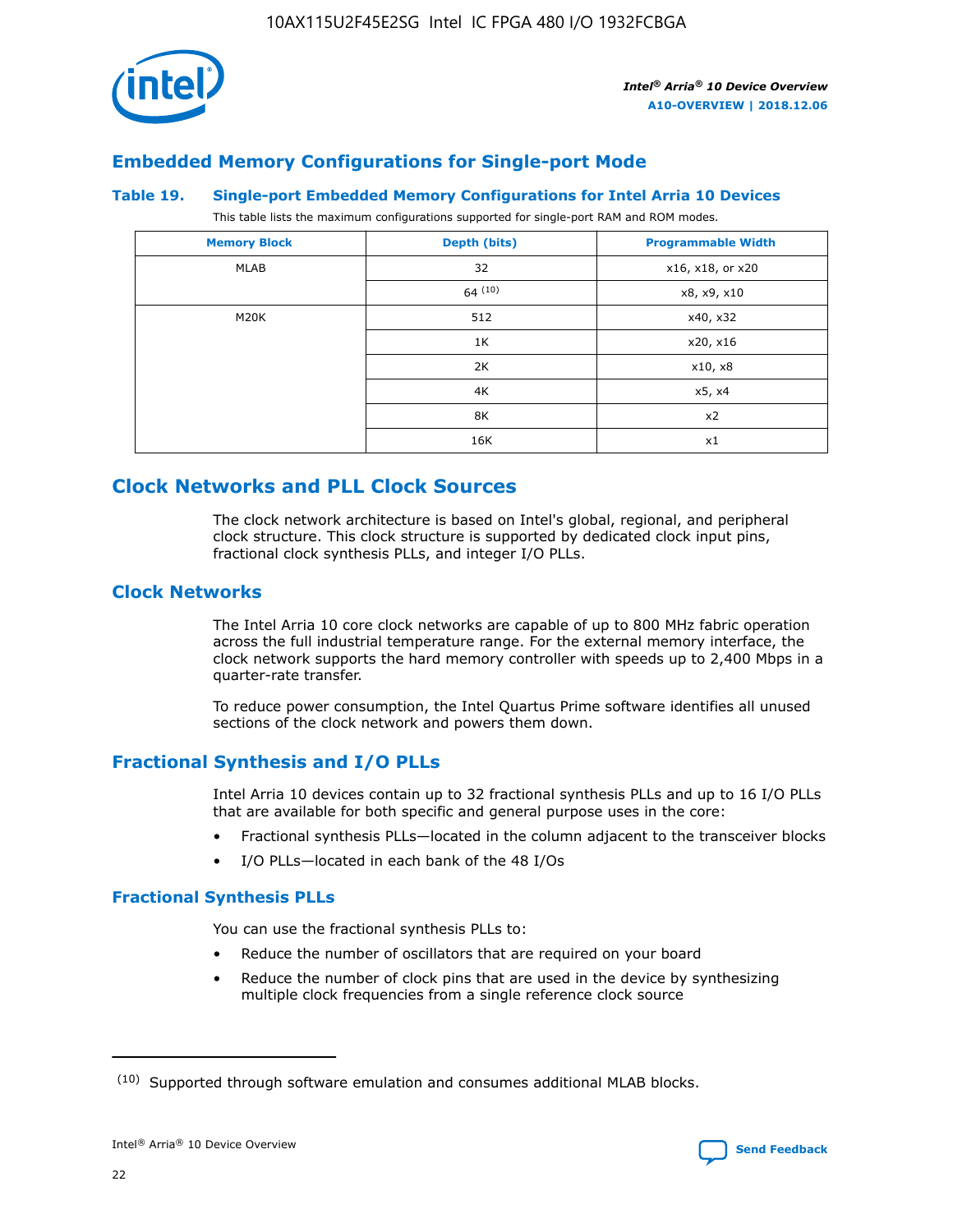10AX115U2F45E2SG Intel IC FPGA 480 I/O 1932FCBGA

*Intel® Arria® 10 Device Overview* **A10-OVERVIEW | 2018.12.06**



The fractional synthesis PLLs support the following features:

- Reference clock frequency synthesis for transceiver CMU and Advanced Transmit (ATX) PLLs
- Clock network delay compensation
- Zero-delay buffering
- Direct transmit clocking for transceivers
- Independently configurable into two modes:
	- Conventional integer mode equivalent to the general purpose PLL
	- Enhanced fractional mode with third order delta-sigma modulation
- PLL cascading

## **I/O PLLs**

The integer mode I/O PLLs are located in each bank of 48 I/Os. You can use the I/O PLLs to simplify the design of external memory and high-speed LVDS interfaces.

In each I/O bank, the I/O PLLs are adjacent to the hard memory controllers and LVDS SERDES. Because these PLLs are tightly coupled with the I/Os that need to use them, it makes it easier to close timing.

You can use the I/O PLLs for general purpose applications in the core such as clock network delay compensation and zero-delay buffering.

Intel Arria 10 devices support PLL-to-PLL cascading.

## **FPGA General Purpose I/O**

Intel Arria 10 devices offer highly configurable GPIOs. Each I/O bank contains 48 general purpose I/Os and a high-efficiency hard memory controller.

The following list describes the features of the GPIOs:

- Consist of 3 V I/Os for high-voltage application and LVDS I/Os for differential signaling
	- Up to two 3 V I/O banks, available in some devices, that support up to 3 V I/O standards
	- LVDS I/O banks that support up to 1.8 V I/O standards
- Support a wide range of single-ended and differential I/O interfaces
- LVDS speeds up to 1.6 Gbps
- Each LVDS pair of pins has differential input and output buffers, allowing you to configure the LVDS direction for each pair.
- Programmable bus hold and weak pull-up
- Programmable differential output voltage  $(V_{OD})$  and programmable pre-emphasis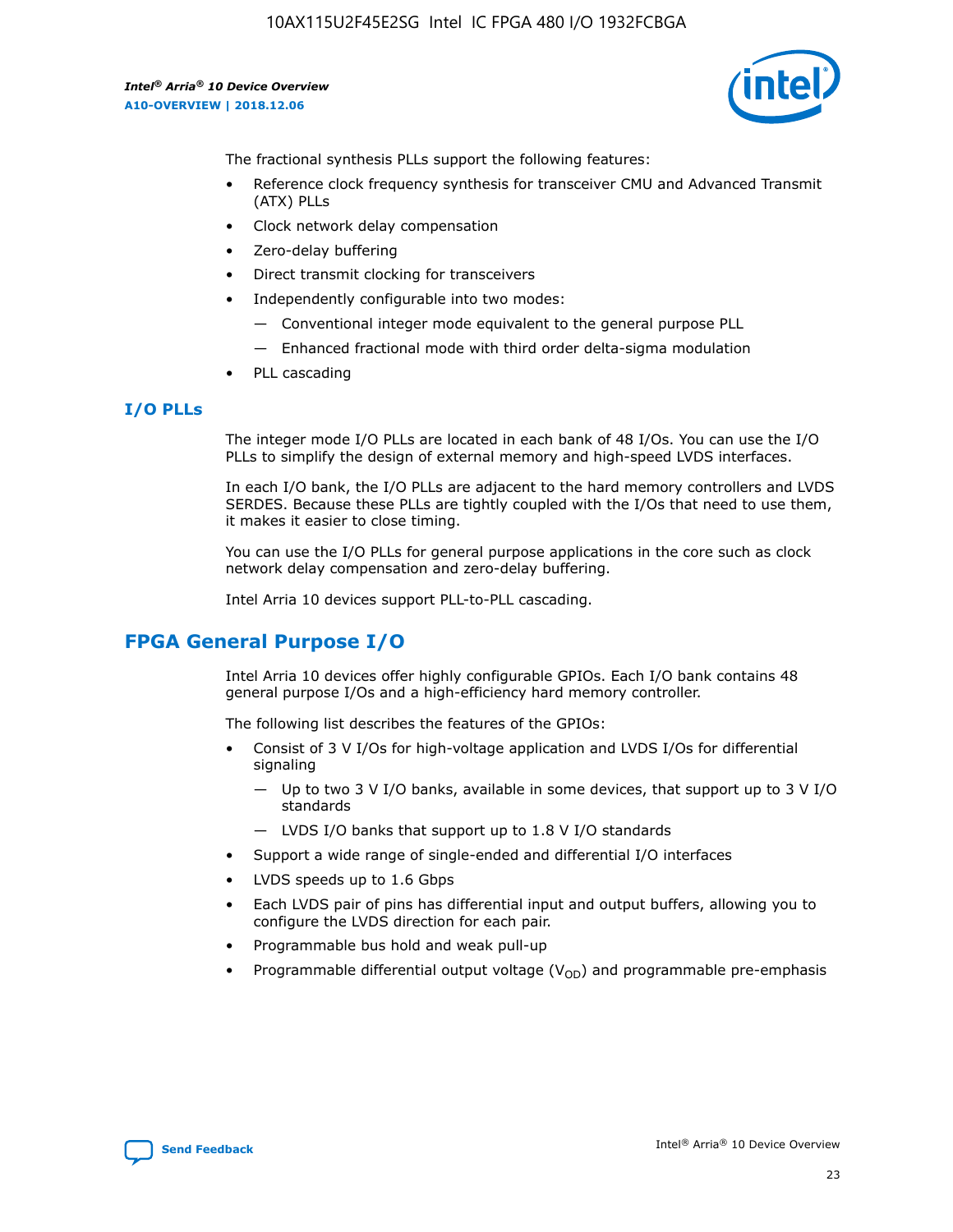

- Series (R<sub>S</sub>) and parallel (R<sub>T</sub>) on-chip termination (OCT) for all I/O banks with OCT calibration to limit the termination impedance variation
- On-chip dynamic termination that has the ability to swap between series and parallel termination, depending on whether there is read or write on a common bus for signal integrity
- Easy timing closure support using the hard read FIFO in the input register path, and delay-locked loop (DLL) delay chain with fine and coarse architecture

# **External Memory Interface**

Intel Arria 10 devices offer massive external memory bandwidth, with up to seven 32 bit DDR4 memory interfaces running at up to 2,400 Mbps. This bandwidth provides additional ease of design, lower power, and resource efficiencies of hardened highperformance memory controllers.

The memory interface within Intel Arria 10 FPGAs and SoCs delivers the highest performance and ease of use. You can configure up to a maximum width of 144 bits when using the hard or soft memory controllers. If required, you can bypass the hard memory controller and use a soft controller implemented in the user logic.

Each I/O contains a hardened DDR read/write path (PHY) capable of performing key memory interface functionality such as read/write leveling, FIFO buffering to lower latency and improve margin, timing calibration, and on-chip termination.

The timing calibration is aided by the inclusion of hard microcontrollers based on Intel's Nios® II technology, specifically tailored to control the calibration of multiple memory interfaces. This calibration allows the Intel Arria 10 device to compensate for any changes in process, voltage, or temperature either within the Intel Arria 10 device itself, or within the external memory device. The advanced calibration algorithms ensure maximum bandwidth and robust timing margin across all operating conditions.

In addition to parallel memory interfaces, Intel Arria 10 devices support serial memory technologies such as the Hybrid Memory Cube (HMC). The HMC is supported by the Intel Arria 10 high-speed serial transceivers which connect up to four HMC links, with each link running at data rates up to 15 Gbps.

## **Related Information**

#### [External Memory Interface Spec Estimator](http://www.altera.com/technology/memory/estimator/mem-emif-index.html)

Provides a parametric tool that allows you to find and compare the performance of the supported external memory interfaces in IntelFPGAs.

## **Memory Standards Supported by Intel Arria 10 Devices**

The I/Os are designed to provide high performance support for existing and emerging external memory standards.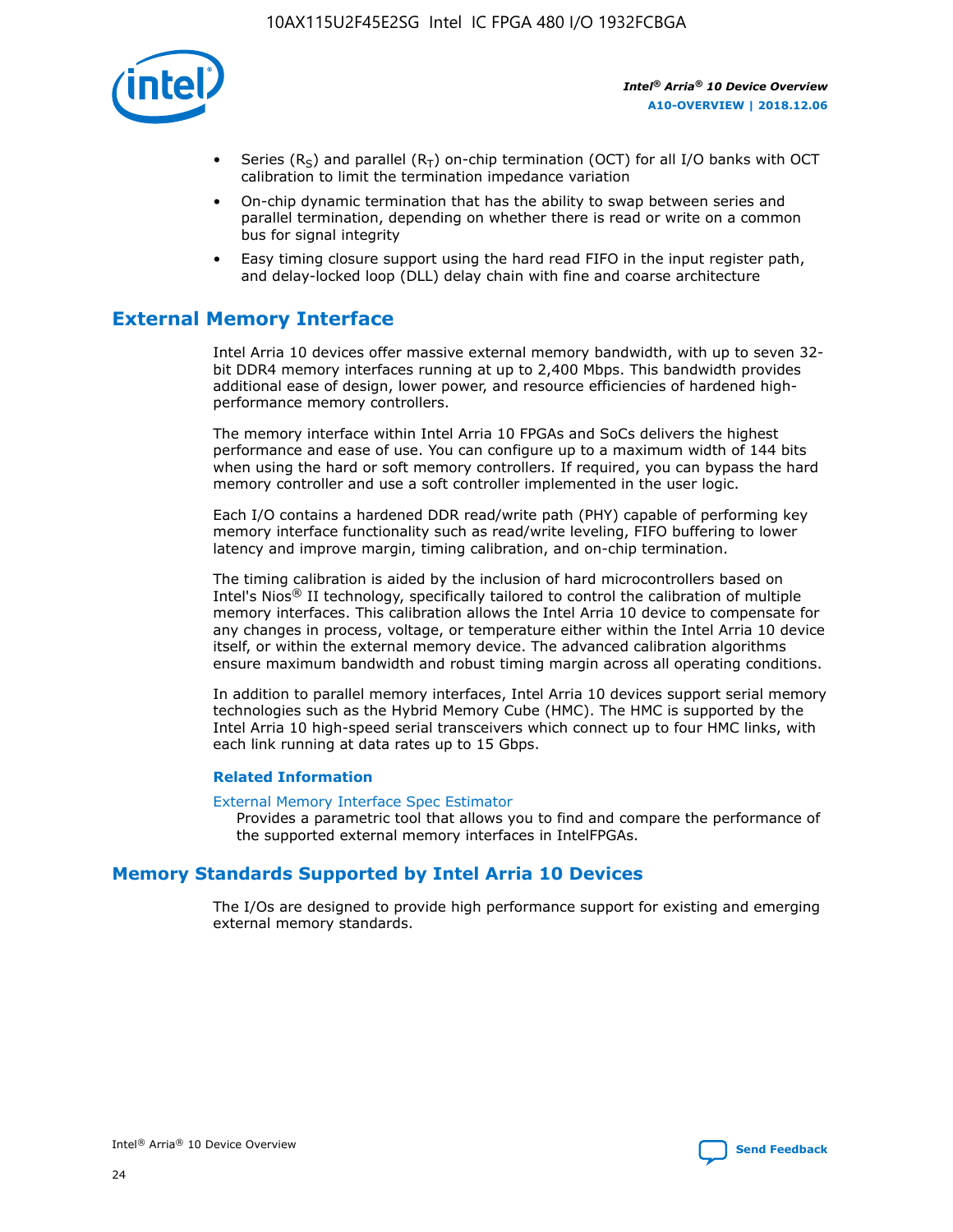

#### **Table 20. Memory Standards Supported by the Hard Memory Controller**

This table lists the overall capability of the hard memory controller. For specific details, refer to the External Memory Interface Spec Estimator and Intel Arria 10 Device Datasheet.

| <b>Memory Standard</b> | <b>Rate Support</b> | <b>Ping Pong PHY Support</b> | <b>Maximum Frequency</b><br>(MHz) |
|------------------------|---------------------|------------------------------|-----------------------------------|
| <b>DDR4 SDRAM</b>      | Quarter rate        | Yes                          | 1,067                             |
|                        |                     |                              | 1,200                             |
| DDR3 SDRAM             | Half rate           | Yes                          | 533                               |
|                        |                     |                              | 667                               |
|                        | Quarter rate        | Yes                          | 1,067                             |
|                        |                     |                              | 1,067                             |
| <b>DDR3L SDRAM</b>     | Half rate           | Yes                          | 533                               |
|                        |                     |                              | 667                               |
|                        | Quarter rate        | Yes                          | 933                               |
|                        |                     |                              | 933                               |
| LPDDR3 SDRAM           | Half rate           |                              | 533                               |
|                        | Quarter rate        |                              | 800                               |

#### **Table 21. Memory Standards Supported by the Soft Memory Controller**

| <b>Memory Standard</b>      | <b>Rate Support</b> | <b>Maximum Frequency</b><br>(MHz) |
|-----------------------------|---------------------|-----------------------------------|
| <b>RLDRAM 3 (11)</b>        | Quarter rate        | 1,200                             |
| ODR IV SRAM <sup>(11)</sup> | Quarter rate        | 1,067                             |
| <b>ODR II SRAM</b>          | Full rate           | 333                               |
|                             | Half rate           | 633                               |
| <b>ODR II+ SRAM</b>         | Full rate           | 333                               |
|                             | Half rate           | 633                               |
| <b>ODR II+ Xtreme SRAM</b>  | Full rate           | 333                               |
|                             | Half rate           | 633                               |

#### **Table 22. Memory Standards Supported by the HPS Hard Memory Controller**

The hard processor system (HPS) is available in Intel Arria 10 SoC devices only.

| <b>Memory Standard</b> | <b>Rate Support</b> | <b>Maximum Frequency</b><br>(MHz) |
|------------------------|---------------------|-----------------------------------|
| <b>DDR4 SDRAM</b>      | Half rate           | 1,200                             |
| <b>DDR3 SDRAM</b>      | Half rate           | 1,067                             |
| <b>DDR3L SDRAM</b>     | Half rate           | 933                               |

<sup>(11)</sup> Intel Arria 10 devices support this external memory interface using hard PHY with soft memory controller.

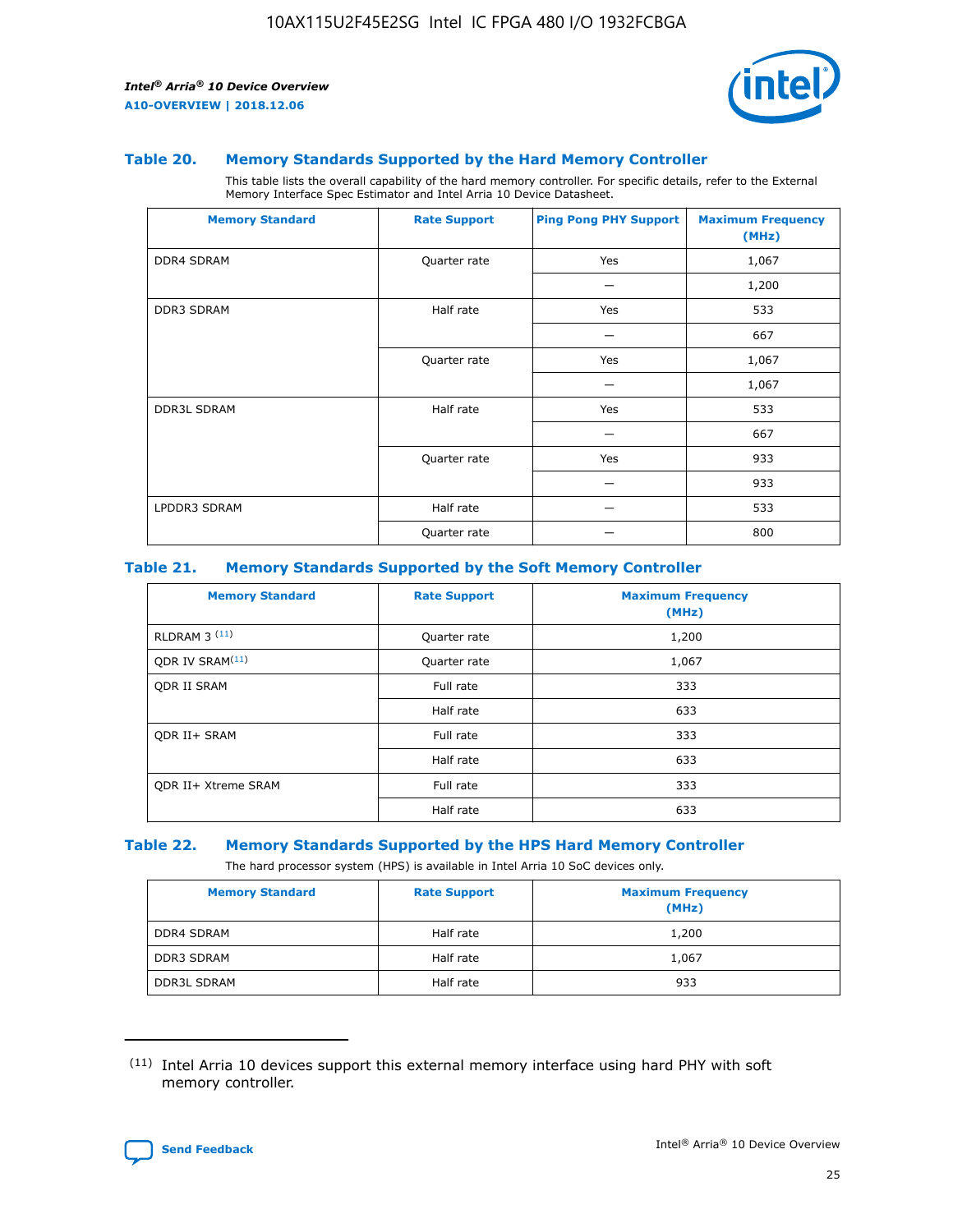

## **Related Information**

#### [Intel Arria 10 Device Datasheet](https://www.intel.com/content/www/us/en/programmable/documentation/mcn1413182292568.html#mcn1413182153340)

Lists the memory interface performance according to memory interface standards, rank or chip select configurations, and Intel Arria 10 device speed grades.

# **PCIe Gen1, Gen2, and Gen3 Hard IP**

Intel Arria 10 devices contain PCIe hard IP that is designed for performance and ease-of-use:

- Includes all layers of the PCIe stack—transaction, data link and physical layers.
- Supports PCIe Gen3, Gen2, and Gen1 Endpoint and Root Port in x1, x2, x4, or x8 lane configuration.
- Operates independently from the core logic—optional configuration via protocol (CvP) allows the PCIe link to power up and complete link training in less than 100 ms while the Intel Arria 10 device completes loading the programming file for the rest of the FPGA.
- Provides added functionality that makes it easier to support emerging features such as Single Root I/O Virtualization (SR-IOV) and optional protocol extensions.
- Provides improved end-to-end datapath protection using ECC.
- Supports FPGA configuration via protocol (CvP) using PCIe at Gen3, Gen2, or Gen1 speed.

#### **Related Information**

PCS Features on page 30

# **Enhanced PCS Hard IP for Interlaken and 10 Gbps Ethernet**

## **Interlaken Support**

The Intel Arria 10 enhanced PCS hard IP provides integrated Interlaken PCS supporting rates up to 25.8 Gbps per lane.

The Interlaken PCS is based on the proven functionality of the PCS developed for Intel's previous generation FPGAs, which demonstrated interoperability with Interlaken ASSP vendors and third-party IP suppliers. The Interlaken PCS is present in every transceiver channel in Intel Arria 10 devices.

## **Related Information**

PCS Features on page 30

## **10 Gbps Ethernet Support**

The Intel Arria 10 enhanced PCS hard IP supports 10GBASE-R PCS compliant with IEEE 802.3 10 Gbps Ethernet (10GbE). The integrated hard IP support for 10GbE and the 10 Gbps transceivers save external PHY cost, board space, and system power.

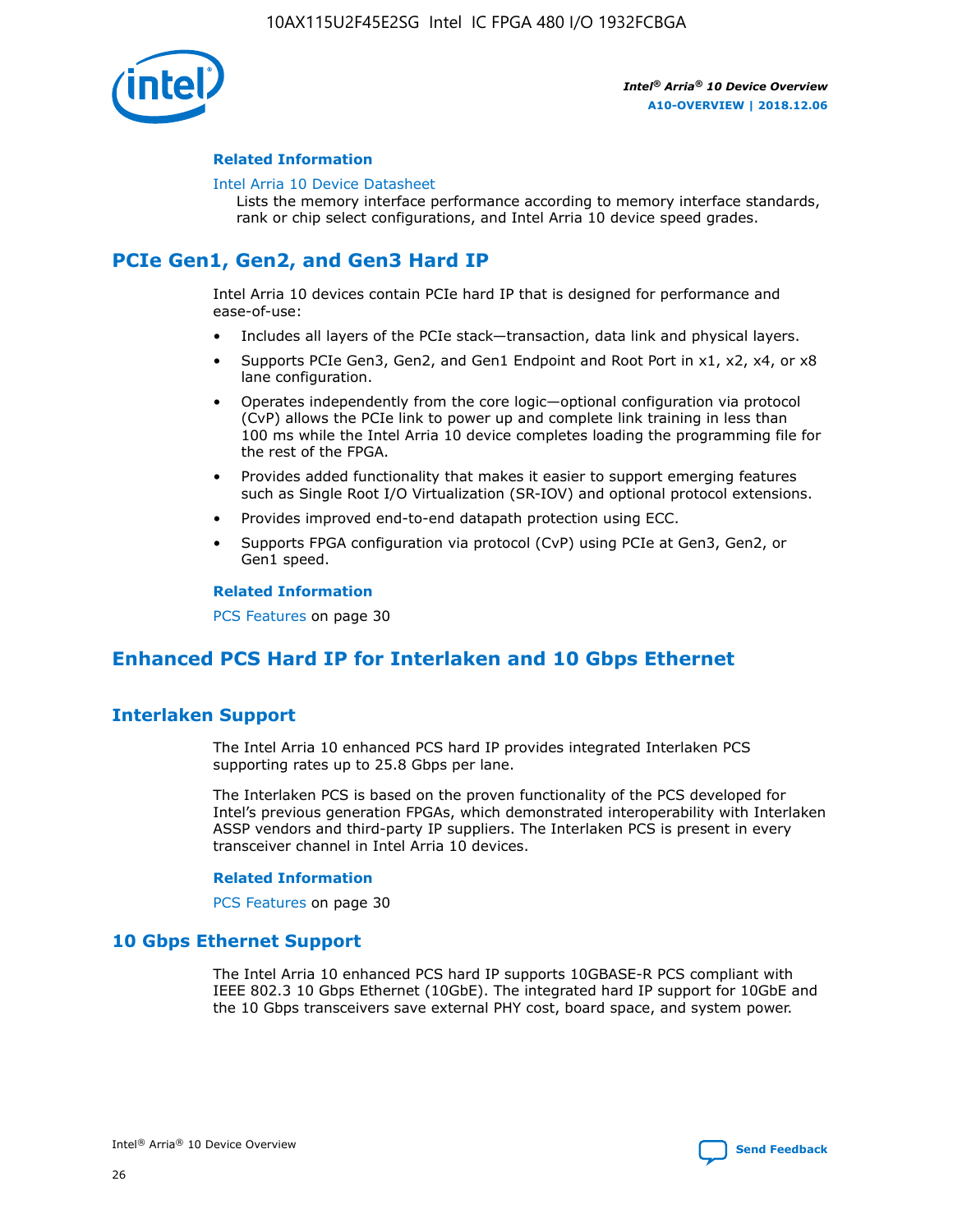

The scalable hard IP supports multiple independent 10GbE ports while using a single PLL for all the 10GBASE-R PCS instantiations, which saves on core logic resources and clock networks:

- Simplifies multiport 10GbE systems compared to XAUI interfaces that require an external XAUI-to-10G PHY.
- Incorporates Electronic Dispersion Compensation (EDC), which enables direct connection to standard 10 Gbps XFP and SFP+ pluggable optical modules.
- Supports backplane Ethernet applications and includes a hard 10GBASE-KR Forward Error Correction (FEC) circuit that you can use for 10 Gbps and 40 Gbps applications.

The 10 Gbps Ethernet PCS hard IP and 10GBASE-KR FEC are present in every transceiver channel.

#### **Related Information**

PCS Features on page 30

# **Low Power Serial Transceivers**

Intel Arria 10 FPGAs and SoCs include lowest power transceivers that deliver high bandwidth, throughput and low latency.

Intel Arria 10 devices deliver the industry's lowest power consumption per transceiver channel:

- 12.5 Gbps transceivers at as low as 242 mW
- 10 Gbps transceivers at as low as 168 mW
- 6 Gbps transceivers at as low as 117 mW

Intel Arria 10 transceivers support various data rates according to application:

- Chip-to-chip and chip-to-module applications—from 1 Gbps up to 25.8 Gbps
- Long reach and backplane applications—from 1 Gbps up to 12.5 with advanced adaptive equalization
- Critical power sensitive applications—from 1 Gbps up to 11.3 Gbps using lower power modes

The combination of 20 nm process technology and architectural advances provide the following benefits:

- Significant reduction in die area and power consumption
- Increase of up to two times in transceiver I/O density compared to previous generation devices while maintaining optimal signal integrity
- Up to 72 total transceiver channels—you can configure up to 6 of these channels to run as fast as 25.8 Gbps
- All channels feature continuous data rate support up to the maximum rated speed

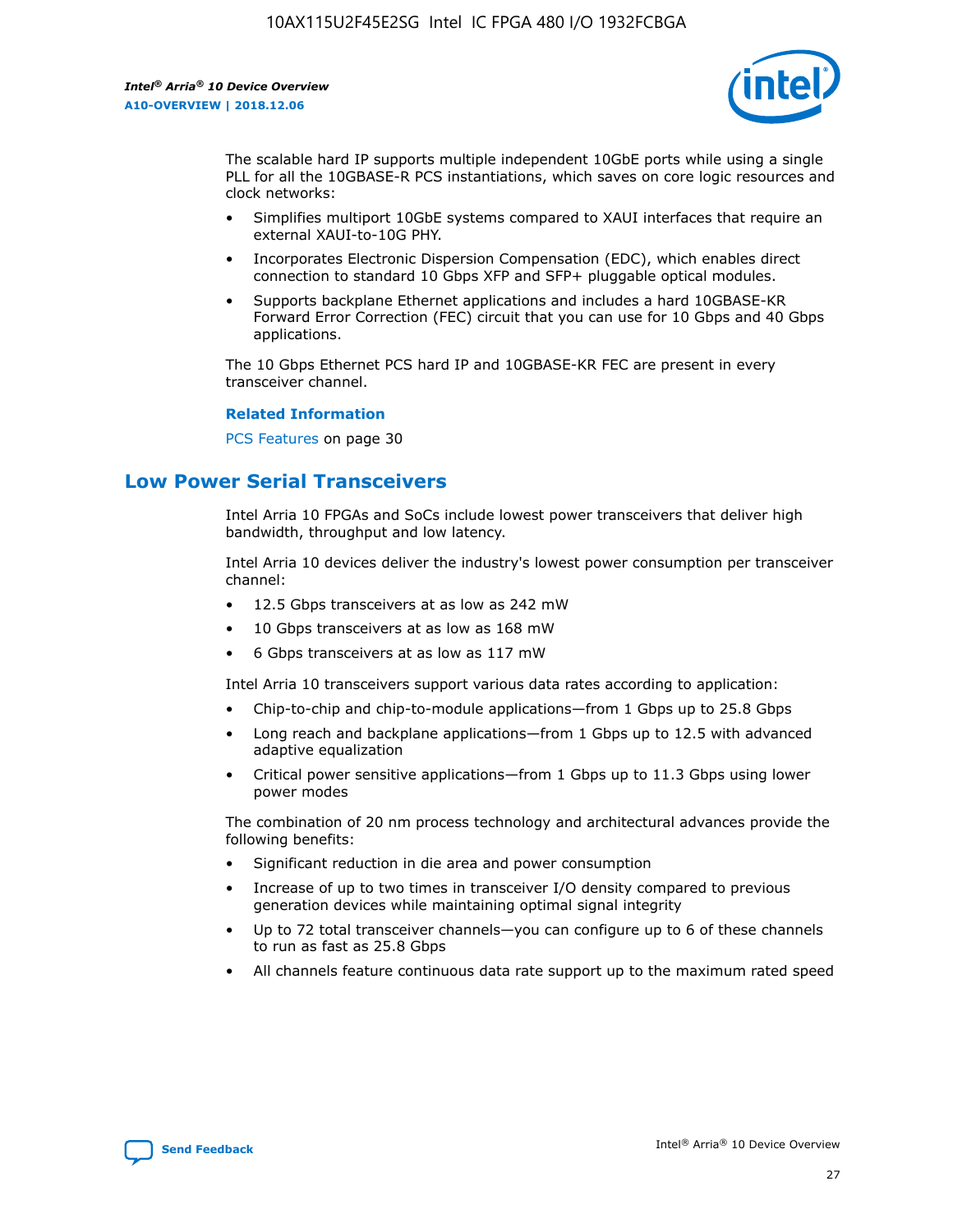

## Transceiver PMA TX/RX PCS ATX PLL Transceiver PMA TX/RX PCS fPLL Network Flexible Clock Distribution Network PCS Transceiver PMA TX/RX FPGA **Clock Distribution** Fabric PCS Transceiver PMA TX/RX ATX Flexible PLL PCS Transceiver PMA TX/RX ▲ fPLL Transceiver PMA TX/RX PCS 4

## **Figure 6. Intel Arria 10 Transceiver Block Architecture**

## **Transceiver Channels**

All transceiver channels feature a dedicated Physical Medium Attachment (PMA) and a hardened Physical Coding Sublayer (PCS).

- The PMA provides primary interfacing capabilities to physical channels.
- The PCS typically handles encoding/decoding, word alignment, and other preprocessing functions before transferring data to the FPGA core fabric.

A transceiver channel consists of a PMA and a PCS block. Most transceiver banks have 6 channels. There are some transceiver banks that contain only 3 channels.

A wide variety of bonded and non-bonded data rate configurations is possible using a highly configurable clock distribution network. Up to 80 independent transceiver data rates can be configured.

The following figures are graphical representations of top views of the silicon die, which correspond to reverse views for flip chip packages. Different Intel Arria 10 devices may have different floorplans than the ones shown in the figures.

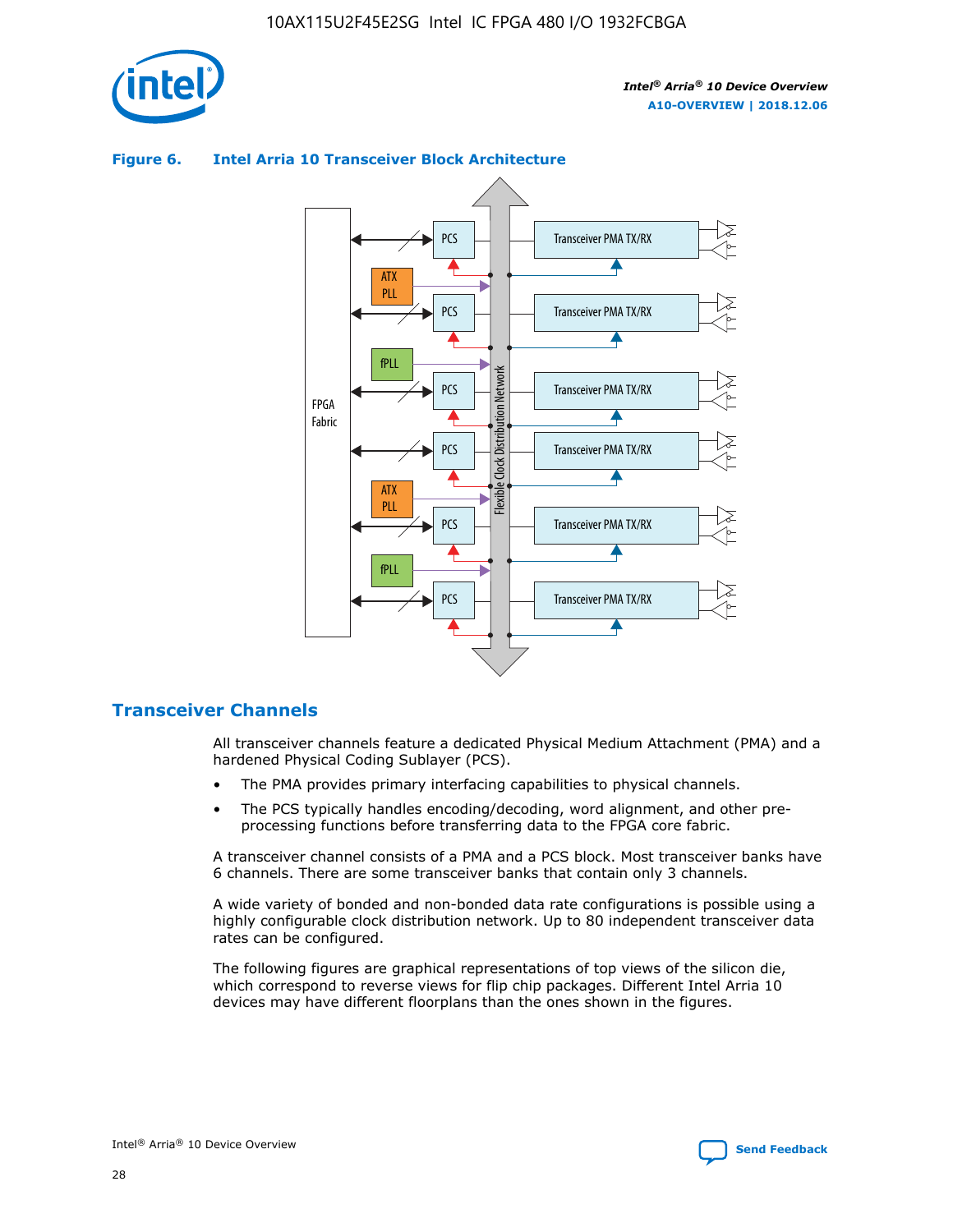

## **Figure 7. Device Chip Overview for Intel Arria 10 GX and GT Devices**



M20K Internal Memory Blocks Core Logic Fabric Transceiver Channels Hard IP Per Transceiver: Standard PCS and Enhanced PCS Hard IPs PCI Express Gen3 Hard IP Fractional PLLs M20K Internal Memory Blocks PCI Express Gen3 Hard IP Variable Precision DSP Blocks I/O PLLs Hard Memory Controllers, General-Purpose I/O Cells, LVDS Hard Processor Subsystem, Dual-Core ARM Cortex A9 M20K Internal Memory Blocks Variable Precision DSP Blocks M20K Internal Memory Blocks Core Logic Fabric I/O PLLs Hard Memory Controllers, General-Purpose I/O Cells, LVDS M20K Internal Memory Blocks Variable Precision DSP Blocks M20K Internal Memory Blocks Transceiver Channels Hard IP Per Transceiver: Standard PCS and Enhanced PCS Hard IPs PCI Express Gen3 Hard IP Fractional PLLs PCI Express Gen3 Hard IP Hard PCS Hard PCS Hard PCS Hard PCS Hard PCS Hard PCS Hard PCS Hard PCS Transceiver PMA Transceiver PMA Transceiver PMA Transceiver PMA Transceiver PMA Transceiver PMA Unused transceiver chann can be used as additional transceiver transmit PLLs Transceiver PMA Transceiver PMA Transceiver Clock Networks ATX (LC) **Transmit** PLL fPLL ATX (LC) Transmi PLL fPLL ATX (LC) **Transmit** PLL

## **PMA Features**

Intel Arria 10 transceivers provide exceptional signal integrity at data rates up to 25.8 Gbps. Clocking options include ultra-low jitter ATX PLLs (LC tank based), clock multiplier unit (CMU) PLLs, and fractional PLLs.

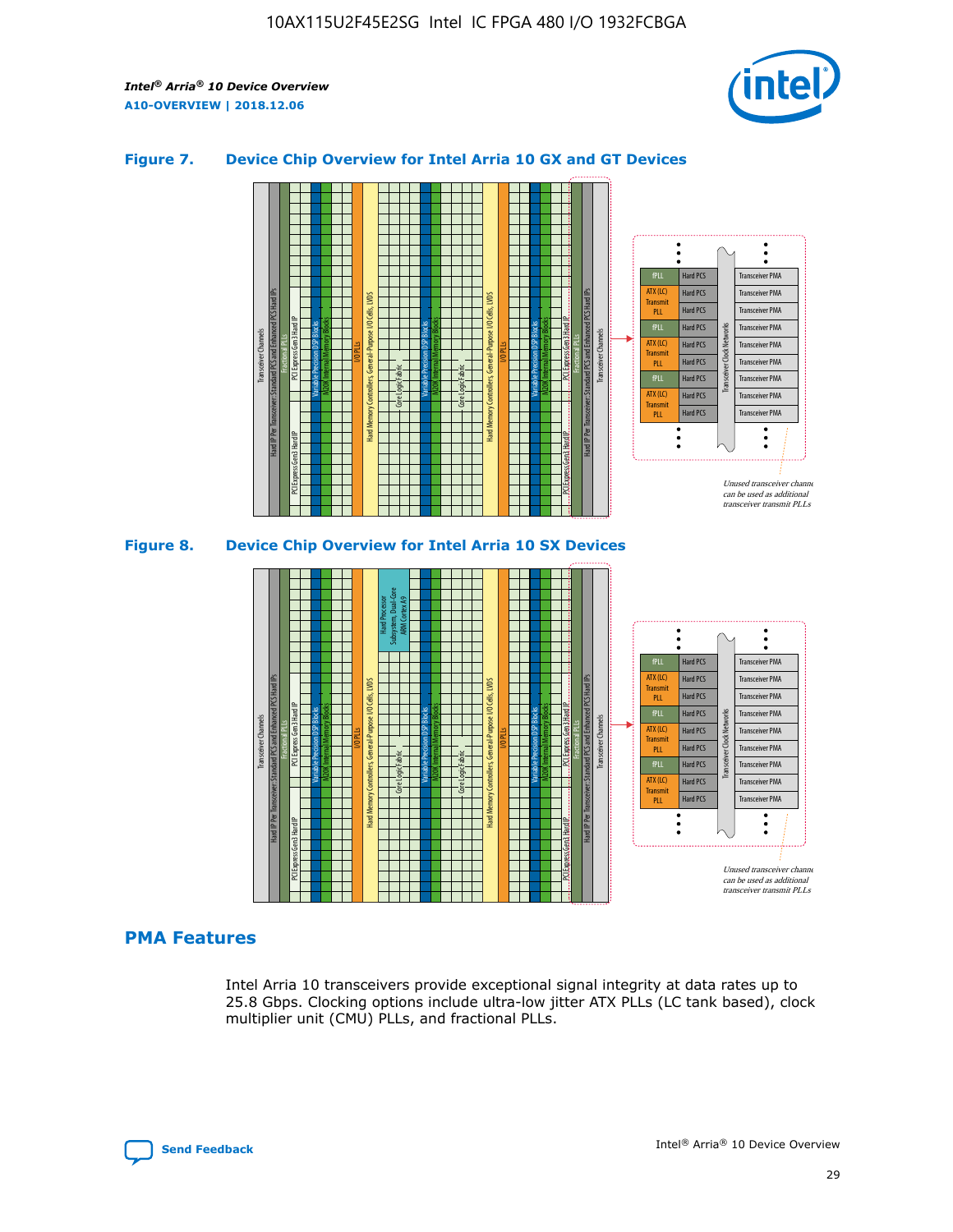

Each transceiver channel contains a channel PLL that can be used as the CMU PLL or clock data recovery (CDR) PLL. In CDR mode, the channel PLL recovers the receiver clock and data in the transceiver channel. Up to 80 independent data rates can be configured on a single Intel Arria 10 device.

## **Table 23. PMA Features of the Transceivers in Intel Arria 10 Devices**

| <b>Feature</b>                                             | <b>Capability</b>                                                                                                                                                                                                             |
|------------------------------------------------------------|-------------------------------------------------------------------------------------------------------------------------------------------------------------------------------------------------------------------------------|
| Chip-to-Chip Data Rates                                    | 1 Gbps to 17.4 Gbps (Intel Arria 10 GX devices)<br>1 Gbps to 25.8 Gbps (Intel Arria 10 GT devices)                                                                                                                            |
| <b>Backplane Support</b>                                   | Drive backplanes at data rates up to 12.5 Gbps                                                                                                                                                                                |
| <b>Optical Module Support</b>                              | SFP+/SFP, XFP, CXP, QSFP/QSFP28, CFP/CFP2/CFP4                                                                                                                                                                                |
| Cable Driving Support                                      | SFP+ Direct Attach, PCI Express over cable, eSATA                                                                                                                                                                             |
| Transmit Pre-Emphasis                                      | 4-tap transmit pre-emphasis and de-emphasis to compensate for system channel loss                                                                                                                                             |
| Continuous Time Linear<br>Equalizer (CTLE)                 | Dual mode, high-gain, and high-data rate, linear receive equalization to compensate for<br>system channel loss                                                                                                                |
| Decision Feedback Equalizer<br>(DFE)                       | 7-fixed and 4-floating tap DFE to equalize backplane channel loss in the presence of<br>crosstalk and noisy environments                                                                                                      |
| Variable Gain Amplifier                                    | Optimizes the signal amplitude prior to the CDR sampling and operates in fixed and<br>adaptive modes                                                                                                                          |
| Altera Digital Adaptive<br>Parametric Tuning (ADAPT)       | Fully digital adaptation engine to automatically adjust all link equalization parameters-<br>including CTLE, DFE, and variable gain amplifier blocks—that provide optimal link margin<br>without intervention from user logic |
| Precision Signal Integrity<br>Calibration Engine (PreSICE) | Hardened calibration controller to quickly calibrate all transceiver control parameters on<br>power-up, which provides the optimal signal integrity and jitter performance                                                    |
| Advanced Transmit (ATX)<br><b>PLL</b>                      | Low jitter ATX (LC tank based) PLLs with continuous tuning range to cover a wide range of<br>standard and proprietary protocols                                                                                               |
| <b>Fractional PLLs</b>                                     | On-chip fractional frequency synthesizers to replace on-board crystal oscillators and reduce<br>system cost                                                                                                                   |
| Digitally Assisted Analog<br><b>CDR</b>                    | Superior jitter tolerance with fast lock time                                                                                                                                                                                 |
| Dynamic Partial<br>Reconfiguration                         | Allows independent control of the Avalon memory-mapped interface of each transceiver<br>channel for the highest transceiver flexibility                                                                                       |
| Multiple PCS-PMA and PCS-<br>PLD interface widths          | 8-, 10-, 16-, 20-, 32-, 40-, or 64-bit interface widths for flexibility of deserialization width,<br>encoding, and reduced latency                                                                                            |

## **PCS Features**

This table summarizes the Intel Arria 10 transceiver PCS features. You can use the transceiver PCS to support a wide range of protocols ranging from 1 Gbps to 25.8 Gbps.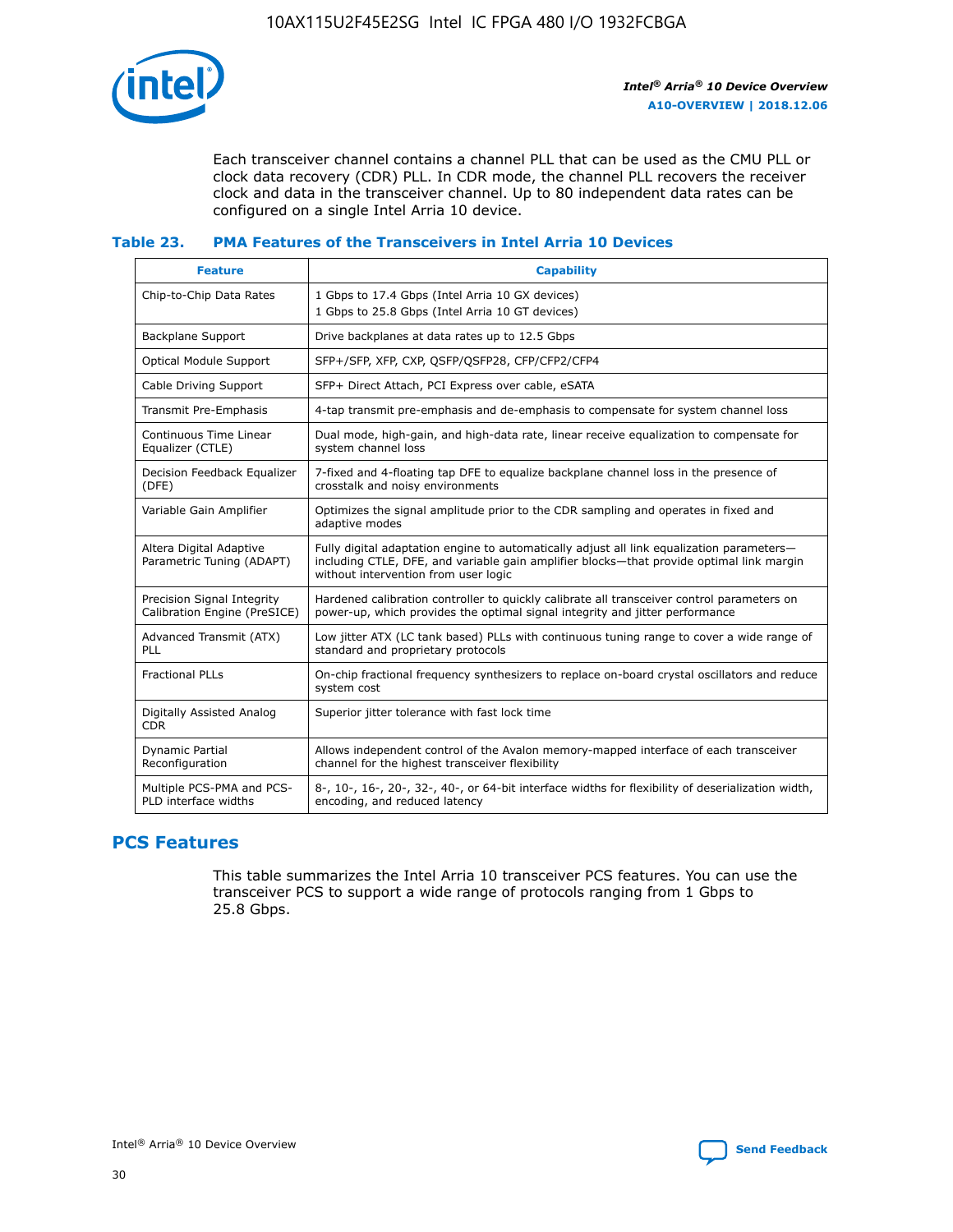

| <b>PCS</b>    | <b>Description</b>                                                                                                                                                                                                                                                                                                                                                                                             |
|---------------|----------------------------------------------------------------------------------------------------------------------------------------------------------------------------------------------------------------------------------------------------------------------------------------------------------------------------------------------------------------------------------------------------------------|
| Standard PCS  | Operates at a data rate up to 12 Gbps<br>Supports protocols such as PCI-Express, CPRI 4.2+, GigE, IEEE 1588 in Hard PCS<br>Implements other protocols using Basic/Custom (Standard PCS) transceiver<br>configuration rules.                                                                                                                                                                                    |
| Enhanced PCS  | Performs functions common to most serial data industry standards, such as word<br>alignment, encoding/decoding, and framing, before data is sent or received off-chip<br>through the PMA<br>• Handles data transfer to and from the FPGA fabric<br>Handles data transfer internally to and from the PMA<br>Provides frequency compensation<br>Performs channel bonding for multi-channel low skew applications |
| PCIe Gen3 PCS | Supports the seamless switching of Data and Clock between the Gen1, Gen2, and Gen3<br>data rates<br>Provides support for PIPE 3.0 features<br>Supports the PIPE interface with the Hard IP enabled, as well as with the Hard IP<br>bypassed                                                                                                                                                                    |

#### **Related Information**

- PCIe Gen1, Gen2, and Gen3 Hard IP on page 26
- Interlaken Support on page 26
- 10 Gbps Ethernet Support on page 26

## **PCS Protocol Support**

This table lists some of the protocols supported by the Intel Arria 10 transceiver PCS. For more information about the blocks in the transmitter and receiver data paths, refer to the related information.

| <b>Protocol</b>                                 | <b>Data Rate</b><br>(Gbps) | <b>Transceiver IP</b>       | <b>PCS Support</b>                      |
|-------------------------------------------------|----------------------------|-----------------------------|-----------------------------------------|
| PCIe Gen3 x1, x2, x4, x8                        | 8.0                        | Native PHY (PIPE)           | Standard PCS and PCIe<br>Gen3 PCS       |
| PCIe Gen2 x1, x2, x4, x8                        | 5.0                        | Native PHY (PIPE)           | <b>Standard PCS</b>                     |
| PCIe Gen1 x1, x2, x4, x8                        | 2.5                        | Native PHY (PIPE)           | Standard PCS                            |
| 1000BASE-X Gigabit Ethernet                     | 1.25                       | Native PHY                  | <b>Standard PCS</b>                     |
| 1000BASE-X Gigabit Ethernet with<br>IEEE 1588v2 | 1.25                       | Native PHY                  | Standard PCS                            |
| 10GBASE-R                                       | 10.3125                    | Native PHY                  | <b>Enhanced PCS</b>                     |
| 10GBASE-R with IEEE 1588v2                      | 10.3125                    | Native PHY                  | <b>Enhanced PCS</b>                     |
| 10GBASE-R with KR FEC                           | 10.3125                    | Native PHY                  | <b>Enhanced PCS</b>                     |
| 10GBASE-KR and 1000BASE-X                       | 10.3125                    | 1G/10GbE and 10GBASE-KR PHY | Standard PCS and<br><b>Enhanced PCS</b> |
| Interlaken (CEI-6G/11G)                         | 3.125 to 17.4              | Native PHY                  | <b>Enhanced PCS</b>                     |
| SFI-S/SFI-5.2                                   | 11.2                       | Native PHY                  | <b>Enhanced PCS</b>                     |
| $10G$ SDI                                       | 10.692                     | Native PHY                  | <b>Enhanced PCS</b>                     |
|                                                 |                            |                             | continued                               |

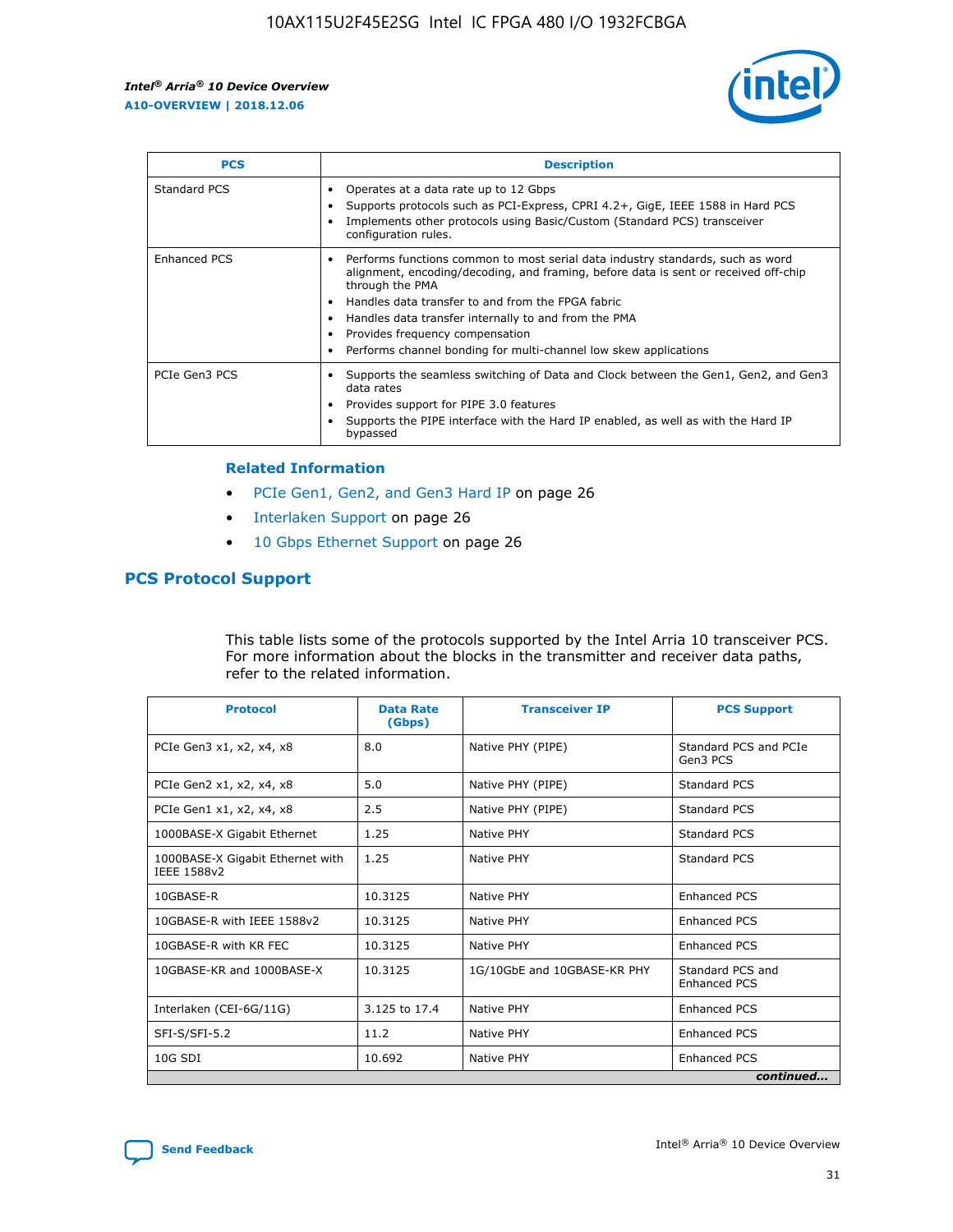

| <b>Protocol</b>      | <b>Data Rate</b><br>(Gbps) | <b>Transceiver IP</b> | <b>PCS Support</b> |
|----------------------|----------------------------|-----------------------|--------------------|
| CPRI 6.0 (64B/66B)   | 0.6144 to<br>10.1376       | Native PHY            | Enhanced PCS       |
| CPRI 4.2 (8B/10B)    | 0.6144 to<br>9.8304        | Native PHY            | Standard PCS       |
| OBSAI RP3 v4.2       | 0.6144 to 6.144            | Native PHY            | Standard PCS       |
| SD-SDI/HD-SDI/3G-SDI | $0.143(12)$ to<br>2.97     | Native PHY            | Standard PCS       |

## **Related Information**

#### [Intel Arria 10 Transceiver PHY User Guide](https://www.intel.com/content/www/us/en/programmable/documentation/nik1398707230472.html#nik1398707091164)

Provides more information about the supported transceiver protocols and PHY IP, the PMA architecture, and the standard, enhanced, and PCIe Gen3 PCS architecture.

# **SoC with Hard Processor System**

Each SoC device combines an FPGA fabric and a hard processor system (HPS) in a single device. This combination delivers the flexibility of programmable logic with the power and cost savings of hard IP in these ways:

- Reduces board space, system power, and bill of materials cost by eliminating a discrete embedded processor
- Allows you to differentiate the end product in both hardware and software, and to support virtually any interface standard
- Extends the product life and revenue through in-field hardware and software updates

 $(12)$  The 0.143 Gbps data rate is supported using oversampling of user logic that you must implement in the FPGA fabric.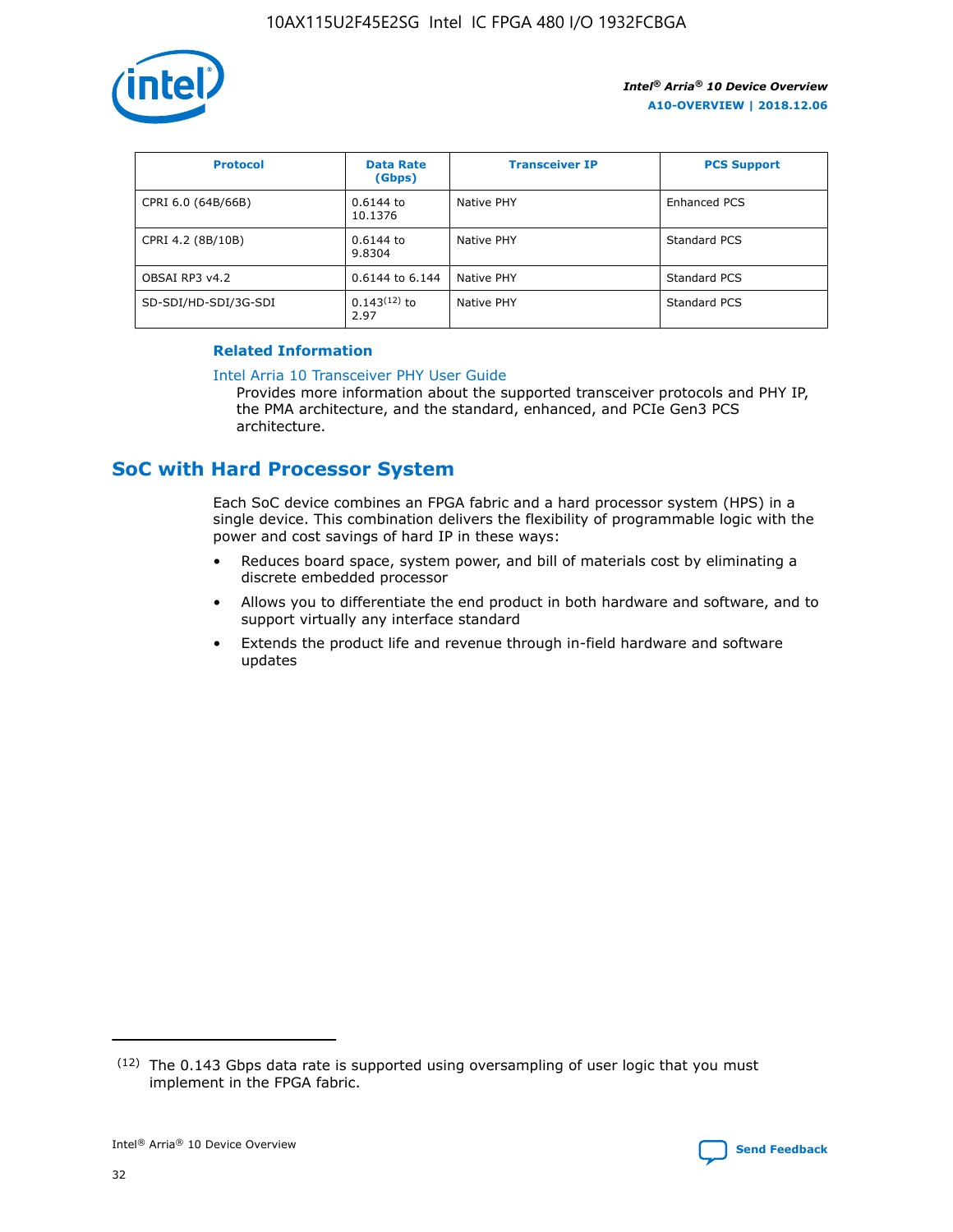

#### **Figure 9. HPS Block Diagram**

This figure shows a block diagram of the HPS with the dual ARM Cortex-A9 MPCore processor.



## **Key Advantages of 20-nm HPS**

The 20-nm HPS strikes a balance between enabling maximum software compatibility with 28-nm SoCs while still improving upon the 28-nm HPS architecture. These improvements address the requirements of the next generation target markets such as wireless and wireline communications, compute and storage equipment, broadcast and military in terms of performance, memory bandwidth, connectivity via backplane and security.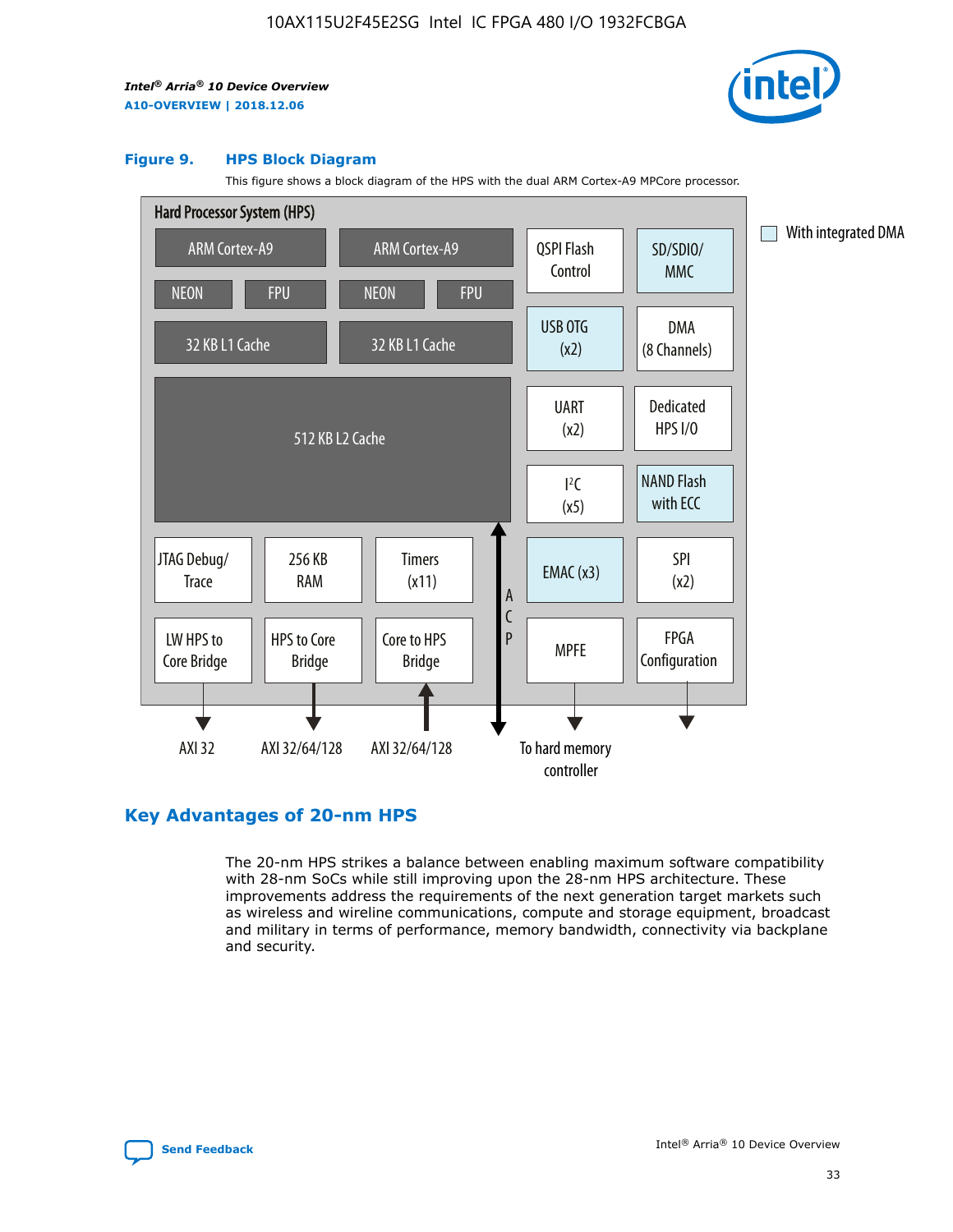

## **Table 24. Improvements in 20 nm HPS**

This table lists the key improvements of the 20 nm HPS compared to the 28 nm HPS.

| Advantages/<br><b>Improvements</b>                          | <b>Description</b>                                                                                                                                                                                                                                                                                                                                                                                                                                                                                                                                                                                                                                                                                                                                                                                                                                                                                                      |
|-------------------------------------------------------------|-------------------------------------------------------------------------------------------------------------------------------------------------------------------------------------------------------------------------------------------------------------------------------------------------------------------------------------------------------------------------------------------------------------------------------------------------------------------------------------------------------------------------------------------------------------------------------------------------------------------------------------------------------------------------------------------------------------------------------------------------------------------------------------------------------------------------------------------------------------------------------------------------------------------------|
| Increased performance and<br>overdrive capability           | While the nominal processor frequency is 1.2 GHz, the 20 nm HPS offers an "overdrive"<br>feature which enables a higher processor operating frequency. This requires a higher supply<br>voltage value that is unique to the HPS and may require a separate regulator.                                                                                                                                                                                                                                                                                                                                                                                                                                                                                                                                                                                                                                                   |
| Increased processor memory<br>bandwidth and DDR4<br>support | Up to 64-bit DDR4 memory at 2,400 Mbps support is available for the processor. The hard<br>memory controller for the HPS comprises a multi-port front end that manages connections<br>to a single port memory controller. The multi-port front end allows logic core and the HPS<br>to share ports and thereby the available bandwidth of the memory controller.                                                                                                                                                                                                                                                                                                                                                                                                                                                                                                                                                        |
| Flexible I/O sharing                                        | An advanced I/O pin muxing scheme allows improved sharing of I/O between the HPS and<br>the core logic. The following types of I/O are available for SoC:<br>17 dedicated I/Os-physically located inside the HPS block and are not accessible to<br>logic within the core. The 17 dedicated I/Os are used for HPS clock, resets, and<br>interfacing with boot devices, QSPI, and SD/MMC.<br>48 direct shared I/O-located closest to the HPS block and are ideal for high speed HPS<br>peripherals such as EMAC, USB, and others. There is one bank of 48 I/Os that supports<br>direct sharing where the 48 I/Os can be shared 12 I/Os at a time.<br>Standard (shared) I/O—all standard I/Os can be shared by the HPS peripherals and any<br>logic within the core. For designs where more than 48 I/Os are required to fully use all<br>the peripherals in the HPS, these I/Os can be connected through the core logic. |
| <b>EMAC</b> core                                            | Three EMAC cores are available in the HPS. The EMAC cores enable an application to<br>support two redundant Ethernet connections; for example, backplane, or two EMAC cores<br>for managing IEEE 1588 time stamp information while allowing a third EMAC core for debug<br>and configuration. All three EMACs can potentially share the same time stamps, simplifying<br>the 1588 time stamping implementation. A new serial time stamp interface allows core<br>logic to access and read the time stamp values. The integrated EMAC controllers can be<br>connected to external Ethernet PHY through the provided MDIO or I <sup>2</sup> C interface.                                                                                                                                                                                                                                                                  |
| On-chip memory                                              | The on-chip memory is updated to 256 KB support and can support larger data sets and<br>real time algorithms.                                                                                                                                                                                                                                                                                                                                                                                                                                                                                                                                                                                                                                                                                                                                                                                                           |
| <b>ECC</b> enhancements                                     | Improvements in L2 Cache ECC management allow identification of errors down to the<br>address level. ECC enhancements also enable improved error injection and status reporting<br>via the introduction of new memory mapped access to syndrome and data signals.                                                                                                                                                                                                                                                                                                                                                                                                                                                                                                                                                                                                                                                       |
| HPS to FPGA Interconnect<br>Backbone                        | Although the HPS and the Logic Core can operate independently, they are tightly coupled<br>via a high-bandwidth system interconnect built from high-performance ARM AMBA AXI bus<br>bridges. IP bus masters in the FPGA fabric have access to HPS bus slaves via the FPGA-to-<br>HPS interconnect. Similarly, HPS bus masters have access to bus slaves in the core fabric<br>via the HPS-to-FPGA bridge. Both bridges are AMBA AXI-3 compliant and support<br>simultaneous read and write transactions. Up to three masters within the core fabric can<br>share the HPS SDRAM controller with the processor. Additionally, the processor can be used<br>to configure the core fabric under program control via a dedicated 32-bit configuration port.                                                                                                                                                                  |
| FPGA configuration and HPS<br>booting                       | The FPGA fabric and HPS in the SoCs are powered independently. You can reduce the clock<br>frequencies or gate the clocks to reduce dynamic power.<br>You can configure the FPGA fabric and boot the HPS independently, in any order, providing<br>you with more design flexibility.                                                                                                                                                                                                                                                                                                                                                                                                                                                                                                                                                                                                                                    |
| Security                                                    | New security features have been introduced for anti-tamper management, secure boot,<br>encryption (AES), and authentication (SHA).                                                                                                                                                                                                                                                                                                                                                                                                                                                                                                                                                                                                                                                                                                                                                                                      |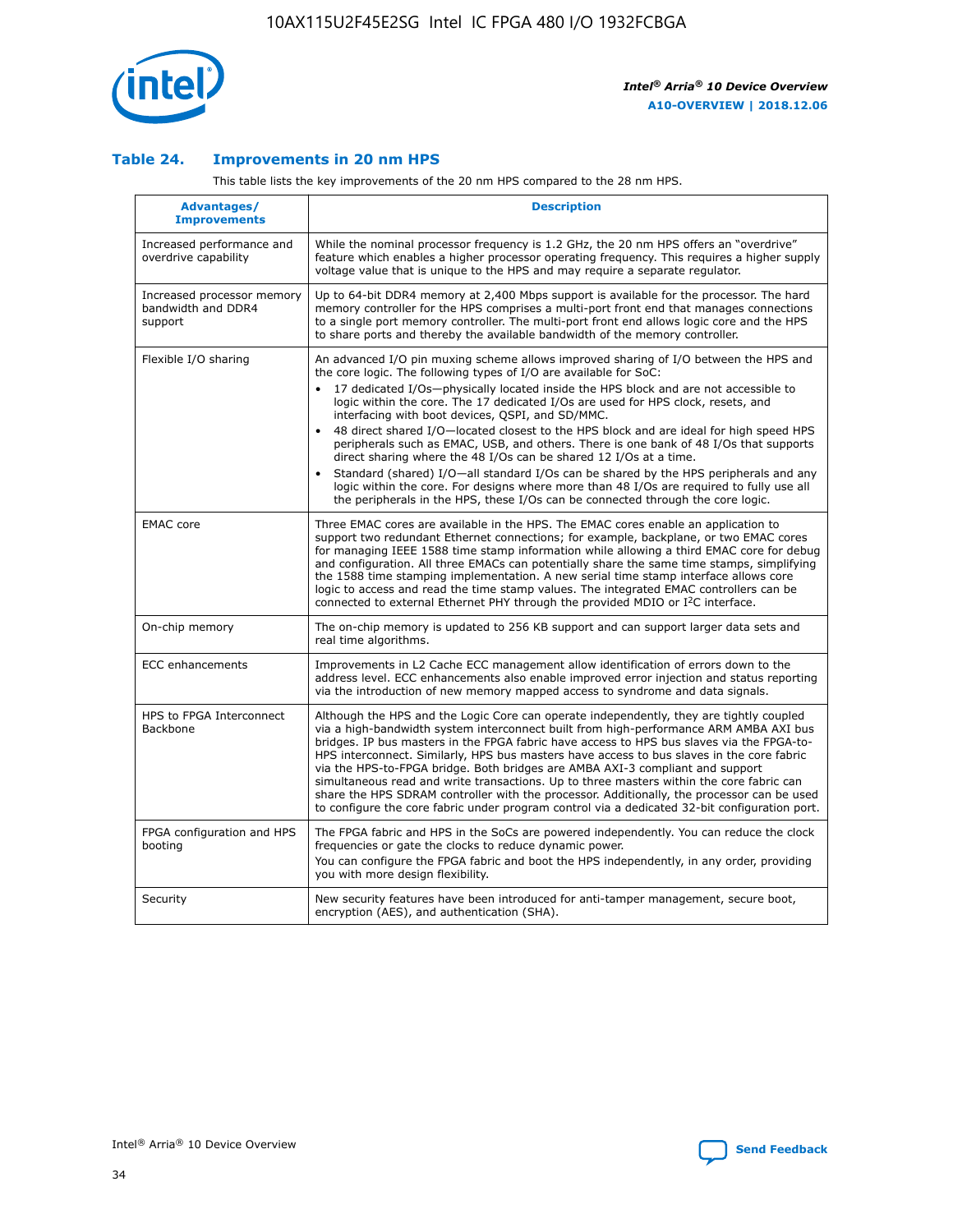

## **Features of the HPS**

The HPS has the following features:

- 1.2-GHz, dual-core ARM Cortex-A9 MPCore processor with up to 1.5-GHz via overdrive
	- ARMv7-A architecture that runs 32-bit ARM instructions, 16-bit and 32-bit Thumb instructions, and 8-bit Java byte codes in Jazelle style
	- Superscalar, variable length, out-of-order pipeline with dynamic branch prediction
	- Instruction Efficiency 2.5 MIPS/MHz, which provides total performance of 7500 MIPS at 1.5 GHz
- Each processor core includes:
	- 32 KB of L1 instruction cache, 32 KB of L1 data cache
	- Single- and double-precision floating-point unit and NEON media engine
	- CoreSight debug and trace technology
	- Snoop Control Unit (SCU) and Acceleration Coherency Port (ACP)
- 512 KB of shared L2 cache
- 256 KB of scratch RAM
- Hard memory controller with support for DDR3, DDR4 and optional error correction code (ECC) support
- Multiport Front End (MPFE) Scheduler interface to the hard memory controller
- 8-channel direct memory access (DMA) controller
- QSPI flash controller with SIO, DIO, QIO SPI Flash support
- NAND flash controller (ONFI 1.0 or later) with DMA and ECC support, updated to support 8 and 16-bit Flash devices and new command DMA to offload CPU for fast power down recovery
- Updated SD/SDIO/MMC controller to eMMC 4.5 with DMA with CE-ATA digital command support
- 3 10/100/1000 Ethernet media access control (MAC) with DMA
- 2 USB On-the-Go (OTG) controllers with DMA
- $\bullet$  5 I<sup>2</sup>C controllers (3 can be used by EMAC for MIO to external PHY)
- 2 UART 16550 Compatible controllers
- 4 serial peripheral interfaces (SPI) (2 Master, 2 Slaves)
- 62 programmable general-purpose I/Os, which includes 48 direct share I/Os that allows the HPS peripherals to connect directly to the FPGA I/Os
- 7 general-purpose timers
- 4 watchdog timers
- Anti-tamper, Secure Boot, Encryption (AES) and Authentication (SHA)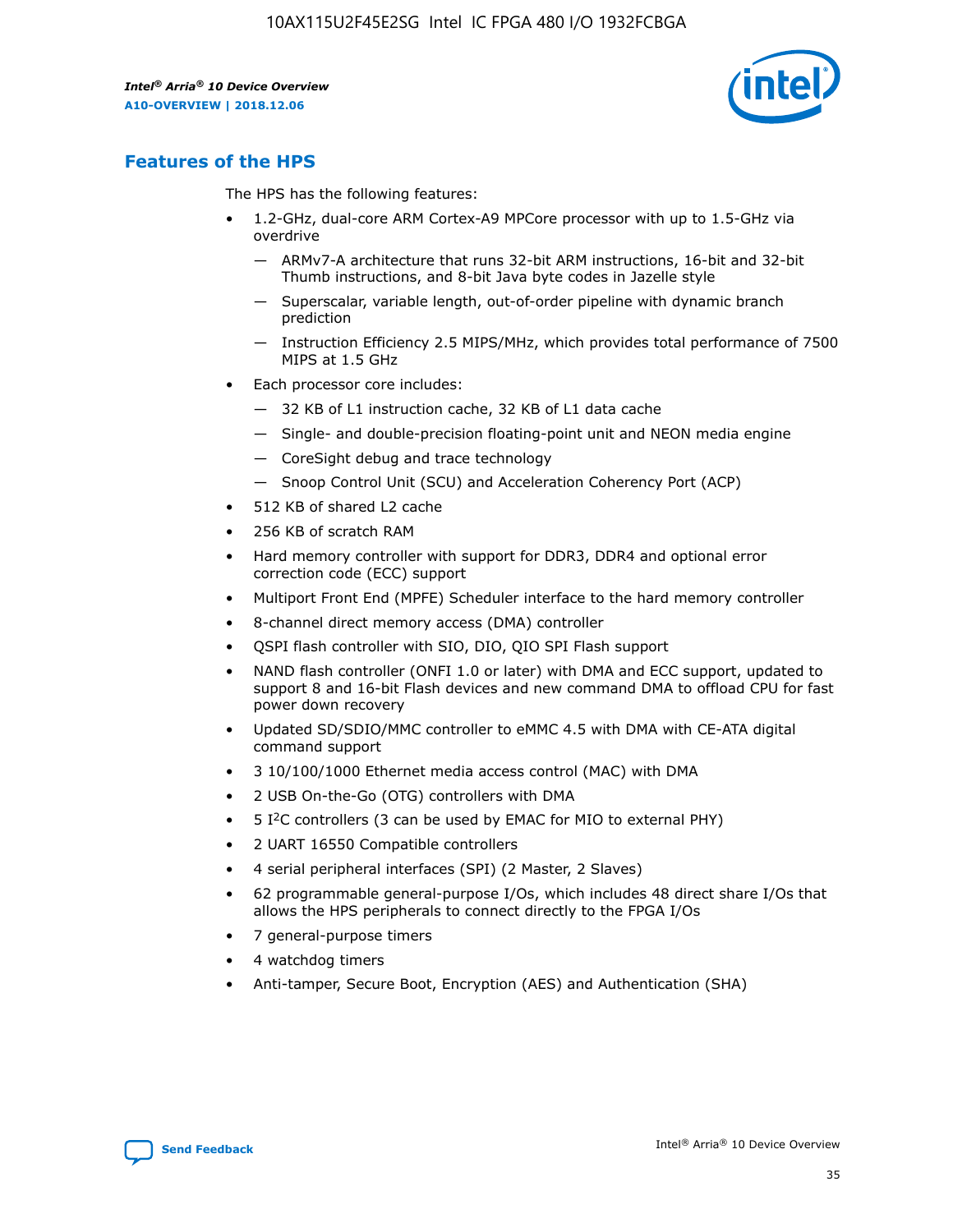

## **System Peripherals and Debug Access Port**

Each Ethernet MAC, USB OTG, NAND flash controller, and SD/MMC controller module has an integrated DMA controller. For modules without an integrated DMA controller, an additional DMA controller module provides up to eight channels of high-bandwidth data transfers. Peripherals that communicate off-chip are multiplexed with other peripherals at the HPS pin level. This allows you to choose which peripherals interface with other devices on your PCB.

The debug access port provides interfaces to industry standard JTAG debug probes and supports ARM CoreSight debug and core traces to facilitate software development.

#### **HPS–FPGA AXI Bridges**

The HPS–FPGA bridges, which support the Advanced Microcontroller Bus Architecture (AMBA) Advanced eXtensible Interface (AXI™) specifications, consist of the following bridges:

- FPGA-to-HPS AMBA AXI bridge—a high-performance bus supporting 32, 64, and 128 bit data widths that allows the FPGA fabric to issue transactions to slaves in the HPS.
- HPS-to-FPGA Avalon/AMBA AXI bridge—a high-performance bus supporting 32, 64, and 128 bit data widths that allows the HPS to issue transactions to slaves in the FPGA fabric.
- Lightweight HPS-to-FPGA AXI bridge—a lower latency 32 bit width bus that allows the HPS to issue transactions to soft peripherals in the FPGA fabric. This bridge is primarily used for control and status register (CSR) accesses to peripherals in the FPGA fabric.

The HPS–FPGA AXI bridges allow masters in the FPGA fabric to communicate with slaves in the HPS logic, and vice versa. For example, the HPS-to-FPGA AXI bridge allows you to share memories instantiated in the FPGA fabric with one or both microprocessors in the HPS, while the FPGA-to-HPS AXI bridge allows logic in the FPGA fabric to access the memory and peripherals in the HPS.

Each HPS–FPGA bridge also provides asynchronous clock crossing for data transferred between the FPGA fabric and the HPS.

#### **HPS SDRAM Controller Subsystem**

The HPS SDRAM controller subsystem contains a multiport SDRAM controller and DDR PHY that are shared between the FPGA fabric (through the FPGA-to-HPS SDRAM interface), the level 2 (L2) cache, and the level 3 (L3) system interconnect. The FPGA-to-HPS SDRAM interface supports AMBA AXI and Avalon® Memory-Mapped (Avalon-MM) interface standards, and provides up to six individual ports for access by masters implemented in the FPGA fabric.

The HPS SDRAM controller supports up to 3 masters (command ports), 3x 64-bit read data ports and 3x 64-bit write data ports.

To maximize memory performance, the SDRAM controller subsystem supports command and data reordering, deficit round-robin arbitration with aging, and high-priority bypass features.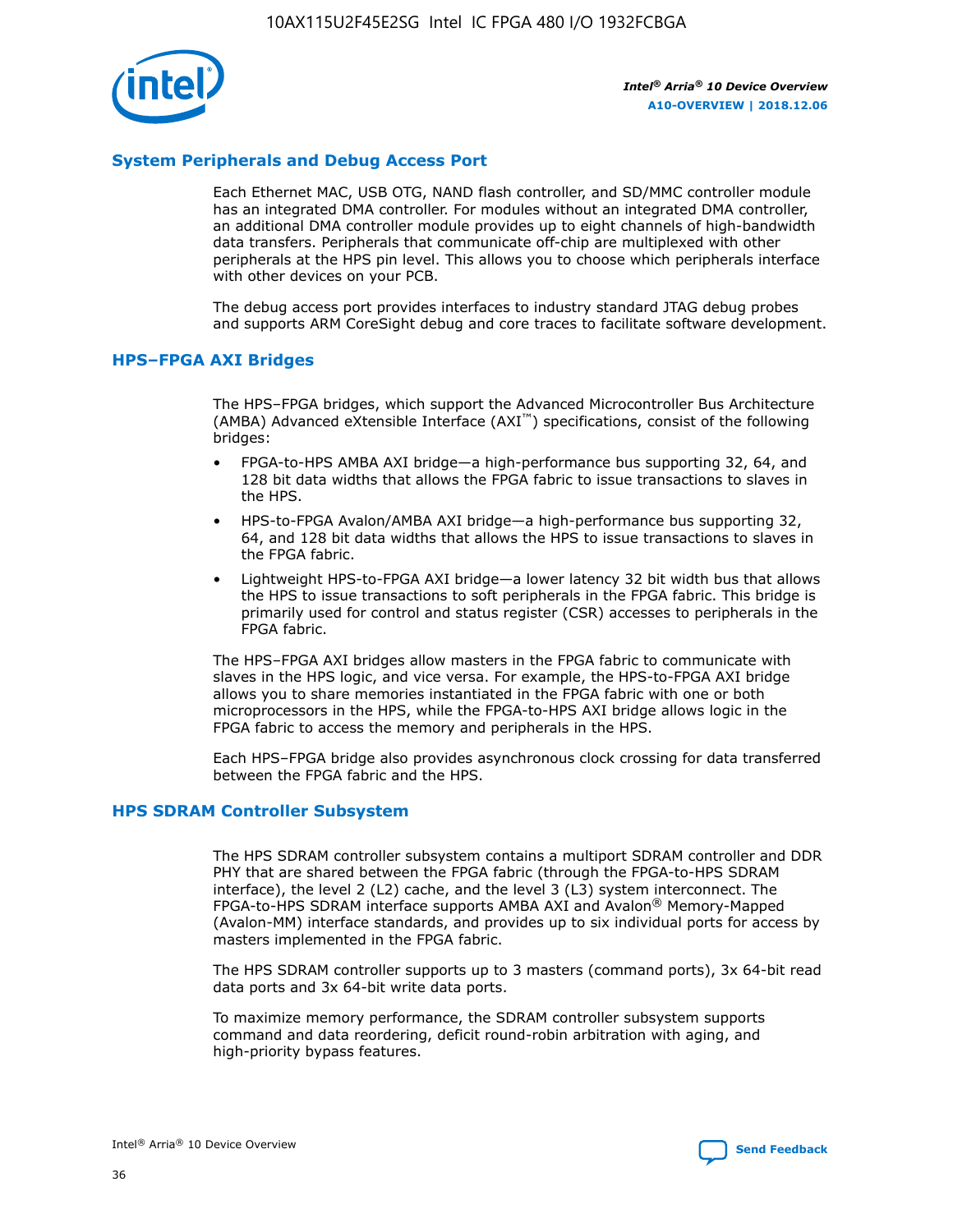

## **FPGA Configuration and HPS Booting**

The FPGA fabric and HPS in the SoC FPGA must be powered at the same time. You can reduce the clock frequencies or gate the clocks to reduce dynamic power.

Once powered, the FPGA fabric and HPS can be configured independently thus providing you with more design flexibility:

- You can boot the HPS independently. After the HPS is running, the HPS can fully or partially reconfigure the FPGA fabric at any time under software control. The HPS can also configure other FPGAs on the board through the FPGA configuration controller.
- Configure the FPGA fabric first, and then boot the HPS from memory accessible to the FPGA fabric.

## **Hardware and Software Development**

For hardware development, you can configure the HPS and connect your soft logic in the FPGA fabric to the HPS interfaces using the Platform Designer system integration tool in the Intel Quartus Prime software.

For software development, the ARM-based SoC FPGA devices inherit the rich software development ecosystem available for the ARM Cortex-A9 MPCore processor. The software development process for Intel SoC FPGAs follows the same steps as those for other SoC devices from other manufacturers. Support for Linux\*, VxWorks\*, and other operating systems are available for the SoC FPGAs. For more information on the operating systems support availability, contact the Intel FPGA sales team.

You can begin device-specific firmware and software development on the Intel SoC FPGA Virtual Target. The Virtual Target is a fast PC-based functional simulation of a target development system—a model of a complete development board. The Virtual Target enables the development of device-specific production software that can run unmodified on actual hardware.

## **Dynamic and Partial Reconfiguration**

The Intel Arria 10 devices support dynamic and partial reconfiguration. You can use dynamic and partial reconfiguration simultaneously to enable seamless reconfiguration of both the device core and transceivers.

## **Dynamic Reconfiguration**

You can reconfigure the PMA and PCS blocks while the device continues to operate. This feature allows you to change the data rates, protocol, and analog settings of a channel in a transceiver bank without affecting on-going data transfer in other transceiver banks. This feature is ideal for applications that require dynamic multiprotocol or multirate support.

## **Partial Reconfiguration**

Using partial reconfiguration, you can reconfigure some parts of the device while keeping the device in operation.

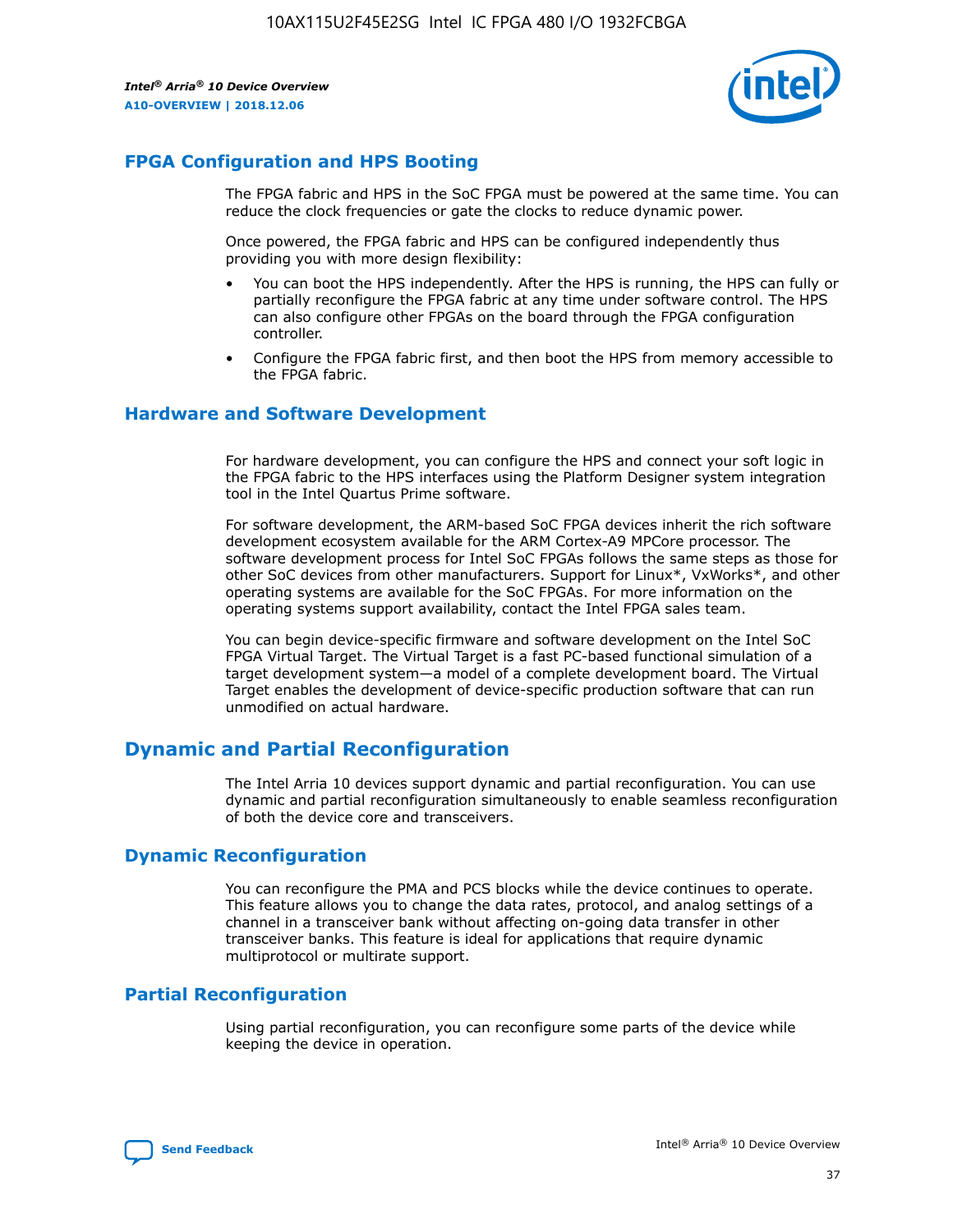

Instead of placing all device functions in the FPGA fabric, you can store some functions that do not run simultaneously in external memory and load them only when required. This capability increases the effective logic density of the device, and lowers cost and power consumption.

In the Intel solution, you do not have to worry about intricate device architecture to perform a partial reconfiguration. The partial reconfiguration capability is built into the Intel Quartus Prime design software, making such time-intensive task simple.

Intel Arria 10 devices support partial reconfiguration in the following configuration options:

- Using an internal host:
	- All supported configuration modes where the FPGA has access to external memory devices such as serial and parallel flash memory.
	- Configuration via Protocol [CvP (PCIe)]
- Using an external host—passive serial (PS), fast passive parallel (FPP) x8, FPP x16, and FPP x32 I/O interface.

# **Enhanced Configuration and Configuration via Protocol**

## **Table 25. Configuration Schemes and Features of Intel Arria 10 Devices**

Intel Arria 10 devices support 1.8 V programming voltage and several configuration schemes.

| <b>Scheme</b>                                                          | <b>Data</b><br><b>Width</b> | <b>Max Clock</b><br>Rate<br>(MHz) | <b>Max Data</b><br>Rate<br>(Mbps)<br>(13) | <b>Decompression</b> | <b>Design</b><br>Security <sup>(1</sup><br>4) | <b>Partial</b><br>Reconfiguration<br>(15) | <b>Remote</b><br><b>System</b><br><b>Update</b> |
|------------------------------------------------------------------------|-----------------------------|-----------------------------------|-------------------------------------------|----------------------|-----------------------------------------------|-------------------------------------------|-------------------------------------------------|
| <b>JTAG</b>                                                            | 1 bit                       | 33                                | 33                                        |                      |                                               | Yes <sup>(16)</sup>                       |                                                 |
| Active Serial (AS)<br>through the<br>EPCO-L<br>configuration<br>device | 1 bit,<br>4 bits            | 100                               | 400                                       | Yes                  | Yes                                           | Yes(16)                                   | Yes                                             |
| Passive serial (PS)<br>through CPLD or<br>external<br>microcontroller  | 1 bit                       | 100                               | 100                                       | Yes                  | Yes                                           | Yes(16)                                   | Parallel<br>Flash<br>Loader<br>(PFL) IP<br>core |
|                                                                        |                             |                                   |                                           |                      |                                               |                                           | continued                                       |

<sup>(13)</sup> Enabling either compression or design security features affects the maximum data rate. Refer to the Intel Arria 10 Device Datasheet for more information.

<sup>(14)</sup> Encryption and compression cannot be used simultaneously.

 $<sup>(15)</sup>$  Partial reconfiguration is an advanced feature of the device family. If you are interested in</sup> using partial reconfiguration, contact Intel for support.

 $(16)$  Partial configuration can be performed only when it is configured as internal host.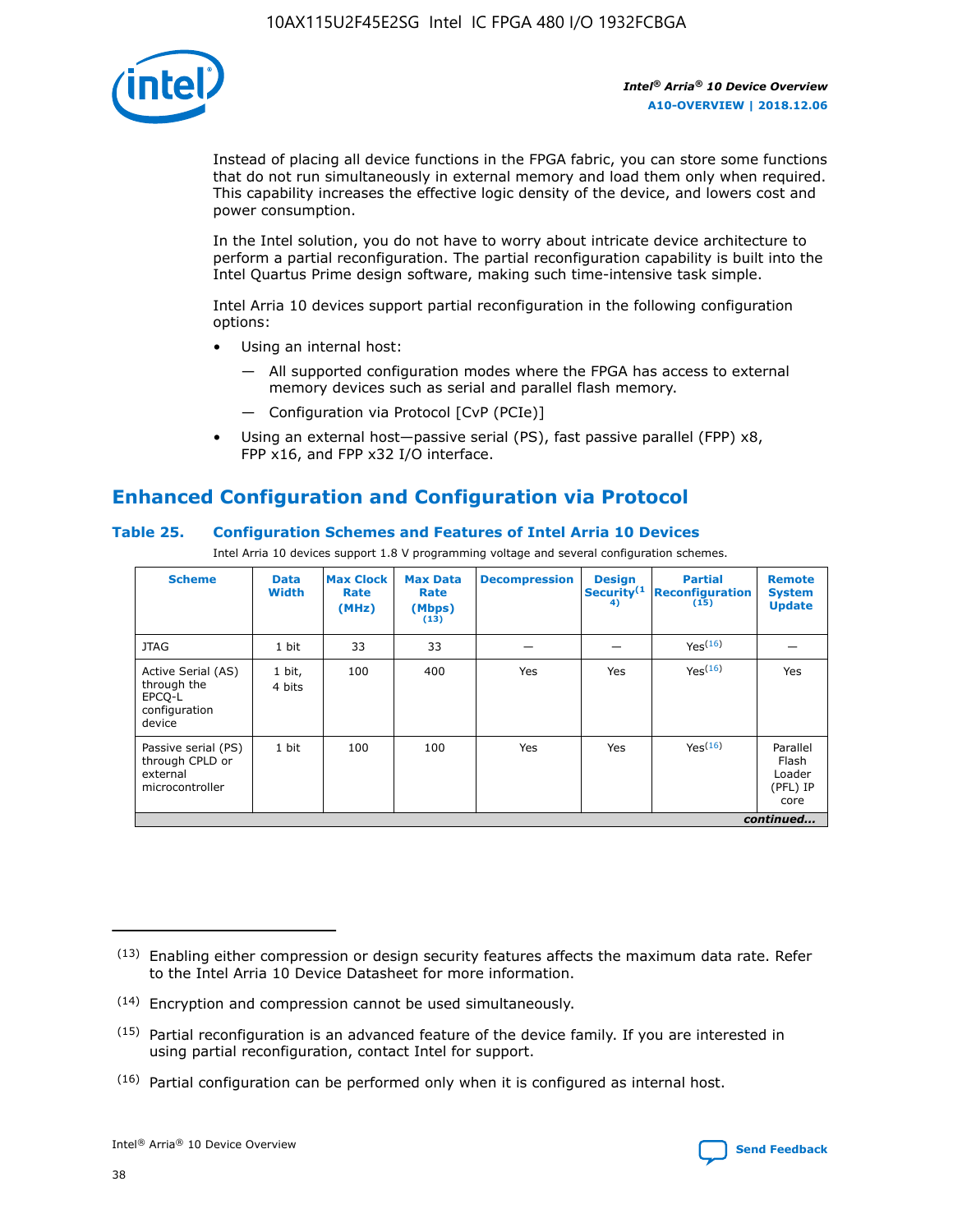

| <b>Scheme</b>                                    | <b>Data</b><br><b>Width</b> | <b>Max Clock</b><br>Rate<br>(MHz) | <b>Max Data</b><br>Rate<br>(Mbps)<br>(13) | <b>Decompression</b> | <b>Design</b><br>Security <sup>(1</sup><br>4) | <b>Partial</b><br><b>Reconfiguration</b><br>(15) | <b>Remote</b><br><b>System</b><br><b>Update</b> |
|--------------------------------------------------|-----------------------------|-----------------------------------|-------------------------------------------|----------------------|-----------------------------------------------|--------------------------------------------------|-------------------------------------------------|
| Fast passive                                     | 8 bits                      | 100                               | 3200                                      | Yes                  | Yes                                           | Yes(17)                                          | PFL IP                                          |
| parallel (FPP)<br>through CPLD or                | 16 bits                     |                                   |                                           | Yes                  | Yes                                           |                                                  | core                                            |
| external<br>microcontroller                      | 32 bits                     |                                   |                                           | Yes                  | Yes                                           |                                                  |                                                 |
| Configuration via                                | 16 bits                     | 100                               | 3200                                      | Yes                  | Yes                                           | Yes <sup>(17)</sup>                              |                                                 |
| <b>HPS</b>                                       | 32 bits                     |                                   |                                           | Yes                  | Yes                                           |                                                  |                                                 |
| Configuration via<br>Protocol [CvP<br>$(PCIe^*)$ | x1, x2,<br>x4, x8<br>lanes  |                                   | 8000                                      | Yes                  | Yes                                           | Yes(16)                                          |                                                 |

You can configure Intel Arria 10 devices through PCIe using Configuration via Protocol (CvP). The Intel Arria 10 CvP implementation conforms to the PCIe 100 ms power-up-to-active time requirement.

#### **Related Information**

[Configuration via Protocol \(CvP\) Implementation in Intel FPGAs User Guide](https://www.intel.com/content/www/us/en/programmable/documentation/dsu1441819344145.html#dsu1442269728522) Provides more information about the CvP configuration scheme.

# **SEU Error Detection and Correction**

Intel Arria 10 devices offer robust and easy-to-use single-event upset (SEU) error detection and correction circuitry.

The detection and correction circuitry includes protection for Configuration RAM (CRAM) programming bits and user memories. The CRAM is protected by a continuously running CRC error detection circuit with integrated ECC that automatically corrects one or two errors and detects higher order multi-bit errors. When more than two errors occur, correction is available through reloading of the core programming file, providing a complete design refresh while the FPGA continues to operate.

The physical layout of the Intel Arria 10 CRAM array is optimized to make the majority of multi-bit upsets appear as independent single-bit or double-bit errors which are automatically corrected by the integrated CRAM ECC circuitry. In addition to the CRAM protection, the M20K memory blocks also include integrated ECC circuitry and are layout-optimized for error detection and correction. The MLAB does not have ECC.

(14) Encryption and compression cannot be used simultaneously.

<sup>(17)</sup> Supported at a maximum clock rate of 100 MHz.



 $(13)$  Enabling either compression or design security features affects the maximum data rate. Refer to the Intel Arria 10 Device Datasheet for more information.

 $(15)$  Partial reconfiguration is an advanced feature of the device family. If you are interested in using partial reconfiguration, contact Intel for support.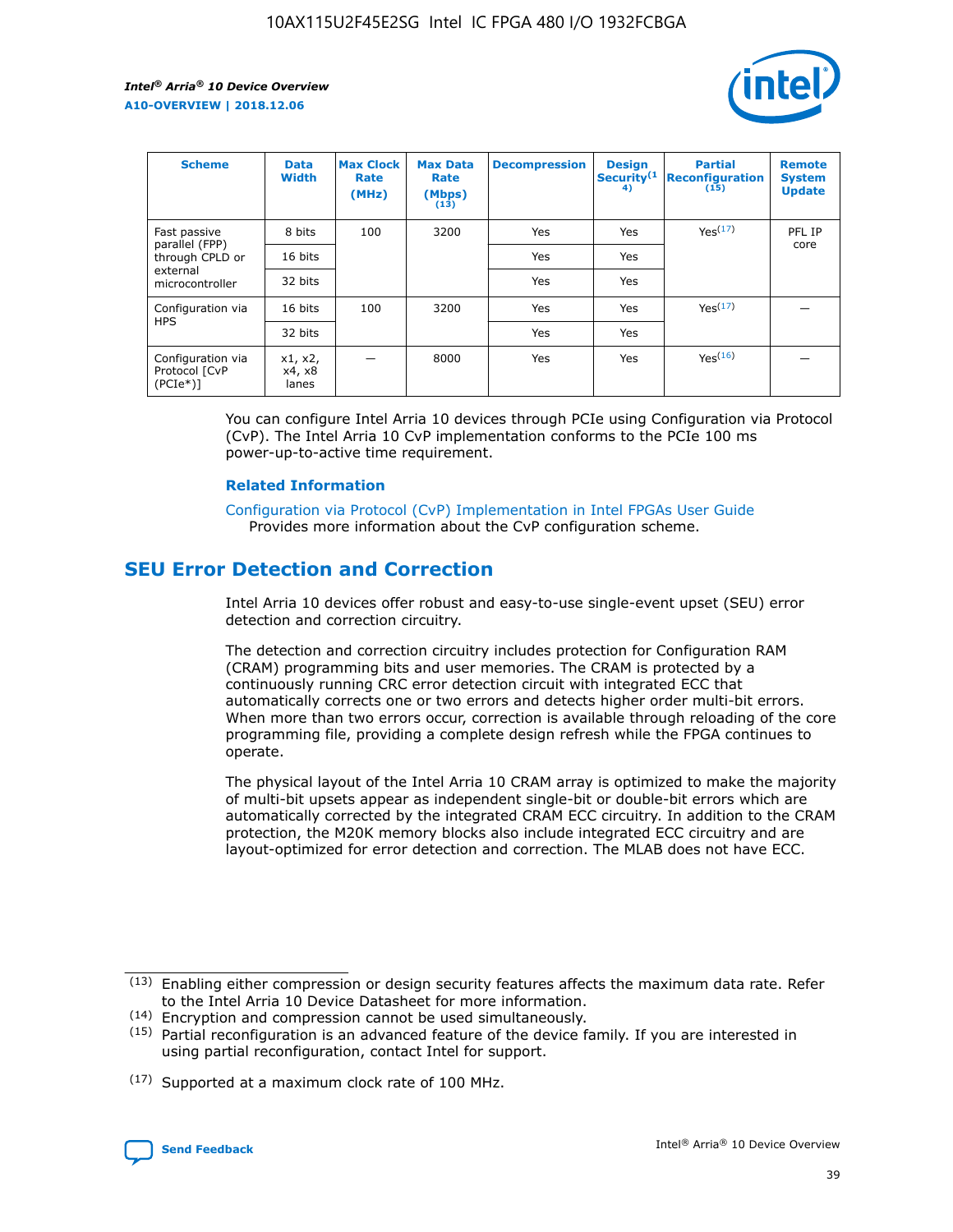

## **Power Management**

Intel Arria 10 devices leverage the advanced 20 nm process technology, a low 0.9 V core power supply, an enhanced core architecture, and several optional power reduction techniques to reduce total power consumption by as much as 40% compared to Arria V devices and as much as 60% compared to Stratix V devices.

The optional power reduction techniques in Intel Arria 10 devices include:

- **SmartVID**—a code is programmed into each device during manufacturing that allows a smart regulator to operate the device at lower core  $V_{CC}$  while maintaining performance
- **Programmable Power Technology**—non-critical timing paths are identified by the Intel Quartus Prime software and the logic in these paths is biased for low power instead of high performance
- **Low Static Power Options**—devices are available with either standard static power or low static power while maintaining performance

Furthermore, Intel Arria 10 devices feature Intel's industry-leading low power transceivers and include a number of hard IP blocks that not only reduce logic resources but also deliver substantial power savings compared to soft implementations. In general, hard IP blocks consume up to 90% less power than the equivalent soft logic implementations.

# **Incremental Compilation**

The Intel Quartus Prime software incremental compilation feature reduces compilation time and helps preserve performance to ease timing closure. The incremental compilation feature enables the partial reconfiguration flow for Intel Arria 10 devices.

Incremental compilation supports top-down, bottom-up, and team-based design flows. This feature facilitates modular, hierarchical, and team-based design flows where different designers compile their respective design sections in parallel. Furthermore, different designers or IP providers can develop and optimize different blocks of the design independently. These blocks can then be imported into the top level project.

# **Document Revision History for Intel Arria 10 Device Overview**

| <b>Document</b><br><b>Version</b> | <b>Changes</b>                                                                                                                                                                                                                                                              |
|-----------------------------------|-----------------------------------------------------------------------------------------------------------------------------------------------------------------------------------------------------------------------------------------------------------------------------|
| 2018.12.06                        | Added links to Intel Arria 10 device errata documents.<br>Removed automotive temperature option from the Intel Arria 10 GX devices.<br>Removed -3 fabric speed grade from the Intel Arria 10 GT devices.<br>Updated power options for the Intel Arria 10 GX and GT devices. |
| 2018.04.09                        | Updated the lowest $V_{CC}$ from 0.83 V to 0.82 V in the topic listing a summary of the device features.                                                                                                                                                                    |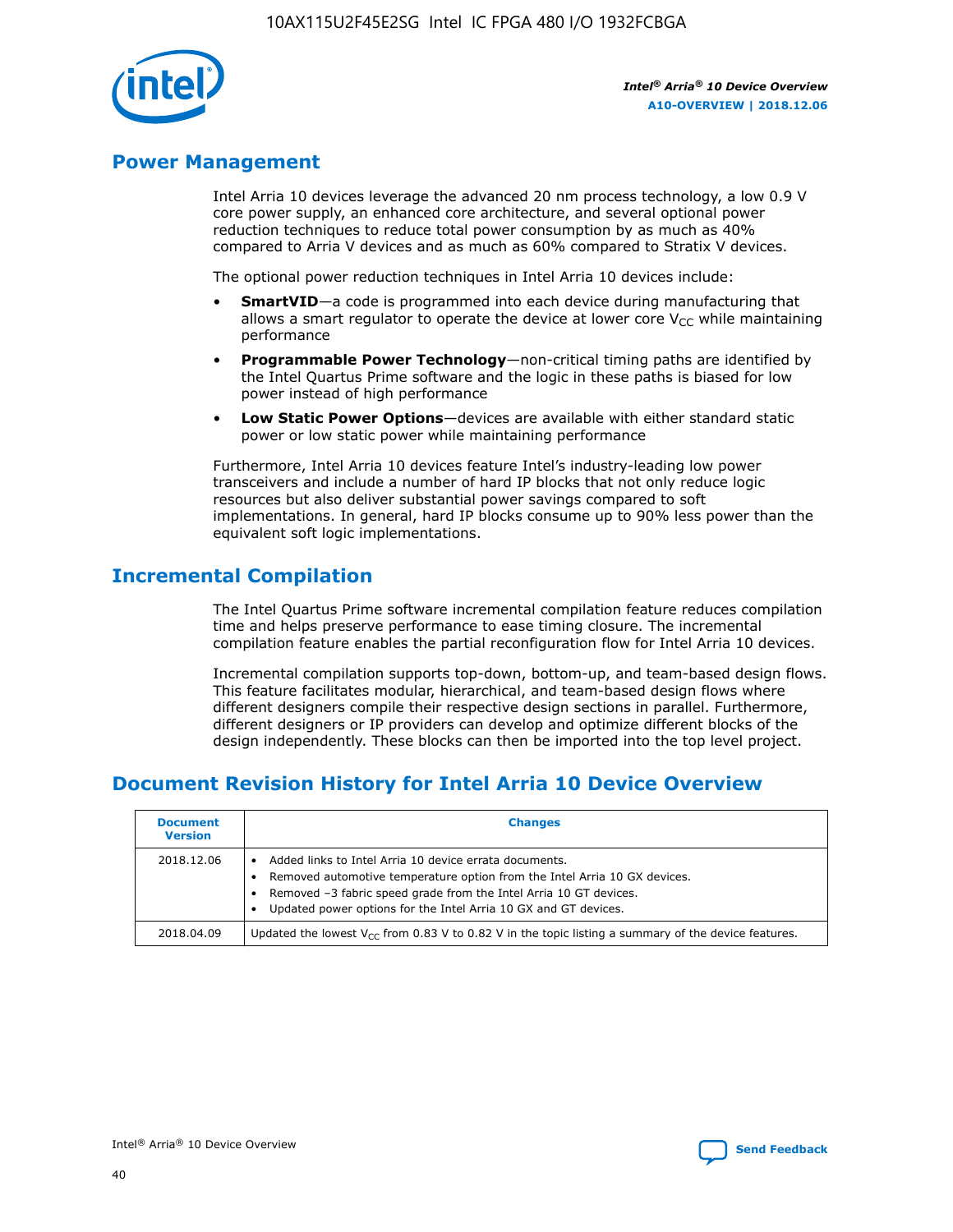$\mathsf{r}$ 



| <b>Date</b>    | <b>Version</b> | <b>Changes</b>                                                                                                                                                                                                                                                                                                                                                                                                                                                                                                                                                                                                                                                                                                                                                                                                                                                                                                                                                                                      |
|----------------|----------------|-----------------------------------------------------------------------------------------------------------------------------------------------------------------------------------------------------------------------------------------------------------------------------------------------------------------------------------------------------------------------------------------------------------------------------------------------------------------------------------------------------------------------------------------------------------------------------------------------------------------------------------------------------------------------------------------------------------------------------------------------------------------------------------------------------------------------------------------------------------------------------------------------------------------------------------------------------------------------------------------------------|
| January 2018   | 2018.01.17     | Updated the maximum data rate for HPS (Intel Arria 10 SX devices<br>external memory interface DDR3 controller from 2,166 Mbps to 2,133<br>Mbps.<br>Updated maximum frequency supported for half rate QDRII and QDRII<br>$\bullet$<br>+ SRAM to 633 MHz in Memory Standards Supported by the Soft<br>Memory Controller table.<br>Updated transceiver backplane capability to 12.5 Gbps.<br>$\bullet$<br>Removed transceiver speed grade 5 in Sample Ordering Core and<br>Available Options for Intel Arria 10 GX Devices figure.<br>Removed package code 40, low static power, SmartVID, industrial, and<br>military operating temperature support from Sample Ordering Core and<br>Available Options for Intel Arria 10 GT Devices figure.<br>Updated short reach transceiver rate for Intel Arria 10 GT devices to<br>$\bullet$<br>25.8 Gbps.<br>Removed On-Die Instrumentation - EyeQ and Jitter Margin Tool<br>support from PMA Features of the Transceivers in Intel Arria 10 Devices<br>table. |
| September 2017 | 2017.09.20     | Updated the maximum speed of the DDR4 external memory interface from<br>1,333 MHz/2,666 Mbps to 1,200 MHz/2,400 Mbps.                                                                                                                                                                                                                                                                                                                                                                                                                                                                                                                                                                                                                                                                                                                                                                                                                                                                               |
| July 2017      | 2017.07.13     | Corrected the automotive temperature range in the figure showing the<br>available options for the Intel Arria 10 GX devices from "-40°C to 100°C"<br>to "-40°C to 125°C".                                                                                                                                                                                                                                                                                                                                                                                                                                                                                                                                                                                                                                                                                                                                                                                                                           |
| July 2017      | 2017.07.06     | Added automotive temperature option to Intel Arria 10 GX device family.                                                                                                                                                                                                                                                                                                                                                                                                                                                                                                                                                                                                                                                                                                                                                                                                                                                                                                                             |
| May 2017       | 2017.05.08     | Corrected protocol names with "1588" to "IEEE 1588v2".<br>$\bullet$<br>Updated the vertical migration table to remove vertical migration<br>$\bullet$<br>between Intel Arria 10 GX and Intel Arria 10 SX device variants.<br>Removed all "Preliminary" marks.<br>$\bullet$                                                                                                                                                                                                                                                                                                                                                                                                                                                                                                                                                                                                                                                                                                                          |
| March 2017     | 2017.03.15     | Removed the topic about migration from Intel Arria 10 to Intel Stratix<br>$\bullet$<br>10 devices.<br>Rebranded as Intel.<br>$\bullet$                                                                                                                                                                                                                                                                                                                                                                                                                                                                                                                                                                                                                                                                                                                                                                                                                                                              |
| October 2016   | 2016.10.31     | Removed package F36 from Intel Arria 10 GX devices.<br>Updated Intel Arria 10 GT sample ordering code and maximum GX<br>transceiver count. Intel Arria 10 GT devices are available only in the<br>SF45 package option with a maximum of 72 transceivers.                                                                                                                                                                                                                                                                                                                                                                                                                                                                                                                                                                                                                                                                                                                                            |
| May 2016       | 2016.05.02     | Updated the FPGA Configuration and HPS Booting topic.<br>$\bullet$<br>Remove V <sub>CC</sub> PowerManager from the Summary of Features, Power<br>$\bullet$<br>Management and Arria 10 Device Variants and packages topics. This<br>feature is no longer supported in Arria 10 devices.<br>Removed LPDDR3 from the Memory Standards Supported by the HPS<br>Hard Memory Controller table in the Memory Standards Supported by<br>Intel Arria 10 Devices topic. This standard is only supported by the<br>FPGA.<br>Removed transceiver speed grade 5 from the Device Variants and<br>Packages topic for Arria 10 GX and SX devices.                                                                                                                                                                                                                                                                                                                                                                   |
| February 2016  | 2016.02.11     | Changed the maximum Arria 10 GT datarate to 25.8 Gbps and the<br>$\bullet$<br>minimum datarate to 1 Gbps globally.<br>Revised the state for Core clock networks in the Summary of Features<br>$\bullet$<br>topic.<br>• Changed the transceiver parameters in the "Summary of Features for<br>Arria 10 Devices" table.<br>• Changed the transceiver parameters in the "Maximum Resource Counts"<br>for Arria 10 GT Devices" table.<br>• Changed the package availability for GT devices in the "Package Plan<br>for Arria 10 GT Devices" table.<br>Changed the package configurations for GT devices in the "Migration"<br>Capability Across Arria 10 Product Lines" figure.<br>continued                                                                                                                                                                                                                                                                                                            |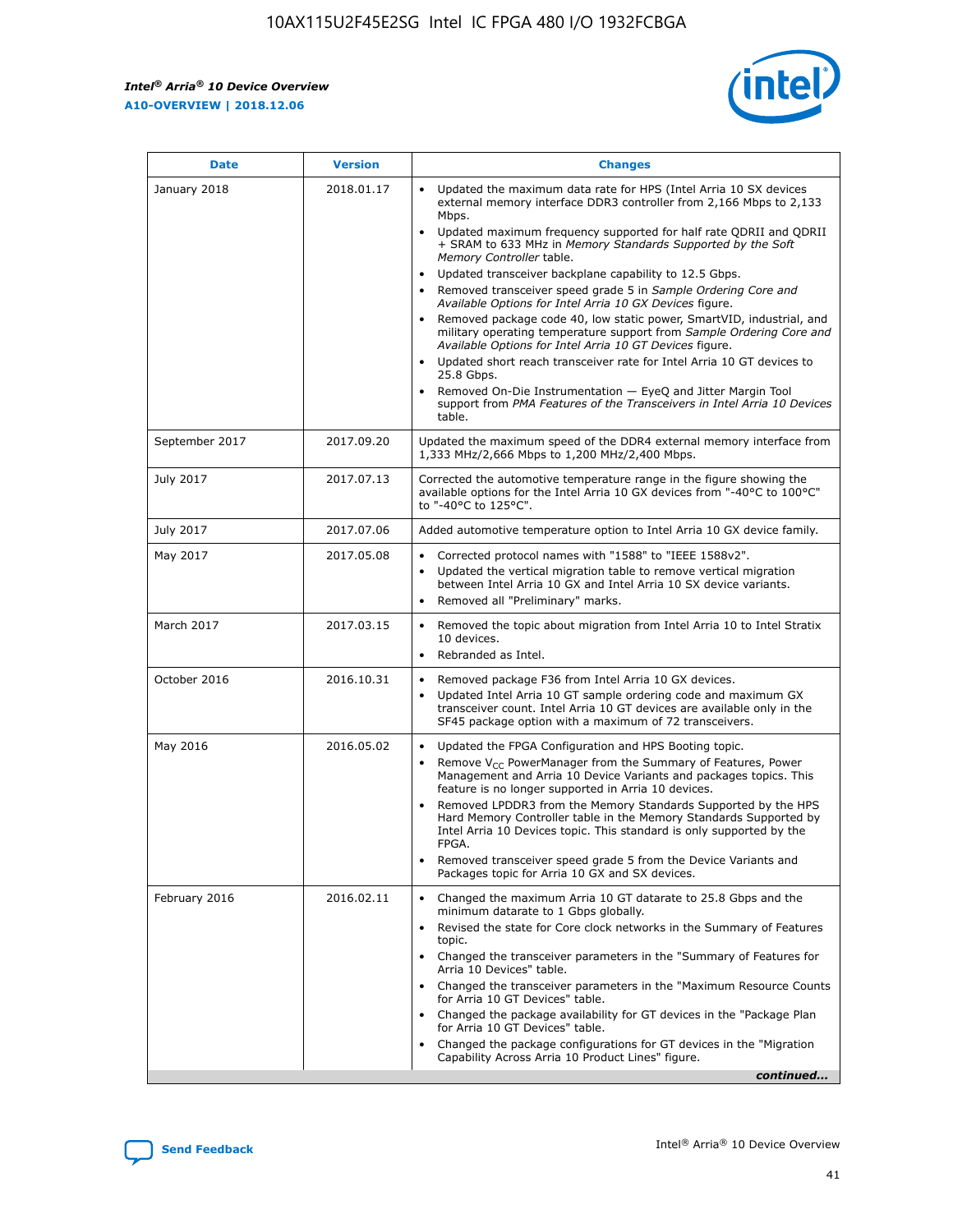

| <b>Date</b>   | <b>Version</b> | <b>Changes</b>                                                                                                                                                               |
|---------------|----------------|------------------------------------------------------------------------------------------------------------------------------------------------------------------------------|
|               |                | Changed transceiver parameters in the "Low Power Serial Transceivers"<br>section.                                                                                            |
|               |                | • Changed the transceiver descriptions in the "Device Variants for the<br>Arria 10 Device Family" table.                                                                     |
|               |                | Changed the "Sample Ordering Code and Available Options for Arria 10<br>GT Devices" figure.                                                                                  |
|               |                | Changed the datarates for GT devices in the "PMA Features" section.                                                                                                          |
|               |                | Changed the datarates for GT devices in the "PCS Features" section.<br>$\bullet$                                                                                             |
| December 2015 | 2015.12.14     | Updated the number of M20K memory blocks for Arria 10 GX 660 from<br>2133 to 2131 and corrected the total RAM bit from 48,448 Kb to<br>48,408 Kb.                            |
|               |                | Corrected the number of DSP blocks for Arria 10 GX 660 from 1688 to<br>$\bullet$<br>1687 in the table listing floating-point arithmetic resources.                           |
| November 2015 | 2015.11.02     | Updated the maximum resources for Arria 10 GX 220, GX 320, GX 480,<br>GX 660, SX 220, SX 320, SX 480, and SX 660.                                                            |
|               |                | Updated resource count for Arria 10 GX 320, GX 480, GX 660, SX 320,<br>SX 480, a SX 660 devices in Number of Multipliers in Intel Arria 10<br><b>Devices</b> table.          |
|               |                | Updated the available options for Arria 10 GX, GT, and SX.<br>$\bullet$                                                                                                      |
|               |                | Changed instances of Quartus II to Quartus Prime.<br>$\bullet$                                                                                                               |
| June 2015     | 2015.06.15     | Corrected label for Intel Arria 10 GT product lines in the vertical migration<br>figure.                                                                                     |
| May 2015      | 2015.05.15     | Corrected the DDR3 half rate and quarter rate maximum frequencies in the<br>table that lists the memory standards supported by the Intel Arria 10 hard<br>memory controller. |
| May 2015      | 2015.05.04     | Added support for 13.5G JESD204b in the Summary of Features table.<br>Added a link to Arria 10 GT Channel Usage in the Arria 10 GT Package                                   |
|               |                | Plan topic.                                                                                                                                                                  |
|               |                | • Added a note to the table, Maximum Resource Counts for Arria 10 GT<br>devices.                                                                                             |
|               |                | Updated the power requirements of the transceivers in the Low Power<br>Serial Transceivers topic.                                                                            |
| January 2015  | 2015.01.23     | • Added floating point arithmetic features in the Summary of Features<br>table.                                                                                              |
|               |                | Updated the total embedded memory from 38.38 megabits (Mb) to<br>$\bullet$<br>65.6 Mb.                                                                                       |
|               |                | • Updated the table that lists the memory standards supported by Intel<br>Arria 10 devices.                                                                                  |
|               |                | Removed support for DDR3U, LPDDR3 SDRAM, RLDRAM 2, and DDR2.                                                                                                                 |
|               |                | Moved RLDRAM 3 support from hard memory controller to soft memory<br>controller. RLDRAM 3 support uses hard PHY with soft memory<br>controller.                              |
|               |                | Added soft memory controller support for QDR IV.                                                                                                                             |
|               |                | Updated the maximum resource count table to include the number of<br>$\bullet$<br>hard memory controllers available in each device variant.                                  |
|               |                | Updated the transceiver PCS data rate from 12.5 Gbps to 12 Gbps.                                                                                                             |
|               |                | Updated the max clock rate of PS, FPP x8, FPP x16, and Configuration<br>via HPS from 125 MHz to 100 MHz.                                                                     |
|               |                | Added a feature for fractional synthesis PLLs: PLL cascading.                                                                                                                |
|               |                | Updated the HPS programmable general-purpose I/Os from 54 to 62.<br>$\bullet$                                                                                                |
|               |                | continued                                                                                                                                                                    |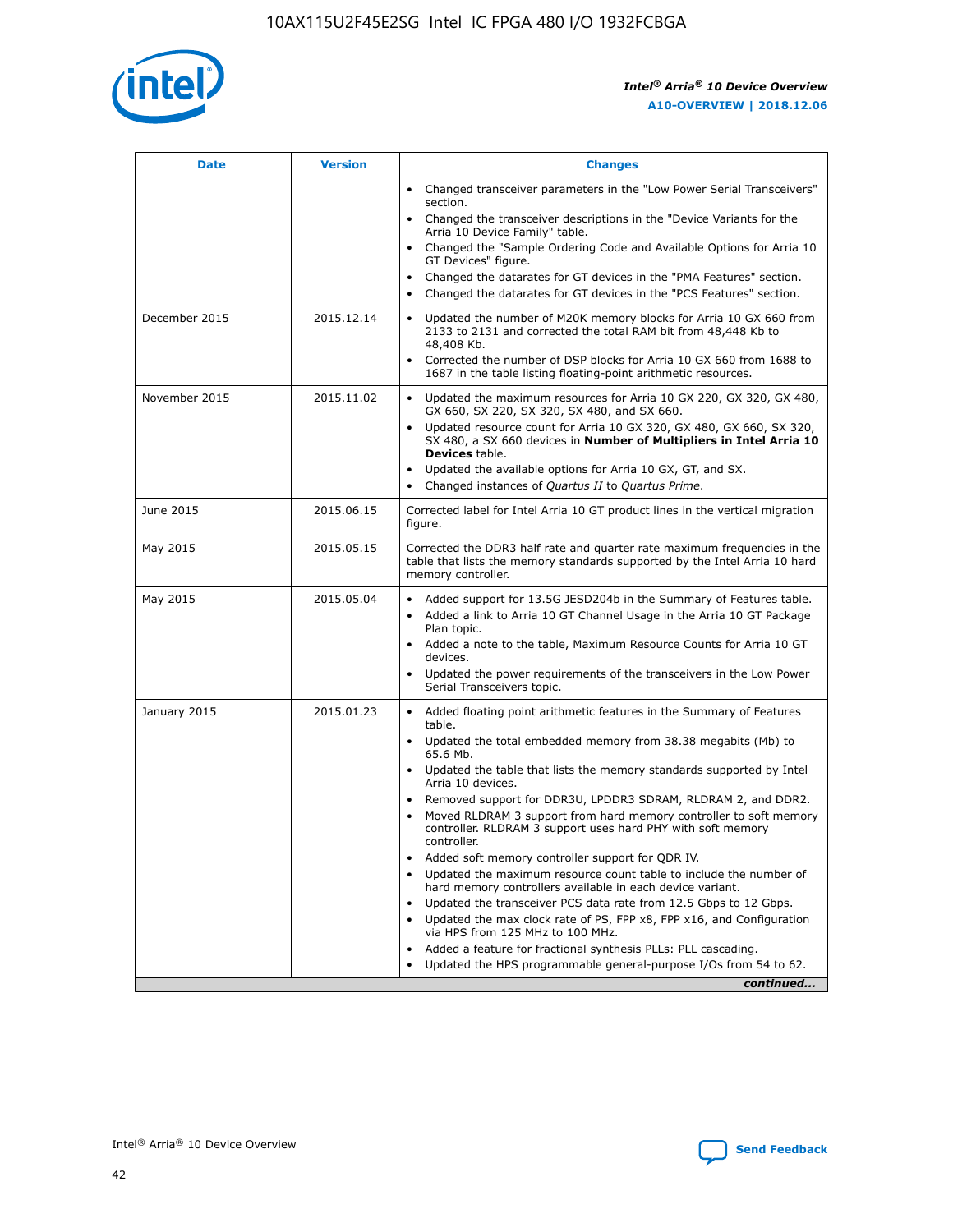r



| <b>Date</b>    | <b>Version</b> | <b>Changes</b>                                                                                                                                                                                                                                                                                                                                                                                                                                                                                                                                      |
|----------------|----------------|-----------------------------------------------------------------------------------------------------------------------------------------------------------------------------------------------------------------------------------------------------------------------------------------------------------------------------------------------------------------------------------------------------------------------------------------------------------------------------------------------------------------------------------------------------|
| September 2014 | 2014.09.30     | Corrected the 3 V I/O and LVDS I/O counts for F35 and F36 packages<br>$\bullet$<br>of Arria 10 GX.<br>Corrected the 3 V I/O, LVDS I/O, and transceiver counts for the NF40<br>$\bullet$<br>package of the Arria GX 570 and 660.<br>Removed 3 V I/O, LVDS I/O, and transceiver counts for the NF40<br>$\bullet$<br>package of the Arria GX 900 and 1150. The NF40 package is not<br>available for Arria 10 GX 900 and 1150.                                                                                                                          |
| August 2014    | 2014.08.18     | Updated Memory (Kb) M20K maximum resources for Arria 10 GX 660<br>devices from 42,660 to 42,620.<br>Added GPIO columns consisting of LVDS I/O Bank and 3V I/O Bank in<br>$\bullet$<br>the Package Plan table.<br>Added how to use memory interface clock frequency higher than 533<br>$\bullet$<br>MHz in the I/O vertical migration.<br>Added information to clarify that RLDRAM3 support uses hard PHY with<br>$\bullet$<br>soft memory controller.<br>Added variable precision DSP blocks support for floating-point<br>$\bullet$<br>arithmetic. |
| June 2014      | 2014.06.19     | Updated number of dedicated I/Os in the HPS block to 17.                                                                                                                                                                                                                                                                                                                                                                                                                                                                                            |
| February 2014  | 2014.02.21     | Updated transceiver speed grade options for GT devices in Figure 2.                                                                                                                                                                                                                                                                                                                                                                                                                                                                                 |
| February 2014  | 2014.02.06     | Updated data rate for Arria 10 GT devices from 28.1 Gbps to 28.3 Gbps.                                                                                                                                                                                                                                                                                                                                                                                                                                                                              |
| December 2013  | 2013.12.10     | Updated the HPS memory standards support from LPDDR2 to LPDDR3.<br>Updated HPS block diagram to include dedicated HPS I/O and FPGA<br>$\bullet$<br>Configuration blocks as well as repositioned SD/SDIO/MMC, DMA, SPI<br>and NAND Flash with ECC blocks.                                                                                                                                                                                                                                                                                            |
| December 2013  | 2013.12.02     | Initial release.                                                                                                                                                                                                                                                                                                                                                                                                                                                                                                                                    |